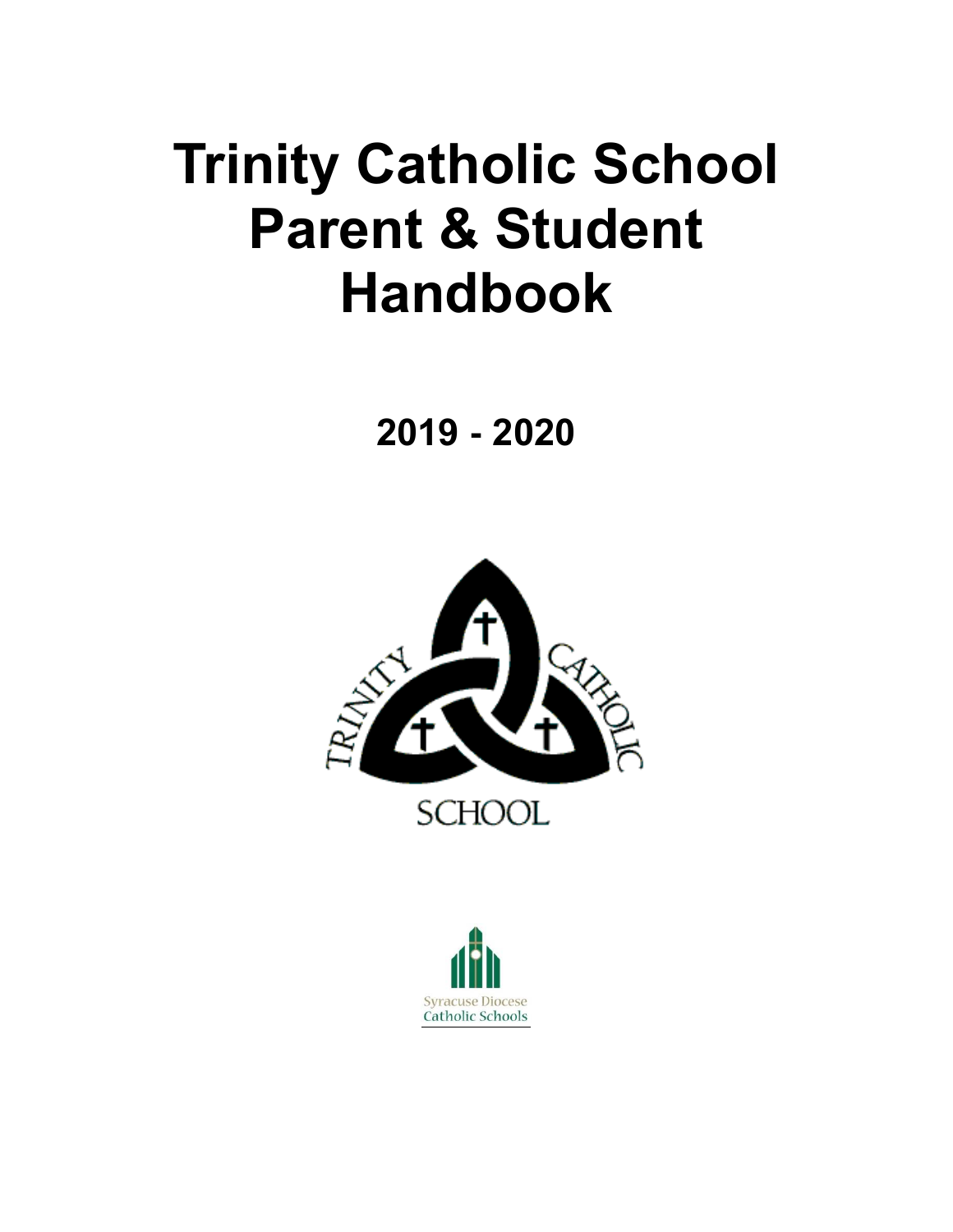## *Trinity Catholic School Mission Statement*

*We are Trinity Catholic School We follow the teachings of Jesus Christ and the mission of the Diocese of Syracuse To develop the minds, bodies, and souls Of the students of Oswego County.*

## **School Hours**

K-6------ 9:00 – 3:15 Preschool ------ 9:00 – 11:30 1 Hour School Delay ------ Preschool 10:00 -12:00 2 Hour School Delay ------ Preschool 11:00 – 1:00

## **Contact Information**

(315) 343 – 6700 FAX (315) 342 – 9471 [www.oswegotrinitycatholic.org](http://www.oswegotrinitycatholic.org/)

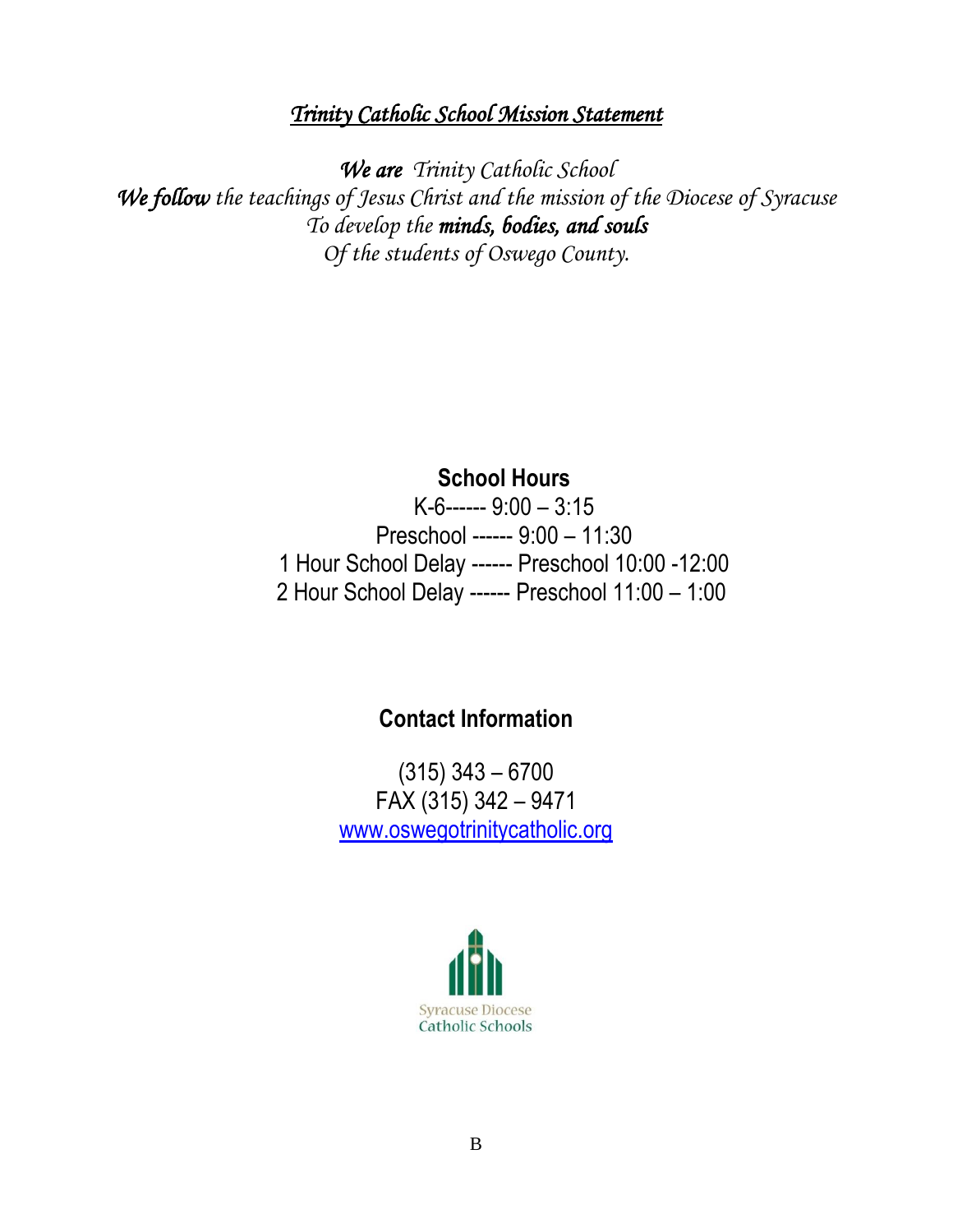## **General Information**

## **School Personnel**

Mrs. Barbara Sugar **Principal** Mrs. Terra Pritchard Receptionist Mr. Mark Lytle Custodian

Mrs. Mary Pasco Secretary / Bookkeeper

**Health Room**

Mrs. Christina Chamberlain School Nurse

## **Before / After School Program**

Mrs. Jeanne Crouse Coordinator – K-6 Mrs. Christine Bornheimer K-6 BeforeCare Mrs. Judith Enwright Preschool BeforeCare Mrs. Diana Willis **Preschool AfterCare** TBD **Preschool Aftercare** 

**Cafeteria**

Mrs. Amanda Clark Head Cook Mrs. Renee Lagoe Cafeteria Aide Ms. Cathy Davis Cafeteria Aide

## **Faculty and Support Staff**

Mrs. Shelly Banner Vocal Music Teacher Mrs. Lisa Bennett Grade 4 Teacher Ms. Rebecca Crough Preschool Teacher Mrs. Kathleen Cummings Grade 2 Teacher Mrs. Tiffany Farella Preschool Aide Mrs. Elizabeth Filkins PreSchool Teacher Ms. Rebecca Fisher Grade 1 Teacher Mrs. Rebecca Flack Grade 6 Teacher<br>Mrs. Heather Haskins Grade 5 Teacher Mrs. Heather Haskins Ms. Maggie Henry **Art** Mrs. Brigid Jerred Reading Aide Mrs. Maura Kenyon Preschool Aide Ms. Emily Lukowski **PR/Marketing**<br>Mrs. Holly Dakin-Parker **Night Contains** Instrumental M Mrs. Terra Pritchard **Receptionist/Hall Monitor** Mrs. Karen Reynolds Grade 3 Teacher Mrs. Abby Schoeneman Technology Teacher Mrs. Sue Stone Kindergarten Aide Mrs. Stephanie Talamo Kindergarten Teacher Mrs. Diane Zych Liturgical Music

Mrs. Mary Annal **Nary Annal Communist Preschool Teacher**, Library Mrs. Kathleen Baer<br>
Mrs. Kathleen Baer **Nary Remedial Reading** Remedial Reading Mrs. Judith Enwright **Preschool Aide & Technology Support** Mrs. Kathryn Faggart Foreign Language Teacher Mr. Ronald Lagoe Physical Education Teacher Instrumental Music Teacher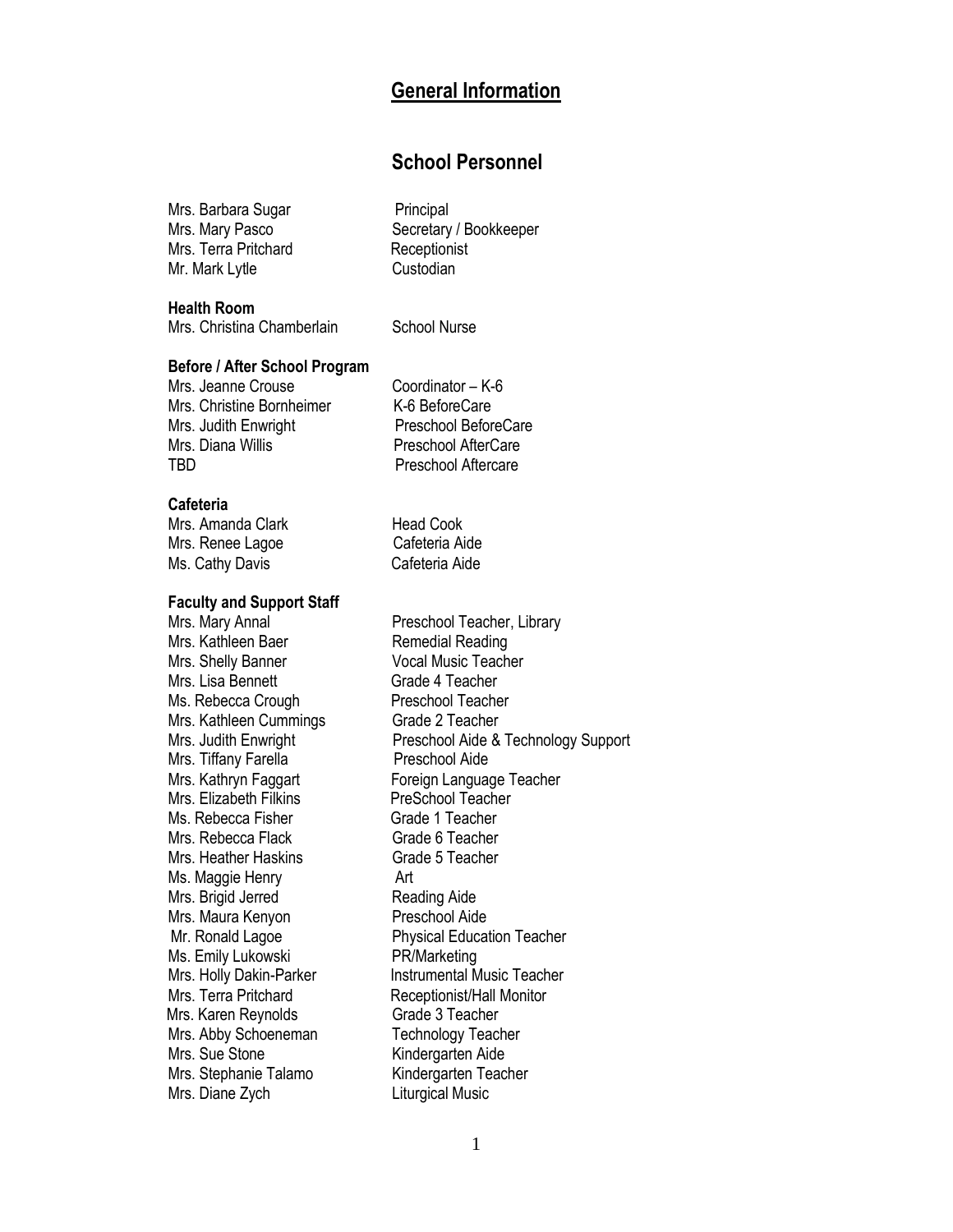## **School Uniforms and Dress Codes**

## **Rationale for School Uniforms**

It is the custom and policy of Trinity Catholic School to require students to wear school uniforms. It is our belief that the wearing of school uniforms:

- **Eliminates the pressure to buy expensive fad clothing**
- Removes distracting apparel from classrooms
- Shifts the emphasis from the outward appearances of how one is attired to the inner qualities of one's personality and values
- Gives evidence of student membership in the family of Trinity Catholic School
- Identifies students with the standards, values, and expectations of Trinity Catholic School

## **Uniform Policy**

All students in grades K-6 are expected to be in uniform every day, except for dress-out days. Parents are responsible for seeing that their children have proper clothes and uniforms for school. School personnel will contact parents as necessary to resolve problems of students not wearing approved uniforms.

#### **Uniform Regulations** *Girls Grades K - 6*

#### *Bottoms*

- School plaid (Land's End **Hunter/Classic Navy Plaid**) or navy skirts **(knee length)**
- School plaid (Land's End **Hunter/Classic Navy Plaid**)or solid navy jumpers **(knee length)**
- Navy chino style dress slacks (no cargo or carpenter style slacks)
- Navy dress shorts or skorts (**knee length**)

#### *Tops*

- Solid white, light blue, or navy blouses, polo, or turtleneck tops may be worn.
- All tops must have a collar with no trim only the school logo will be accepted
- Solid white or navy cardigans, pullover sweaters, or sweater vests (no trim only the school logo will be accepted)
- Trinity Catholic School attire, such as sweatshirts and hoodies, may not be worn during the school day.

## *Other*

Navy or white crew (ankle) or knee socks or tights

## *Boys Grades K - 6*

## *Bottoms*

- Navy chino style dress slacks (no cargo or carpenter style slacks)
- Navy dress shorts (knee length)

#### *Tops*

- Solid white, light blue, or navy dress shirts, polo, or turtleneck tops may be worn.
- All tops must have a collar with no trim- only the school logo will be accepted
- Solid white or navy cardigans, pullover sweaters, or sweater vests (no trim only the school logo will be accepted)
- Trinity Catholic School attire, such as sweatshirts and hoodies, may not be worn during the school day.
- School plaid or navy tie (optional)
- Navy Blazers may be worn (optional)

## *Other*

Navy or white crew socks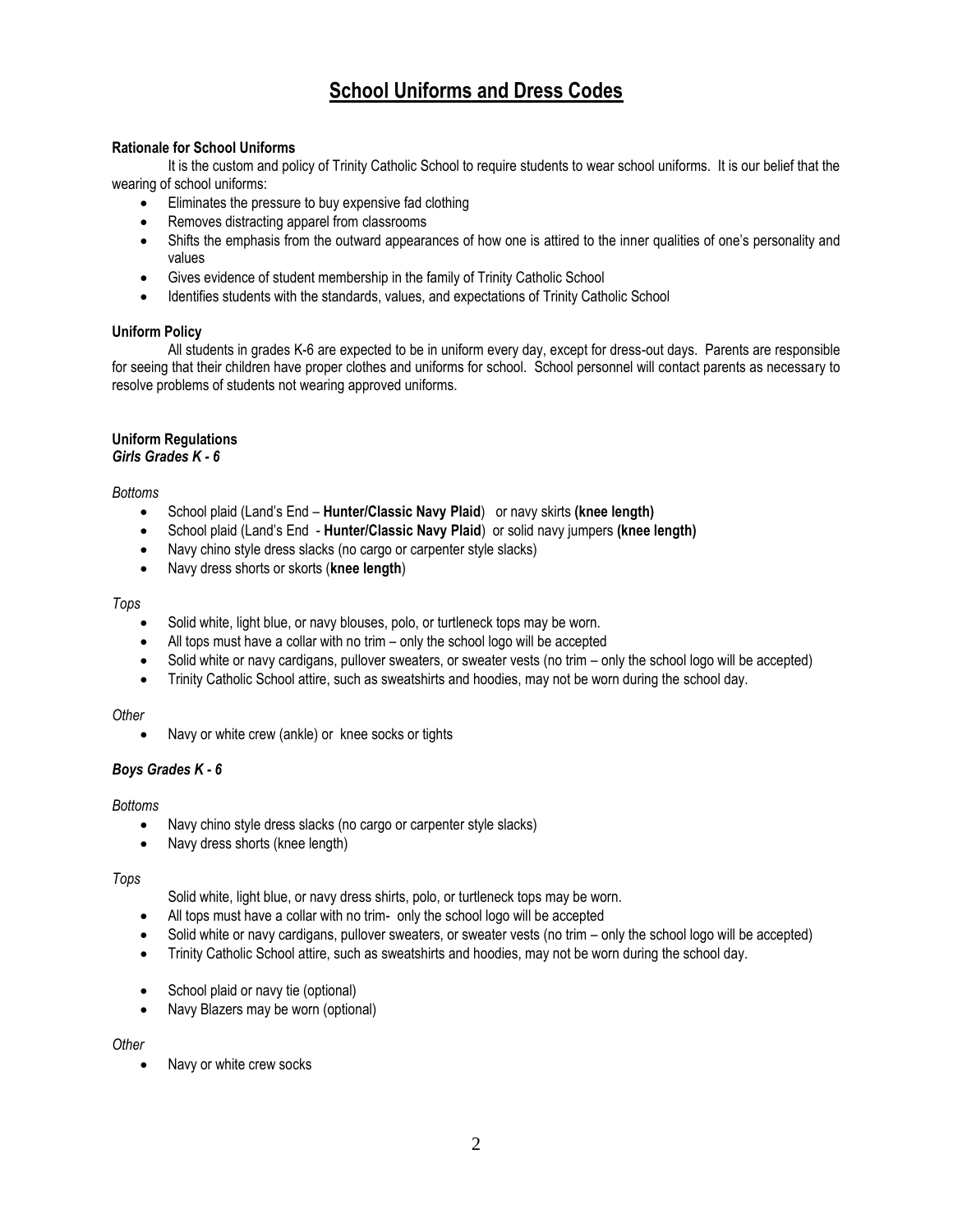#### *Shoes - All students*

Sturdy dress shoes with safety soles in colors of **black, brown, or navy**. Shoes must be buckle, tie or loafer style. Shoes must be worn by students *at all times*. Rubber soled shoes are recommended. Clogs, Crocs, loosely fitting shoes, slip-ons, sling-backs, sandals, open-toed shoes, shoe boots, work boots, and hiking boots are *not* permitted.

Shirts and blouses must be tucked in, clean, and neat.

#### *Mass Days*

Boys in grades K-6 are expected to wear blue pants, a white button-down oxford style dress shirt (no polos), and an optional tie. Girls in grades K-6 are expected to wear a plaid or navy jumper or skirt with a white full button dress shirt (no polos). Dress shoes must be worn for all school masses.

## *Gym Uniform*

Students in grades K through 4 do not have to change clothes for gym class. **However, it is recommended that girls in K-4 wear pants, skorts or shorts on gym days, or shorts under their uniform jumper or skirt.** Students in grades 5 and 6 are required to change into appropriate attire for gym. All students K-6 must wear sneakers for gym class. Students will be allowed to wear their sneakers **with their uniform** on their assigned gym days. However, in the event that a gym day is a Mass day, the students must bring their **dress** shoes to wear to Mass.

## *Dress Out Days*

Students and families can earn Dress-Out of Uniform Passes by volunteering at school events. Dress-Out passes are issued from the school office and will not be accepted by classroom teachers unless they originate from there. They will be dated, show the student's name, and may only be used on Fridays. They may NOT be used on Mass days. Passes have an expiration date. Passes may not be given to other students. While this is a generous thought, it defeats the purpose of encouraging family participation in school activities.

Sweatshirts and/or t-shirts with questionable pictures, logos, or wording are considered unacceptable. This will be at the discretion of the administration. Spandex leggings must be worn under other clothing. Students wearing spandex or other clingy leggings must have a skirt or shirt over the top that meets the "fingertip rule." If attire is deemed unacceptable by the administration, parents will be notified.

#### *Hats, Jewelry, and Hair*

Hats – It is expected that parents, visitors, and students will refrain from wearing hats inside the school building. Adults are requested to set an example for the children.

Jewelry – Only post-style earrings are permitted. No long dangling earrings or hoops are permitted. No other jewelry is permitted unless it is not visible, i.e. a medal on a chain worn underneath a shirt.

Hair – Hair must be a natural color. It must be clean and acceptably styled (not covering the eyes), and no fad haircuts will be allowed. Girls may be asked to pull their hair back in a ponytail if it is a distraction in the classroom or for safety reasons in physical education class. Boys' hair must be above the collar.

Nails – Nails must be clean and well groomed. Only light, neutral colored nail polish may be used.

Tattoos – No visible tattoos are allowed.

Makeup – Girls should refrain from wearing makeup during school hours.

## *Purchase of Uniforms*

There are many stores selling school uniforms for many different schools. Please only purchase items specified in our Uniform Policy. Lands' End is the only company that sells our school uniform plaid (Hunter Classic Navy Plaid) and has our school logo which may be embroidered on uniform items. Other uniform items may be found at other stores such as Children's Place, J.C. Penney's, and Sears, as well as Lands' End. We have a limited supply of used uniforms at school. Parents who have a need for additional uniforms for their children should feel free to stop in during regular office hours to check for the sizes needed. Our school code for Land's End is 900028036.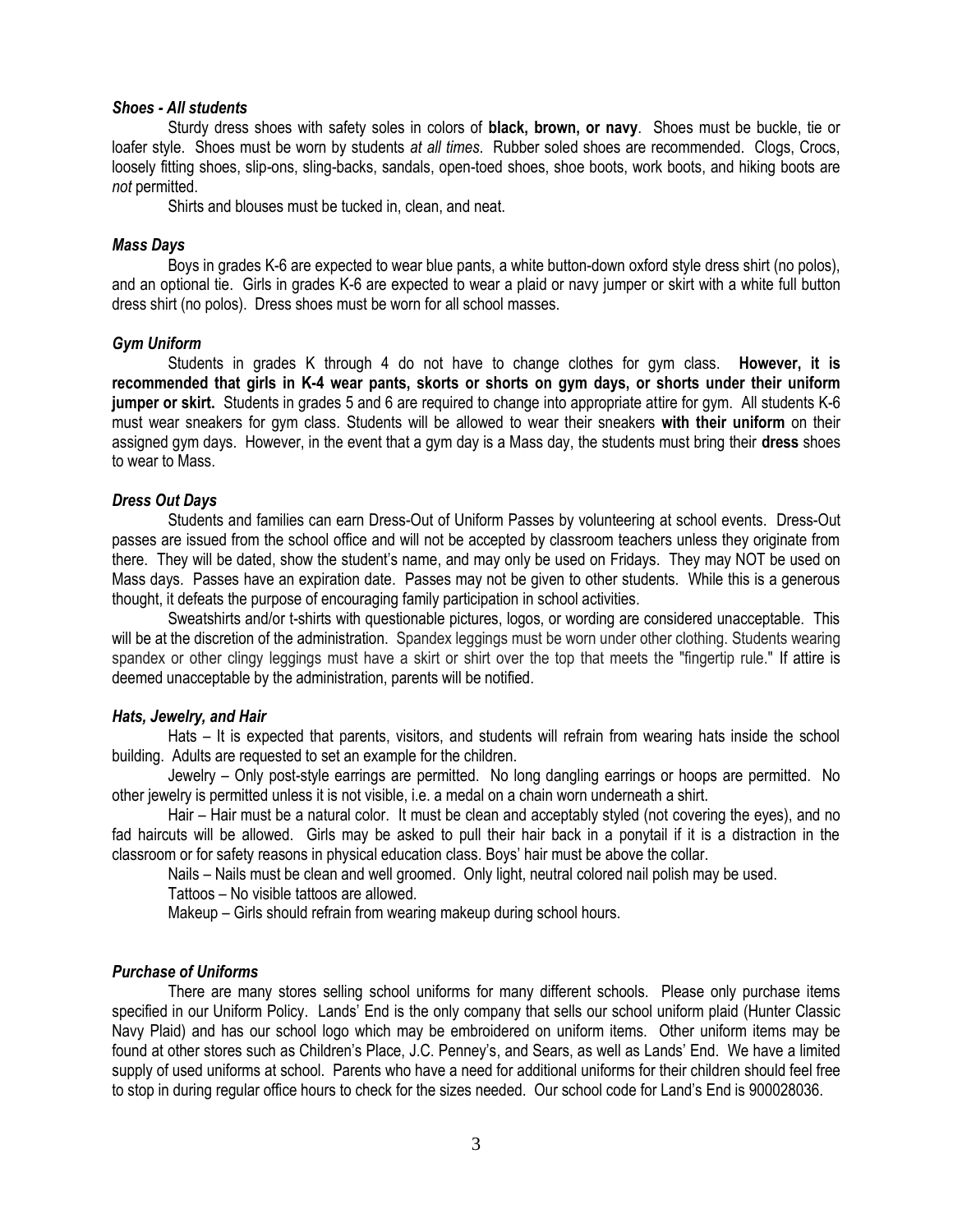## *Cold Weather Clothing*

Students should be sent to school dressed warmly in late fall and winter. **All students must be prepared to go outside at lunchtime unless it is raining or extremely cold.** It is suggested that children wear hats, mittens, and boots even if there is only a small amount of snow. Younger children are encouraged to wear snow pants or snow suits to protect their school clothes and keep them dry. Girls may slip knit pants or leggings under their uniform skirt or jumper before going outside to play, but must remove them when classes begin.

Prolonged wearing of winter boots in school all day is very poor foot hygiene. Please make every effort to pack shoes for the student to change into.

Children will not be allowed to remain inside during recess without a written note of explanation. If there are chronic health problems which necessitate staying indoors in colder weather, written explanations from family physicians are required.

Children who are not dressed appropriately for the weather will not be allowed outside for recess.

## **Admission and Registration**

## **School Admission**

Admission policies regarding age for children entering Trinity Catholic are consistent with those of the Oswego City School District and the NYS Commissioner's Regulations and are as follows:

Children entering kindergarten must be five  $(5)$  years of age on or before December 1<sup>st</sup> of that year. Children entering first grade must be six (6) years of age on or before December 1st of that year.

For the admission of kindergarten or first grade children, parents must present:

- The child's birth certificate or some legal verification of the child's birth
- Proof of immunization
- Baptismal certificate, if Catholic

The initial acceptance of all students for their first year is a conditional acceptance. This means that the student must meet both the academic and conduct standards of the school. Failure to do so may result in the student not being able to continue at the school.

Admission will be denied, according to state law, to un-immunized children unless they are exempt under the provisions of the law. The immunization law applies not only at the usual entry levels, kindergarten or first grade, but also to students transferring into a school at other grade levels.

Registration for kindergarten and re-registration for all grades ordinarily takes place during February.

Registration for Kindergarten will be offered first to students enrolled in our 4 yr. old PreK program and siblings of students currently or in the past enrolled in our school. Registration will then be opened to the public on a first come first served basis. In the event the number of PreK students enrolling in Kindergarten exceeds the class limit, admittance will be determined after a screening process and assessment of religious orientation.

## **Readmission**

Any student leaving Trinity Catholic School will not be readmitted until the following semester, unless there are extraordinary circumstances. It is felt that this is good educational policy since it takes some time for students to adjust to new situations.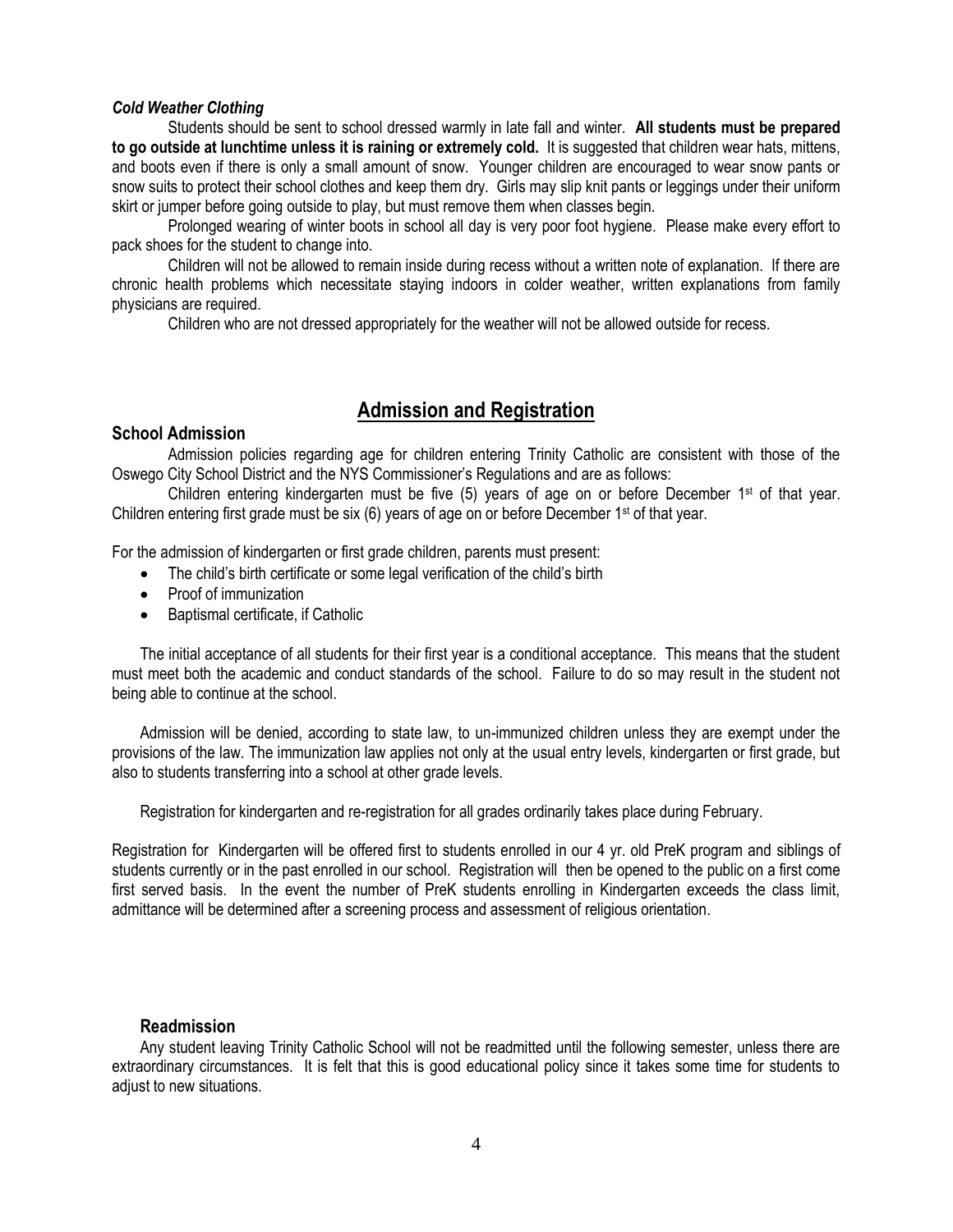## **Transfer Procedures**

**If a family wishes to remove their child from Trinity Catholic School**, parents must formally register at the new school before the students' records may be released.

Upon receiving the new schools' written requests, Trinity Catholic School will forward the following items to the requesting school:

- A copy of the permanent record card
- Cumulative folder
- Health records

## **Tuition**

Trinity Catholic School has established the tuition rate for the 2019/2020 school year. This rate is determined by the Trinity Catholic School Board in coordination with the Catholic Schools Office of the Syracuse Diocese.

The 2019/2020 yearly tuition charges for affiliated families (families who attend a Catholic parish in the Northern Region of the Diocese of Syracuse) will be:

- First Child: **\$ 4,775**
- Second Child: **\$ 4,535**
- Third and Additional Child: **\$ 4,300**

For families not affiliated with a Catholic parish in the Northern Region, the tuition charges are:

**\$ 5,775** per student

Preschool yearly tuition charges are:

- 3 year old 2 day program: **\$ 1,590**
- 3 & 4 year old 3 day program: **\$ 2,115**
- 4 year old 5 day program: **\$ 2,760**

## **Tuition Payment Policy**

All tuition payments are managed through the SMART Tuition Company, in accordance with the payment plan selected by the parents. SMARTt tuition forms and applications are available in the school office. Payments can be made in one payment, 4 payments or 10 payments. All payments are to be made directly to SMART.

- If payment of the full amount is made by August  $1<sup>st</sup>$ , a discount, based on your tuition rate, is applied.
- Monthly payments begin in July and end in April.
- Quarterly payment are due July, October, January and April.

When tuition payments are delinguent, the school reserves the right to decline to enroll a student for subsequent semesters until such payments are made or an alternate agreement is reached with respect to such payment. In addition, one or all of the following sanctions will occur for failure to pay tuition according to the tuition schedule:

- 1. A student may not begin school in September if there is past due tuition owed.
- 2. A tuition payment plan must be in place in order for a student to start a new school year.
- 3. The privilege of participating in graduation ceremonies will be suspended if tuition is not paid in full.
- 4. In the event that tuition is left unpaid, the school will refer the tuition account to a collection attorney or collection agency and all related collection fees will be the responsibility of the client.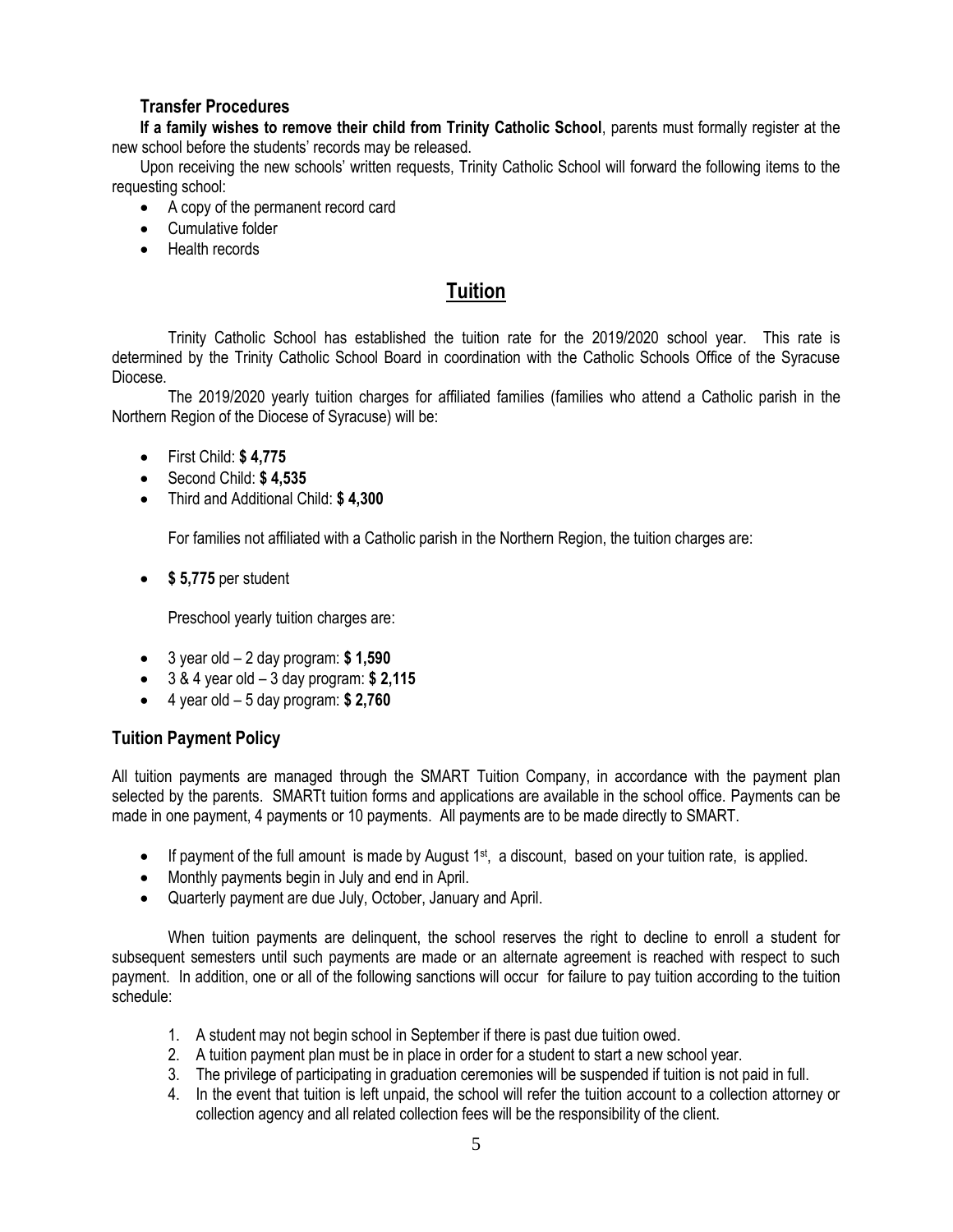It is important to inform the school of any changes regarding your financial status throughout the year that will impact your ability to remain current with your tuition.

## **Tuition Assistance and Scholarships**

Limited tuition assistance is available through diocesan programs to aid families in financial need. Applications must be made in the spring prior to the next school year.

In addition to tuition assistance through the Syracuse Diocese, there are also several local scholarships awarded through the school. These scholarships are based on varying criteria. A packet of information listing these scholarships and awards is available during the re-registration period.

Should you have any questions regarding tuition, please contact the school Business Manager, Mrs. Pasco at 343-6700.

## **Attendance Policies and Procedures**

## **Attendance**

Regular attendance helps students achieve in their schoolwork. Students who are absent have a responsibility to ask for assignments to make up missed work. Students arriving between 8:30 and 8:45 must stay in the vocal music room until the first bell rings. Students coming in before 8:30 a.m. must be enrolled in the before/ after school program.

Perfect Attendance will be based on attendance on every school day without any illegal tardy, early dismissals, or absences.

## **Purpose**

The Catholic Schools of the Diocese of Syracuse establish this policy to ensure the maintenance of an adequate record verifying the attendance of all children at instruction in accordance with Education Law 3205, establish a mechanism for schools to provide accountability for all students throughout each school day, and ensure sufficient pupil attendance at all scheduled periods of instruction or supervised student activities.

According to New York State law, your child is required to attend school every day except for illness or other legal excuse. The only legal excuses for absence or tardiness allowed under the education law of the State of New York are:

- 1. Sickness
- 2. Sickness or death in a family
- 3. Impassable roads or weather making travel unsafe
- 4. Religious observance
- 5. Approved school supervised visits
- 6. Required presence in court

## **School Absence**

Parents are asked to call the school office before 8:30 am to report absences. This request is made in order to account for the whereabouts of each child. School personnel may check with siblings or call parents if a child's absence has not been reported. A written excuse is required on the day he/ she returns to school after an absence.

It is the policy of Trinity Catholic School that children out of school for three consecutive days with illnesses be checked by the school nurse when they return to school.

## **Tardy & Absence Policy**

We ask that you adhere to the start time of school. In an effort to develop a sense of responsibility in our students, we ask that your child arrives at school by 8:45, when the first bell rings. School begins at 9:00. If the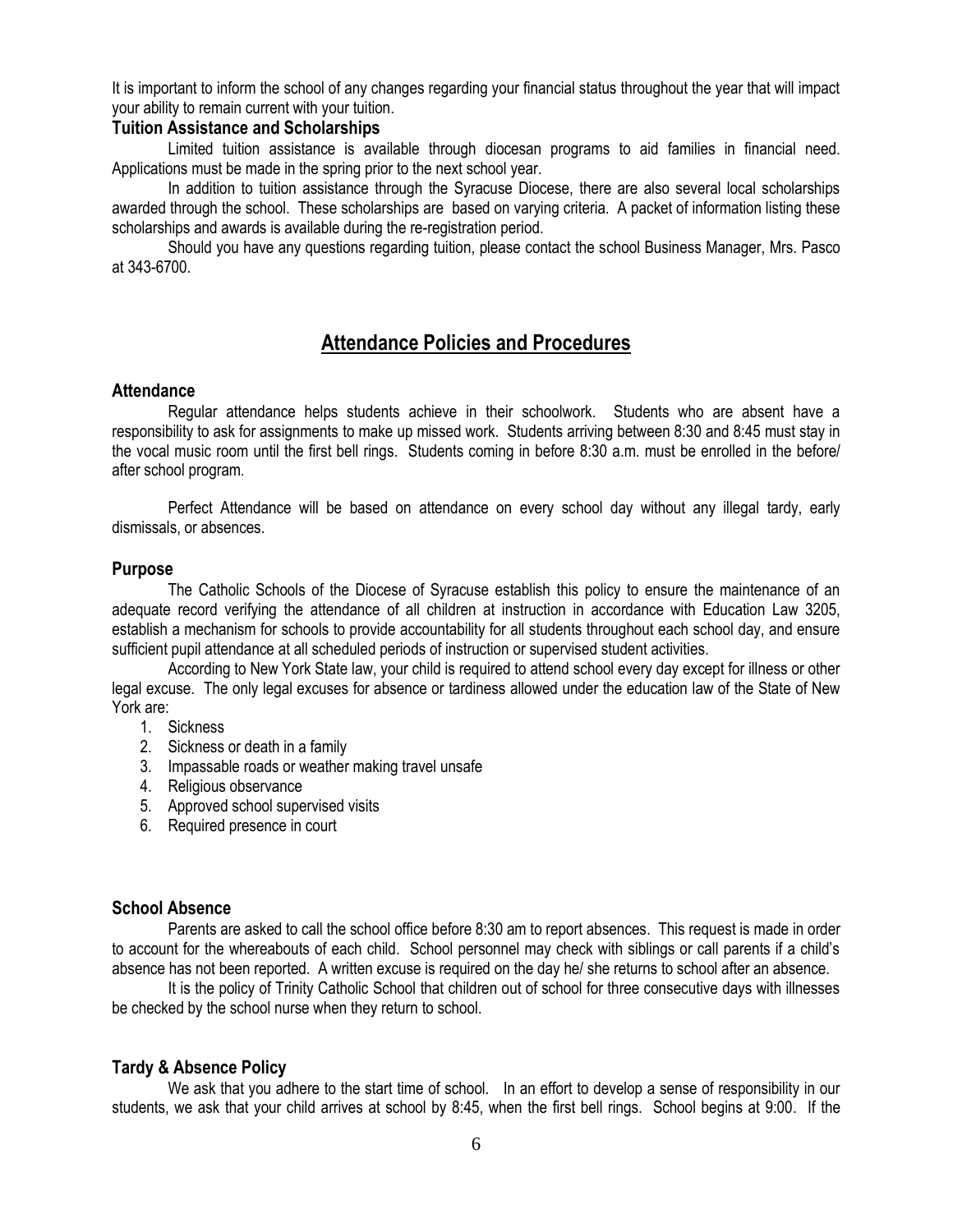student is late three times in a two week period, he/she will be assigned detention.If a student arrives late three additional times in a two week marking period, the parents may be called in for a conference. All students who are absent or tardy must present a written excuse for the absence or tardiness. The absence or tardiness will be recorded in the school register according to the designation determined by the Catholic Schools of the Diocese of Syracuse. A student will be marked absent/unexcused on the date of the absence. On the day the student returns from the absence, they must have a written excuse signed by the parent or guardian. If the student was absent for a legal reason, his/her absence will be changed to absent/excused.

If a parent is requesting an early dismissal, a written request stating the reason for the early dismissal must be submitted. **Whenever a student is to leave early, a parent or person in parental relation must come into**  school to sign the student out. Students will be marked as leaving early, either excused or unexcused based on the reason presented.

It is essential that all students arrive on time for the beginning of the school day. Students arriving after 9:00 a.m. must be signed in by a parent in the main office and the student will be marked tardy/unexcused until a written excuse is presented with a legal reason for being late. Habitual lateness will be addressed in a parent conference with the principal. Students whose buses arrive after the 9:00 am bell are not considered tardy.

After a total of 10 excused and unexcused absences, parents will be notified of the student's status. After a total of 10 excused and unexcused absences, a parent conference may be required. The principal may initiate an intervention to attendance at any time it is indicated in his/ her judgment.

School officials will analyze any persistent attendance problems to determine strategies to resolve them. The principal will mediate administrative problems. Student attendance problems will be shared with parents. Additional intervention strategies, such as referral to a child study team or guidance department, may be indicated. If necessary, civil authorities, such as the county Child Protective Agency, will be involved.

Pupil attendance records will be reviewed by the principal for the purpose of initiating appropriate action to address attendance problems. The principal may designate another school administrator or teacher to assist with the implementation of the school attendance policy.

## **Emergency/ Snow Days**

If schools are closed or delayed due to an emergency such as a snowstorm, Syracuse TV stations and YNN will be the first to announce the closing of a school. In addition to the above, Trinity Catholic School utilizes an automated messaging system that will relay messages to designated phone numbers. At the present time, this system will provide information regarding delayed starts, closures, and early/ emergency dismissals. Please note, Trinity Catholic School follows the same delay/closures as the Oswego City School District, however, on delay days our PreSchool meets from 11:00-1:00.

In the event of an early dismissal, it is not necessary for you to call school. We will call you if there is a question about where your child is to go. Emergency forms are filed in the school office and we will adhere to those as per parents' instructions. **Be sure to keep the school office updated of any changes to your contact information.**

## **School Safety**

Trinity Catholic School has established an emergency response plan to ensure the safety of each child while at school. Procedures have been established to implement in the event there is a threat by an intruder inside or outside the building. Our teachers have been trained in these procedures and in accordance with NYS law, these procedures are practiced with students in the same way we practice fire drills.

## **Emergency Evacuations**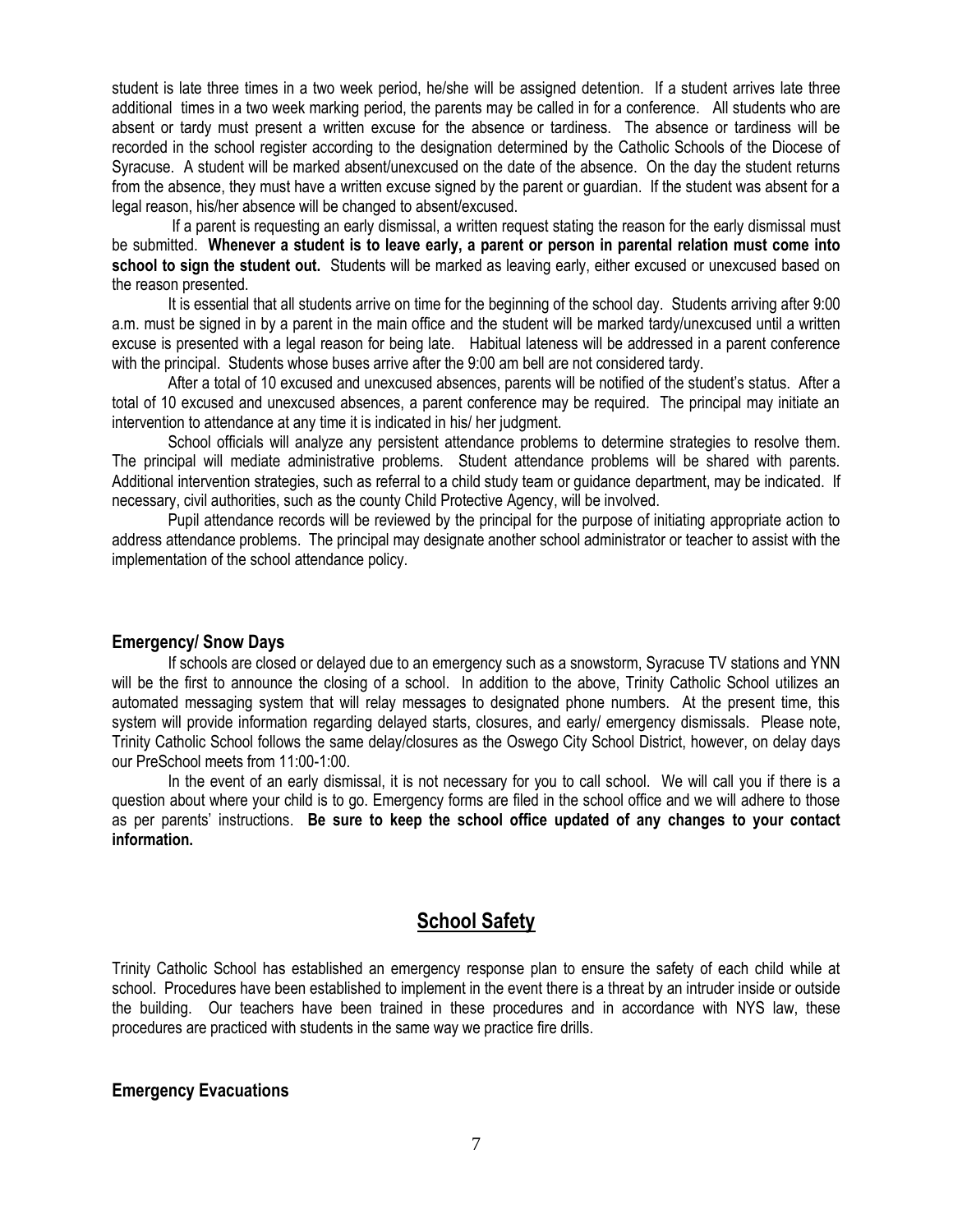If it is necessary to evacuate the school building because of a bomb threat or any other reason, Trinity Catholic staff has established and practices and procedures to ensure the safety of the students. They will follow this procedure:

Teachers will be notified of the necessity to evacuate. The principal or designated appointee will scan the exits and outside perimeter of the building. The teachers will quickly move out of the building making sure all students are present and all occupants will evacuate to a predetermined location. Upon arrival at the destination, teachers will make certain all children and adults are accounted for. While there, children will have activities to keep them busy. During this time, the school principal, maintenance worker, and police agencies will carefully check the building. After the building has been thoroughly checked, and if deemed safe, students will return to school.

If a parent wishes to pick up his/ her child(ren) when we have an emergency evacuation, it is necessary for that parent to report to the designated person in charge to sign the child out. This will allow us to safeguard all students. Under no circumstances will a parent be able to remove another family's child from school unless we have written confirmation of this from that child's parent or guardian.

## **Safe Environment Training**

The Diocese of Syracuse requires that all employees and any volunteers who have regular contact with children, young people, and vulnerable adults must complete Safe Environment PGC training. **Volunteers who serve as chaperones for off-site school activities must have completed Safe Environment training and passed required background check prior to the chaperoned event.** The 2.5 hr. training is good for 5 yrs. at which time a 1.5 re-certification class is available. To view a list of available classes, go to [www.syracusediocese.org,](http://www.syracusediocese.org/) click Safe Environment.

## **Emergency Dismissal of School Due to Release of Radiological Particles**

## **Radiological Emergency Response Procedures**

Trinity Catholic School is included in Oswego County's Emergency Management Plan **for Nuclear Power Plant Emergencies**. Therefore, while we are under the direction and coordination of the Oswego County Director of Emergency Management (CDEM), the District Superintendent of Schools for Oswego County or his/ her designee and the Oswego City School District Superintendent, we shall implement the following activities, as appropriate, at the time of notification:

- 1. Students will be kept in school until evacuation is ordered or until dismissal is ordered either at normal time or earlier.
- 2. When evacuation is ordered, students will be bused from school to the reception center (NYS Fairgrounds) to await pickup by families.
- 3. Students will be loaded on buses according to normal bus route designations whenever possible. Those who do not normally take a bus to school will be taken as a group.
- 4. Classroom teachers (at least 1 per bus) will accompany the students and remain at the reception center **at the New York State Fairgrounds in Syracuse** with the group.
- 5. Special area teachers will be available in the bus loading area.
- 6. At the reception center, the school staff will coordinate with reception center staff to register bus loads of children according to their normal bus route designation and their location in the reception center.
- 7. As students are picked up by parents, the reception center staff, in coordination with evacuating school staff, will maintain a record of children picked up, by whom, and their destination.
- 8. Please be sure to advise your child of this procedure.

Any questions regarding these emergency evacuation procedures should be directed to the Oswego County Emergency Management Office **at 315-591-9150 or 1-800-962-2792. The current Public Emergency Response Information calendar is located on the Oswego County website, www.oswegocounty.com/emo.**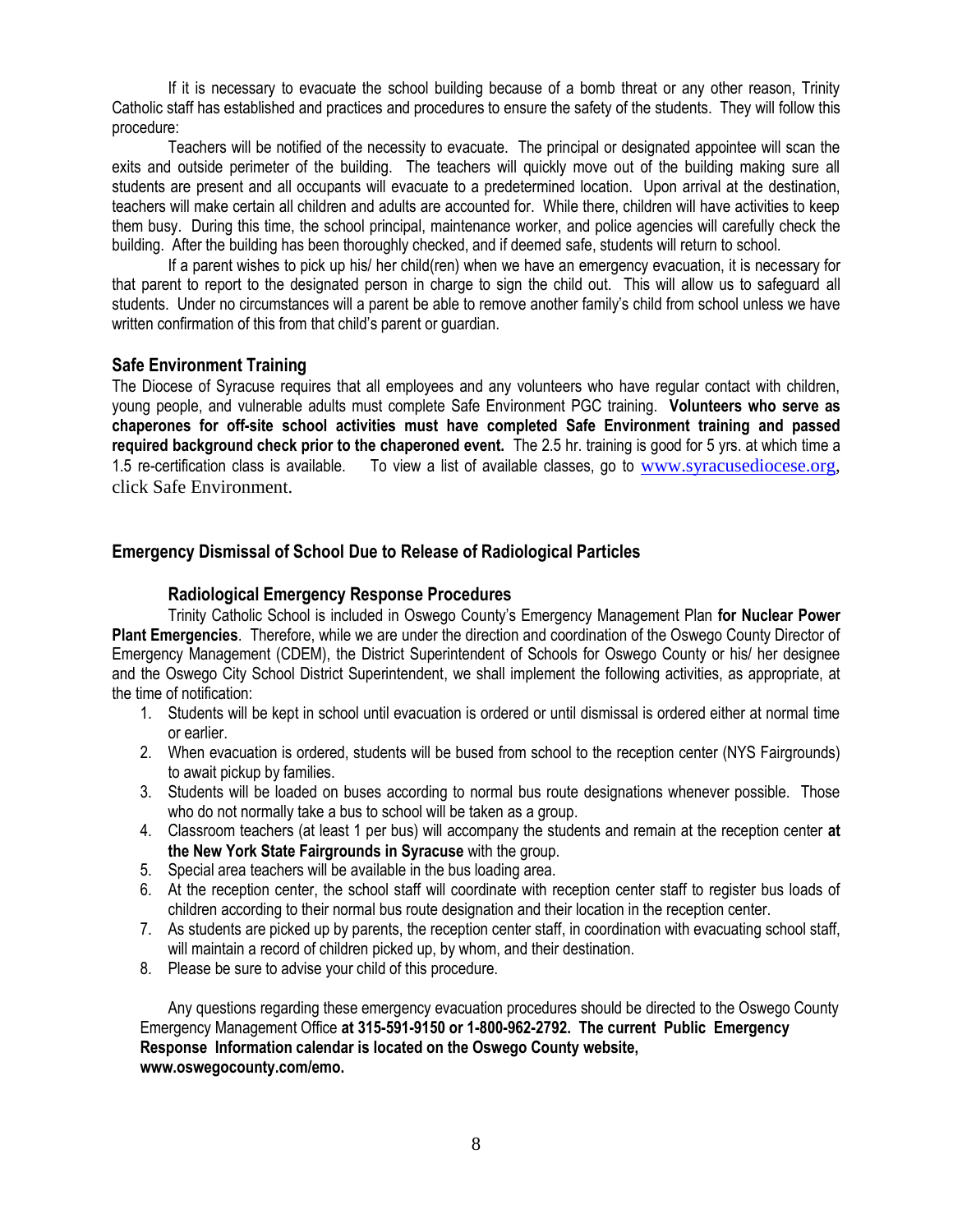## **Parent and School Relations**

## **Parental Custody**

If there is any question regarding custody of children, official papers stating specific conditions must be on file in the school office so we have a legal alternative guardian in case an emergency arises.

All school papers and information will go home with a student or be sent to the main location residence. For duplicate copies for a second residence, please speak to your child's teacher.

Remember that it is important to establish a primary residence for children who share dual residences so that the school can easily send out information in a timely manner.

Trinity Catholic will presume that the non-custodial parent has the authority to request information concerning his/ her child and shall release such information upon request. Additionally, we will provide the noncustodial parent with access to his/ her child's educational records. If the custodial parent wishes to limit the noncustodial parent's access to records, it is his/ her responsibility to obtain and present to the school a court order or other legally binding instrument that limits or denies access.

Teachers welcome all parents to share the news of their child's progress at any time. The school welcomes all parents and relatives to attend any and all open house activities or special family evening events.

## **Directory Information**

The Family Education Rights and Privacy Act (FERPA [Buckley Amendment]) policy classifies name, address, and grade as "directory information". Under this law this information may be released to third parties when requested without prior parent written consent. In addition, our Home & School Association compiles a school directory of class lists, parents' names, phone numbers and email addresses. If you do not wish this information to be released, please make this known to the school administration in writing by September 15<sup>th</sup>.

## **Change of Address**

Please inform office staff of any changes in address or phone number that occur during the school year.

## **Parent/ Teacher Conferences**

Personal meetings of parents with teachers are a very successful method of evaluating students' progress. Usually, these meetings are held early in the school year. Teachers like to know the parents of each student. Since home and school complement each other as educational forces in children's lives, harmony and understanding between these two environments is essential.

Parents are encouraged to keep in contact with the school and teachers. Conferences with teachers or the principal can be arranged at any time by contacting the school office.

## **Birthday Snacks**

Parents often like to celebrate a child's birthday at school. **This year our school, along with all schools in Oswego County, is participating in the Healthy Highways initiative.** Students will learn to categorize foods according to their potential for harm. Please select healthy snacks, such as fruit, veggies & dip, popcorn etc. or possibly supervising a heart healthy activity such as a game in the gym or a walk outside, in place of a sugary birthday snack. We ask that you avoid nuts of any kind due to the many students with allergies within our school community. Due to health and allergy restrictions, no homemade snacks will be allowed. Parents may choose to purchase a snack from a store or from our school cafeteria. Information regarding the school option will be distributed at the Mandatory Parent Meeting.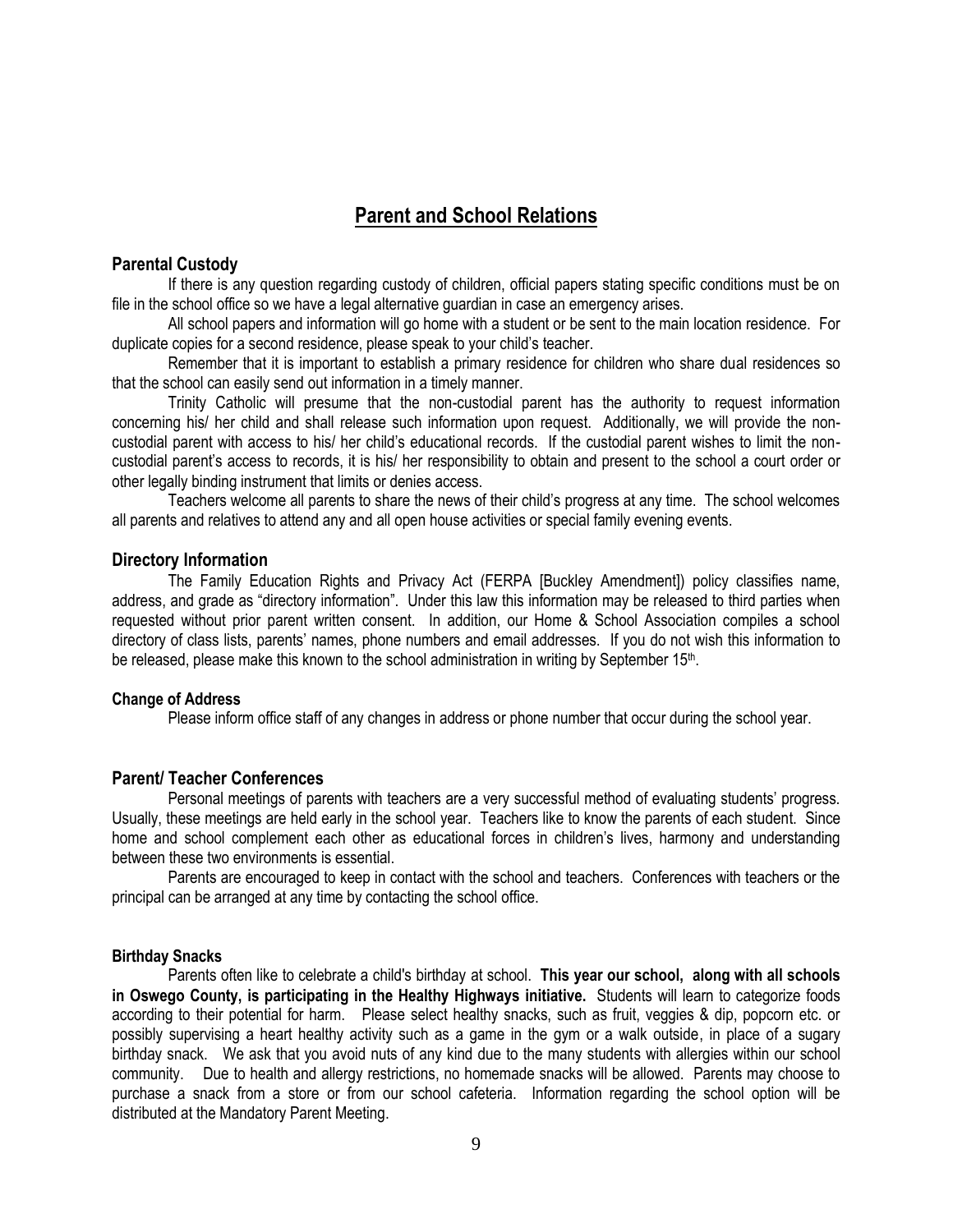## **Media Coverage**

Photographs and/or videos of minors are taken periodically for use in parish/parochial publications and to celebrate your child's and his or her fellow students' participation and accomplishments. In signing for this handbook, you are acknowledging this and granting permission to Trinity Catholic School to use photos and videos of your child, and their names in our publications or displays or promotions. You may limit or disallow this by contacting the school office and providing us with written notice of what limitations you would prefer.

Please note that even with safe environment protocols in effect, the Diocese, its parishes, schools, and ministries may have little control over the use of photographs or film taken by third parties or the media that may be covering the event in which your child(ren) participate(s).

## **School Banking**

Trinity Catholic School has teamed up with the Compass Credit Union to provide an opportunity for students to set up a bank account and to make deposits in school. Information regarding this program will be sent home along with an account information card and sheet. On the first Thursday of each month, Credit Union representatives and Trinity volunteers will be set up in the school cafeteria to accept deposits. Receipts will be given to each student. Students will learn the value of "saving for a rainy day". In addition, this program offers students a variety of incentives.

## **Home and School Association**

The Trinity Catholic Home and School Association is open to all parents and caregivers of children enrolled at Trinity Catholic School as well as any faculty member. The goals of the Home and School Association are:

- 1. To increase communication between the home and school for the betterment of the child.
- 2. To support and promote the mission of Trinity Catholic School.
- 3. To assist the parents educationally in their role as the primary educators of their children.
- 4. To provide activities for the students which are not included in the school budget.

Throughout the year, the Home and School Association plays a supportive role in all of the school fundraising efforts along with student activities. We encourage all parents to take an active role in the Home and School Association.

## **Special Events**

The following is a partial listing of events that normally happen during the school year. More details about each event are sent home as the event nears. Specific posted dates and details can be found on the school's website – www.oswegotrinitycatholic.org

## **Back to School Picnic**

A picnic is held at 6:00 on Friday of the first week of school. Our Home & School Association provides a hot dog dinner at no charge to families. At dusk, an outdoor movie is shown on the school grounds. Bring blankets or lawn chairs. It's a wonderful opportunity for families to reconnect after the summer. Reservations are required so that we may adequately prepare enough food. **For the safety of everyone, no child will be allowed to play on the playground during this movie**. In the event of inclement weather, the movie will be shown in the gym.

## **Fall Craft Show**

This event will be held on Saturday, October 5th from 10-3 in the basement of Christ the Good Shepherd (St. Paul's Church). A wide variety of fine quality craft items are available for sale. A Bake Sale and Chicken BBQ are also held on this day. If you know a crafter who may be interested in the show, please contact Jeanne Crouse, 315-343-7569.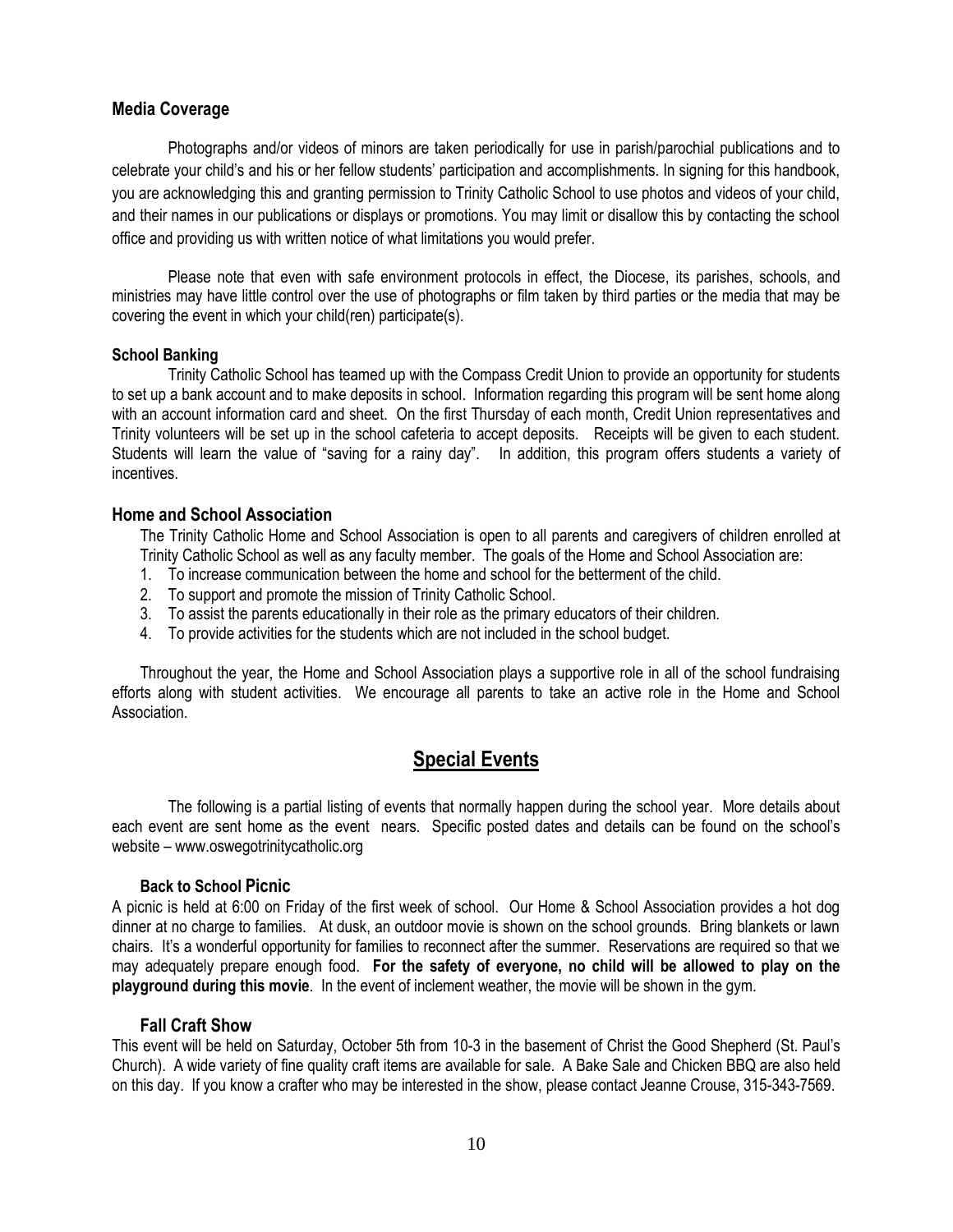## **Harvest Feast Supper**

Our annual Harvest Feast and School Open House takes place late October and provides an opportunity for our families, students, staff, and clergy to share in a delicious meal while strengthening our Trinity Catholic School family bonds. At the Open House, parents will be able to meet their child(ren)'s teacher, see their child's work and give teachers the opportunity to explain the curriculum. It is not intended for individual conferences, but rather as a means for parents to meet the faculty and give teachers opportunities to explain important classroom information to parents.

## **Halloween Parade and Carnival**

A Halloween Parade may be held on or near October 31<sup>st</sup>, in the morning, for our pre-kindergarten classes. For students in kindergarten through grade five, a free Carnival usually takes place in the gym after lunch on the Friday prior to Halloween. This year, the carnival will be held on Thursday, October 31<sup>st</sup>. Our sixth grade students work the carnival games. Children should not wear their costumes to school as they will be given time to change into their costumes after lunch. No costume should consist of toy guns and/ or any other weapon-like objects (that may take the appearance or intent of a weapon regardless of the material of which it is composed). These objects are banned from the school building as well as from any school sponsored activity at any time during the school year. Your help is requested in complying with this Diocesan policy and helping your children understand the significance of this rule in an effort to promote a violence-free school environment.

## **Turkey Trot**

A family friendly 5K Walk/Run is held on a Sunday near Thanksgiving**.** The course is located near the Oswego Country Club and Kingsford Woods area. Proceeds from this event are used to improve the health and physical fitness of our students.

## **Musical Performances**

Two musical concerts are held each year for students in Kindergarten through Grade 6 and are considered part of our music curriculum. Attendance at these concerts is reflected in the student's Music grade. It is a wonderful opportunity to support the cultural portion of your student's education at Trinity Catholic School. These concerts are held in the Oswego High School Theater.

## **Catholic Schools' Week**

Catholic Schools' Week occurs around the end of January or early February. There are daily events which involve students, staff, parents, and the community. It is an opportunity to recognize the importance of a Catholic education and to celebrate with Christian educators across our state and nation.

During Catholic Schools' Week, a special focus is put on the parents who have made Catholic schools their choice. We salute our volunteers, parents, grandparents, teachers, priests, and community leaders who contribute, deliver, and support a Catholic education for our children.

## **Sports' Day**

Sports' Day activities are held in late May. Classes participate in a series of track and field events such as the running long jump, an obstacle course, a frisbee throw, the fifty-yard dash, and others.

Our Home & School Association provides at-shirt for each child and a picnic-style lunch. Parents are invited to volunteer as timekeepers, spotters, score keepers, to help with lunch preparations, or to just come out to enjoy the events.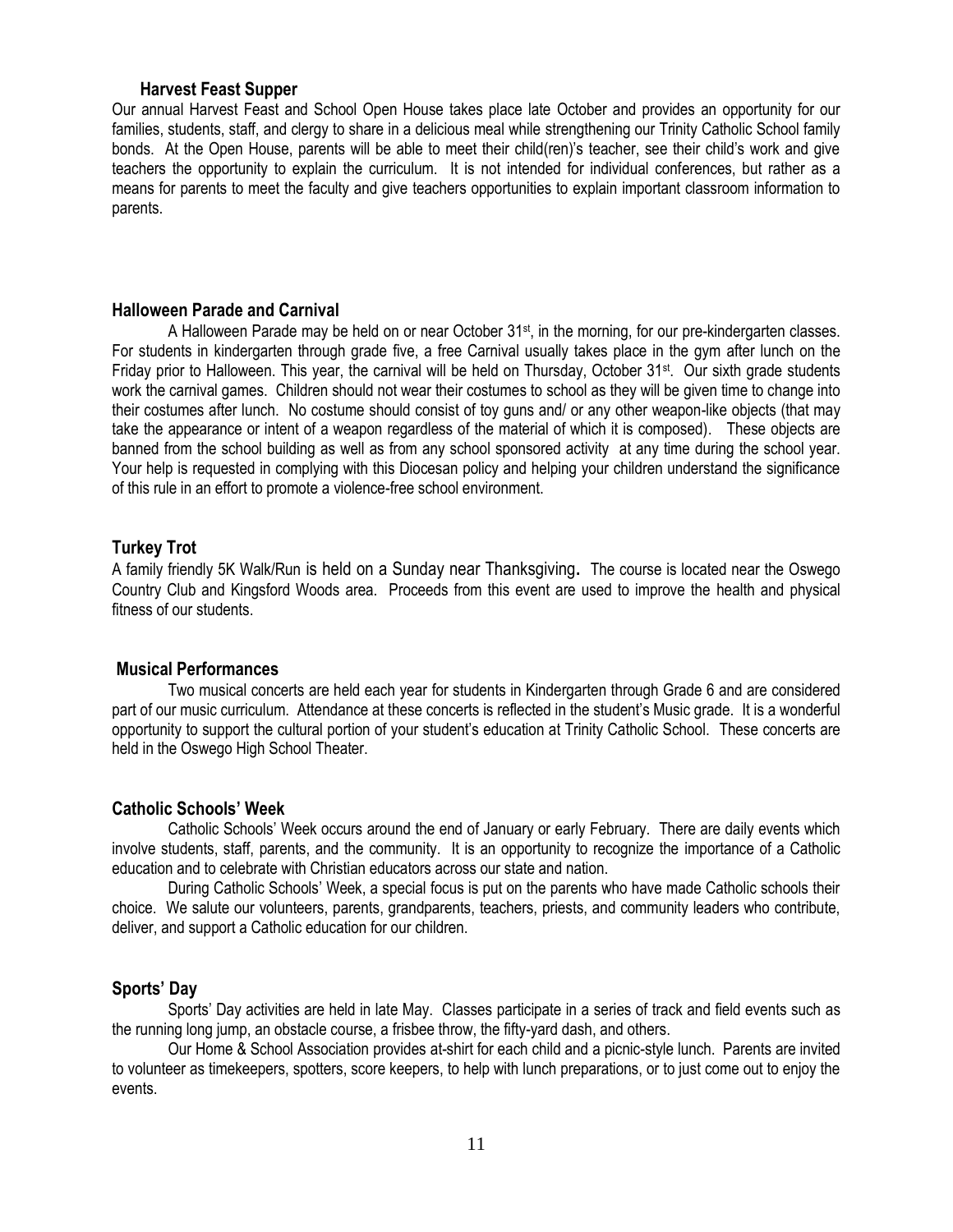## **Spring H&S Fundraiser**

The Home & School Association often holds a children's carnival or raffle in the spring as a major fundraising activity for the group. It may include a cake booth, variety booth, food, games, raffles, surprises, and other activities. 100% participation of families is desired to ensure the success of the event. The carnival may be substituted with a major raffle and chicken barbecue.

## **Academic Policies and Procedures**

## **Homework**

Assignments given to students for completion outside of class time are meaningful activities related to the total learning process.

## *Primary Level*

In grades 1 and 2, assignments are generally of a study nature, either in mastering reading vocabulary, math facts, or spelling words. No specific times are required. This memory work does require the help of parents. Beginning in grade 3, more specific written work is assigned. Completion of assignments helps to reinforce concepts taught in class.

## *Intermediate and Middle Level*

In grades 4, 5, and 6, written assignments in such areas of spelling and math help to reinforce concepts being taught and are meant to be a way of seeing if children have truly grasped the material taught. Study assignments in other areas are of equal importance and should be taken seriously by the student.

Satisfactory completion of homework is an integral part of a student's grades on report cards. Parents are notified if assignments are not completed on a regular basis.

#### *Homework Detention*

A student who repeatedly fails to turn in his/her homework or assignments will face detention. This may occur at recess or students *may* be required to stay after school. No child will be kept after school the day the detention was issued. A written note stating the day of detention will be issued by the teacher. This note must be must be signed by the parent and returned to school by the day of the detention. Phone permission is acceptable if given to office staff.

## **Testing**

## *Standardized Testing*

New York State Assessments in English/ Language Arts and Math are given in grades 3, 4, 5, and 6. These tests are administered in April and May. The State Education Department tabulates the results of these tests based on established state standards and the information is used by the school to improve performance. Diocesan norms are also established. We will share the results of these tests when we receive them. Students who perform below expected standards will be provided with Academic Intervention Services (AIS). Our school also uses iReady assessments as a means to measure the growth of students in Kindergarten through Grade 6.

## *School Tests*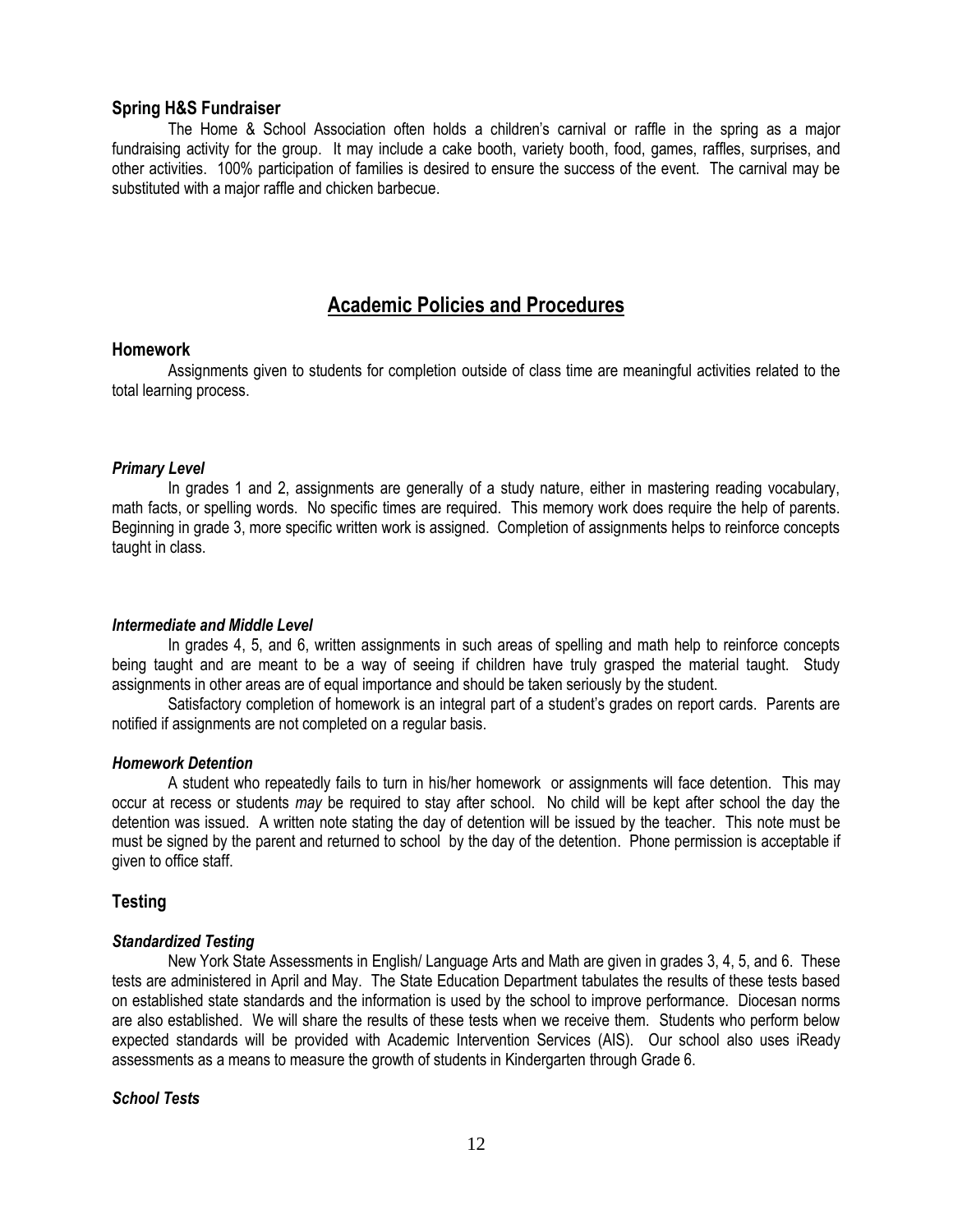Each teacher uses various means to evaluate student performance to determine progress. Unit tests are given at the conclusion of units of study in many subjects. Midterm or final exams may also be given in grades  $3 - 6$ to add further evaluation tools.

## **Kindergarten Screening**

All students entering Kindergarten will undergo a Kindergarten Screening process. We feel that this screening process enables us to better know and meet the needs of the individual students as they enter school.

## **Portfolio Assessment**

Portfolio assessment may be used as an additional form of individual evaluation. Portfolios are collections of samples of children's work and their personal selection of favorite pieces.

## **Report Cards and Marking Periods**

The school year is divided into 4 marking periods of approximately 10 weeks each.

The use of report cards is one way of communicating with parents. Report cards tell parents their child's academic progress, behavior, attitude toward learning, and social growth.

Parents should study report cards carefully. If not satisfied with the evaluation, they should arrange to have a conference with the teacher and/ or the principal. Parents should keep in mind their children's abilities and avoid making comparisons with friends or family members. All children do not learn at the same rate. We try to measure each child's progress against his or her own ability and potential.

Teachers spend a great deal of time evaluating their students and writing comments on report cards. Parents' written comments about their children's report cards are solicited.

Grades in music, art, technology and physical education will be entered for K-6 in the January and June marking periods only. Grades 3-6 will also receive a grade in foreign language in January and June.

## **Honor Roll**

In order to qualify for the Trinity Catholic School Honor Roll, a student must be enrolled in grades 4, 5, or 6, be passing all subjects, and must meet the following academic standards:

High Honor – 94-100 cumulative average Honor – 86-93 cumulative average Honorable Mention – 80-85 cumulative average

Honor Roll status is determined by a student's cumulative GPA in the areas of Math, Science, Social Studies, ELA (Reading, Writing, and Spelling), and Religion.

## **Textbooks**

All hard-cover books should be covered and kept in good condition during the year. If a book is lost or badly damaged, the student will be expected to pay for a new book. (This applies to library books as well). Reference books may not be taken from the school building at any time.

Each child should have a book bag or tote bag for carrying books to and from school.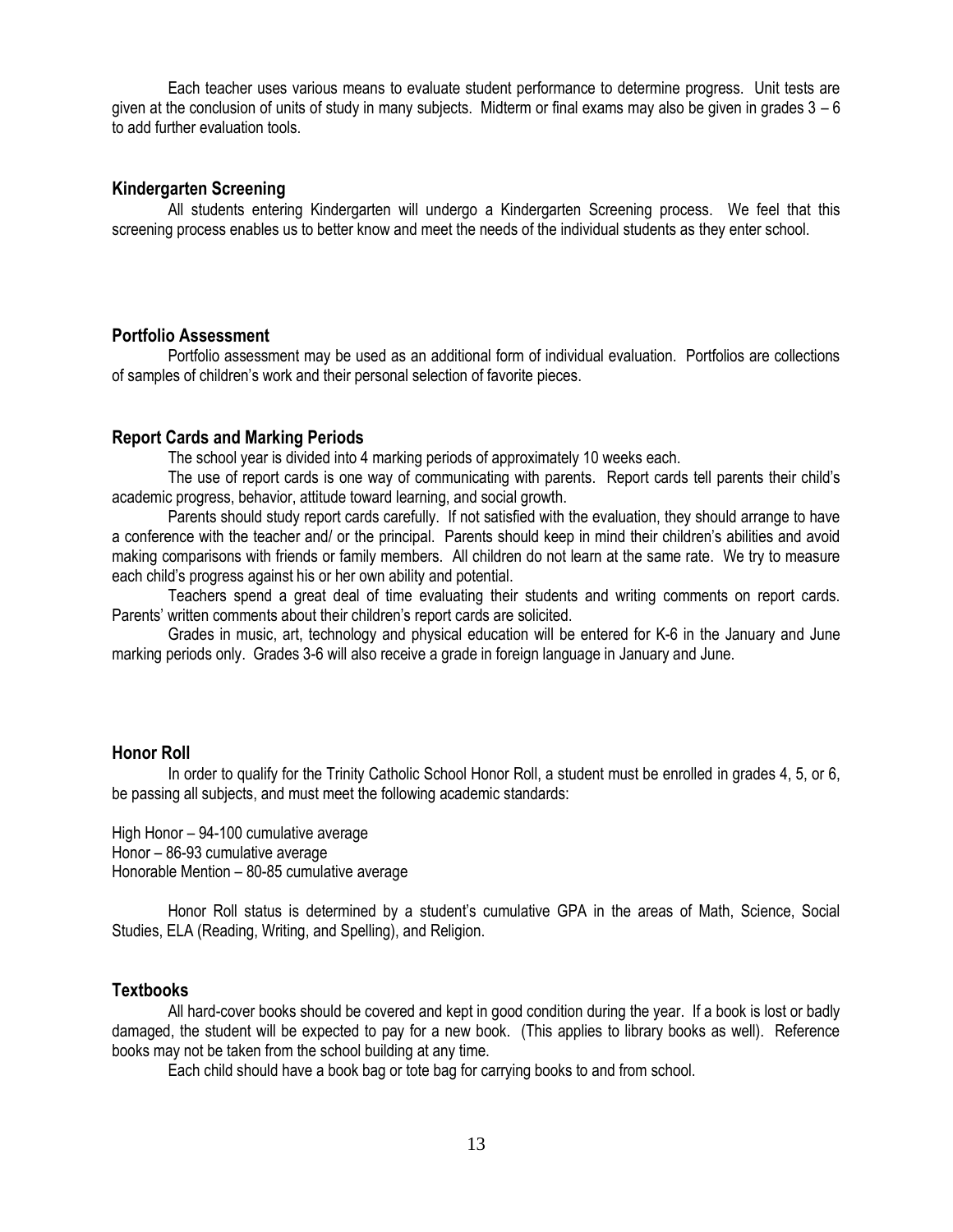## **Special Services**

## **Specialized Services**

State law mandates that special services such as speech and psychological services be provided to all children who have special needs regardless of the school they attend (public or private). These services are provided to students of Trinity Catholic School by the Oswego City School District. The same staffs serve both public and Catholic school students.

Psychological services are requested, whenever necessary, on an individual basis. Parental consent is obtained before the school can make referrals. The testing results and recommendations are shared with parents.

## **Remedial Reading and Math**

Remedial Reading and Math instruction is provided by Trinity Catholic School. Determination of needs is based on results of standardized tests as well as input from classroom teachers. Constant communication between the reading teacher and the classroom teacher ensures that we meet the needs of the students.

## **Special Classes and Programs**

## *Art*

Weekly art classes are conducted at each grade level. Techniques of art are taught as well as an appreciation for the beauty of creative expression. Projects are created to take home to share with family members and to decorate our halls.

## *Library*

Trinity Catholic School's library houses a large collection of books and videos. Our library provides both fiction and non-fiction books for student use. Since we attempt to follow the American Library Association's policies, Trinity Catholic School's policy is to allow any student to check out any material. Therefore, parents are asked to write a note of explanation if they would like the librarian to prohibit a child from checking out certain types of books.

Students may withdraw books or videos from the school library for a period of one week. Books may be renewed after one week. Preschool students may withdraw one book. Students in kindergarten and first grade may withdraw 2 books. Students in grades 2-6 may withdraw 3 books. Reference materials may not be checked out. Materials should be returned to the library on their due date. Notes will be sent home when a book is overdue more than two weeks. Materials will be considered lost if not returned 4 weeks from the due date. Students are expected to take care of the materials they check out of the library and they will be charged for lost or badly damaged materials.

Each class has a scheduled library day and time. During library time, students will listen to stories, poetry, or watch videos, and may work on research projects and check out materials.

## *Technology Classroom*

The Trinity Catholic computer lab has 22 desktop computers, a color laser printer, a projector and a SMARTBoard. Each class is scheduled weekly time to spend in the computer lab working on word processing, presentations, research, and skills practice.

Each classroom, K-6, at Trinity is also equipped with desktop and laptop computers, ipads and a SMARTBoard. Chromebooks have been purchased for every student in Grades 4, 5, & 6.

## *Physical Education*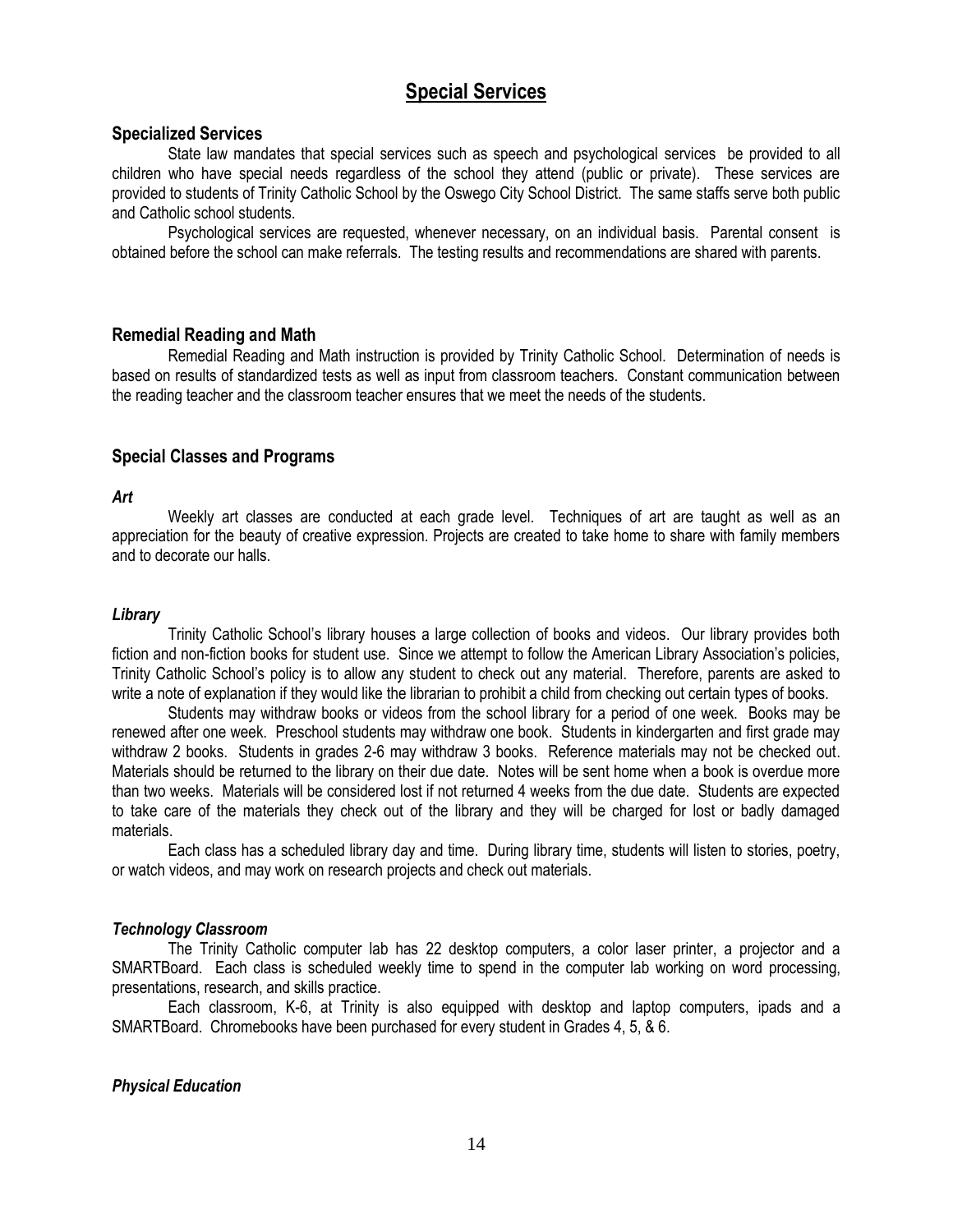Physical Education is a mandatory curriculum in all New York State Schools. Students participate in physical education classes twice weekly. Exercise, games, sports, and good sportsmanship are all part of the instruction and activities. If students cannot participate in gym for any reason, written excuses are required.

Students in grades K through 4 do not have to change clothes for gym class **. However, it is recommended that girls in K-4 wear pants, skorts or shorts on gym days, or shorts under their uniform jumper or skirt.** Students in grades 5 and 6 are required to change into appropriate attire for gym, but are not required to wear gym uniforms. All students K-6 must wear sneakers for gym class. Students will be allowed to wear their sneakers with their uniform on their assigned gym days. However, in the event that a gym day is a Mass day, the students must bring their shoes to wear to Mass.

Students in grade 4-6 are eligible to participate in Intramurals in soccer, volleyball, and t-ball.

## *Vocal and Instrumental Music*

We are privileged to provide vocal music classes to all students each week. These classes provide excellent instruction in music theory and music history as well as the enjoyment of music and singing themselves.

Students in grades 3-6 participate in the Intermediate Chorus on a weekly basis. The group will perform at school concerts and may perform at various religious and community activities. This experience provides students with another medium for creative expression and life-long enjoyment.

Students in grades 4, 5, and 6 are also eligible to participate in our band program. They receive weekly instruction in wind, brass, and percussion instruments in individual or small group lessons and full band rehearsals. Students in the program also perform in two concerts during the school year, one in the fall and one in the spring. Select students may be invited to participate in community outreach and the NYSSMA solofest.

## *Before/ After School Program*

The goal of the Before/ After School Program is to provide a secure, supervised environment for students who need a place to go before or after school when neither parent can be at home.

The Before/ After School Program extends the mission of our school and provides a Christian environment for children to learn and grow. The program is available to children in Pre-K through Grade 6 and is operated on days school is in session.

Times:

K-6 Before school 6:30 am to 8:45 am After school 3:15 pm to 5:30 pm

Preschool Before school 7:30\* am to 8:45 am

After school 11:30 am to 5:30 pm

\*If a Preschool student needs care prior to 7:30, the student may attend the K-6 program until 7:30.

Breakfast is available during the morning sessions **until 8:00**. Nutritious snacks and drinks are available during the afternoon sessions. Play is supervised and there are some structured activities.

Children must be enrolled in the program prior to attending. However, a child may attend the Before/ After School Program in an emergency situation simply by having a parent call the school.

Costs: Initially, there is a non-refundable family registration fee. Bills are sent out, based on usage, at the end of each month. Payments are expected on receipt of the bill for latchkey for the previous month. Checks should be made payable to Trinity Catholic School – Before/ After School. A 10% late fee will be charged for any returned checks.

Questions regarding our Before/ After School Program should be addressed with the school office at 343- 6700.

## *Preschool Program*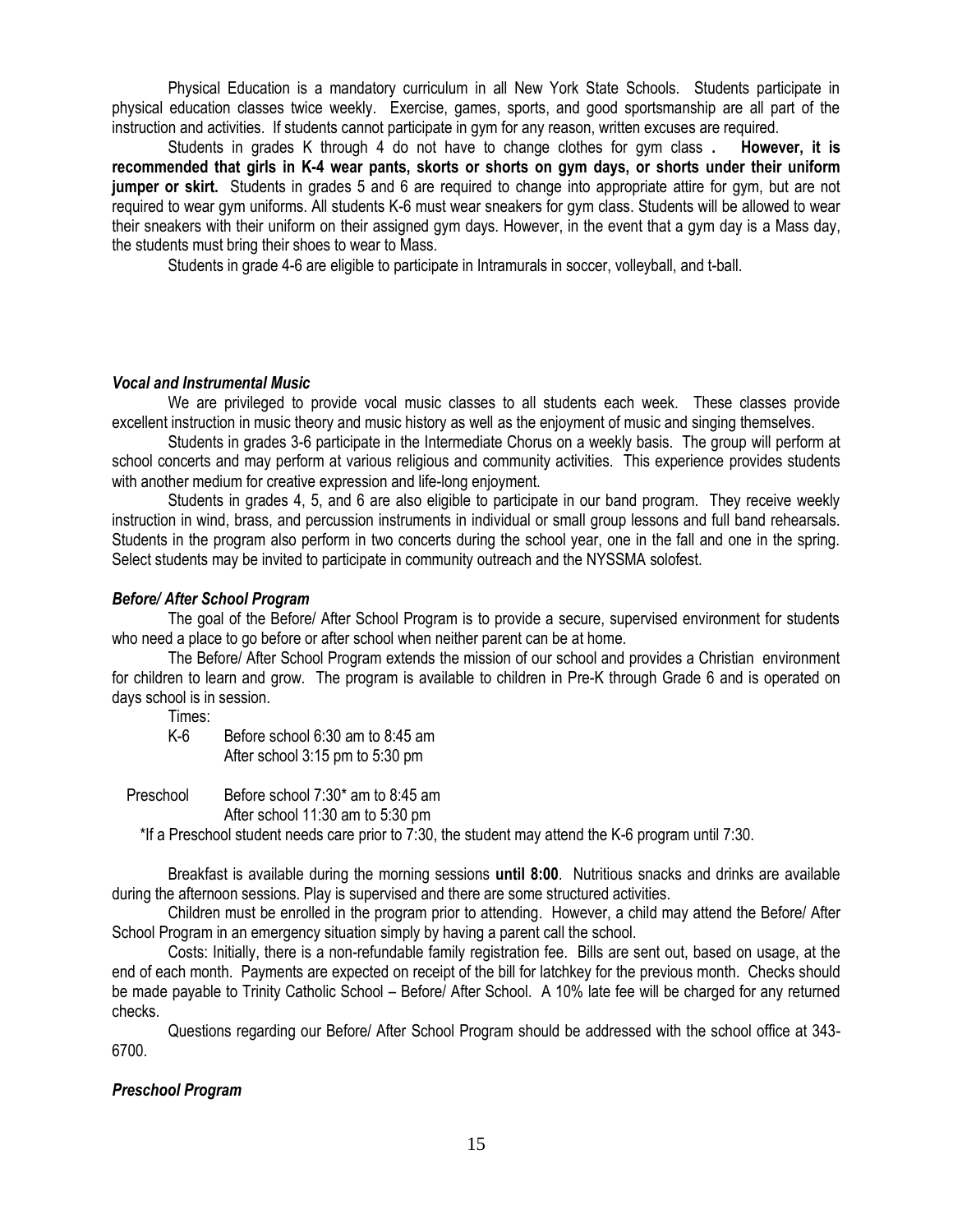Trinity Catholic School operates a preschool program for three and four year old children. Four year olds attend on Monday, Wednesday, and Friday or Monday through Friday and three year old children attend on Tuesday and Thursday or Monday, Wednesday, and Friday. Parents who wish to enroll children in any of these classes should contact the school office.

Trinity Catholic School's Preschool Program is designed to expose children to a rich variety of experiences. Maturity and skill development vary widely among preschool children. Parents who have concerns or questions about their child's development and progress are encouraged to make an appointment with their child's teacher to discuss them.

Parents of preschool children receive progress reports twice a year (February and June). During February parent/ teacher conferences, teachers will comment on "emerging" skills and how these skills are developing in the child. Often, skills that were identified as "emerging" at conference time will have been mastered by the time of the June progress report.

Parents should escort preschool children to their classroom for safety reasons. These children should never be dropped off at the curb or parking lot. Arrival and pick-up times for preschool students should be closely adhered to and are as follows:

Arrival: 8:50 am

Dismissal: 11:30 am

Parents should call the office if children will be absent or picked up late. Parents of preschool children should watch the monthly calendar for events or schedule changes affecting preschool.

When weather looks bad, parents should check the television for school-delay/closing information. If there is a two hour delay only, the preschool program will run from 11:00am to 1:00 pm on that day. There will be Before/ After School Programs on these days.

**On ½ days of school for our K-6 students, we ask our preschool parents to pick up their children by 11:15** to avoid congestion in the parking lot and with buses.

Occasionally, parents of preschool children are asked to serve as chaperones on field trips. Due to insurance liability, we ask that they not bring other children to the field trip. Chaperones are expected to assist with the supervision and care of all children in the class in addition to their own.

## **Health Policies and Procedures**

The services of a school nurse are provided by the Oswego City School District five days per week. Annual screening programs for vision and hearing are conducted for grades K, 1, 3, and 5 and scoliosis screening is done in grades 5 and 6. (Parents are notified of any condition that needs further medical attention.)

The Education Law (Section 903) of New York State requires examinations of pupils upon entrance to school (which includes preschool, kindergarten, and transfer students in grades 1 through 6) and also grades 2 and 4. The intent of this periodic requirement is early identification of any condition detrimental to health and learning and maintenance of a cumulative profile of the pupil's health status. Preschool physicals and proof of lead screening is required for preschool admission, as is proof of age appropriate immunization.

Ideally, the family physician should perform the medical examinations. Each district, however, is mandated by law (section 94) to provide an examination by the school physician or nurse practitioner of those pupils whose parents do not provide a report from the family physician by October 1st of each school year. Dental certificates are requested by New York State law for those students in pre-k, kindergarten,  $2<sup>nd</sup>$  and  $4<sup>th</sup>$  grade.

## **When to Keep a Child Home**

If your child develops a fever, runny nose, sneezing, coughing, and body and muscle aches, please do not send your child to school until he/she does not have a fever, is not taking any medication to reduce the fever, and is well enough to stay in class all day and learn. Until then, please allow your child to rest and get better at home. If your child is not having serious breathing problems, you can use over the counter medications for fever and pain. Aspirin should not be given to children. If your child is having breathing problems, you should contact your doctor or health care provider immediately.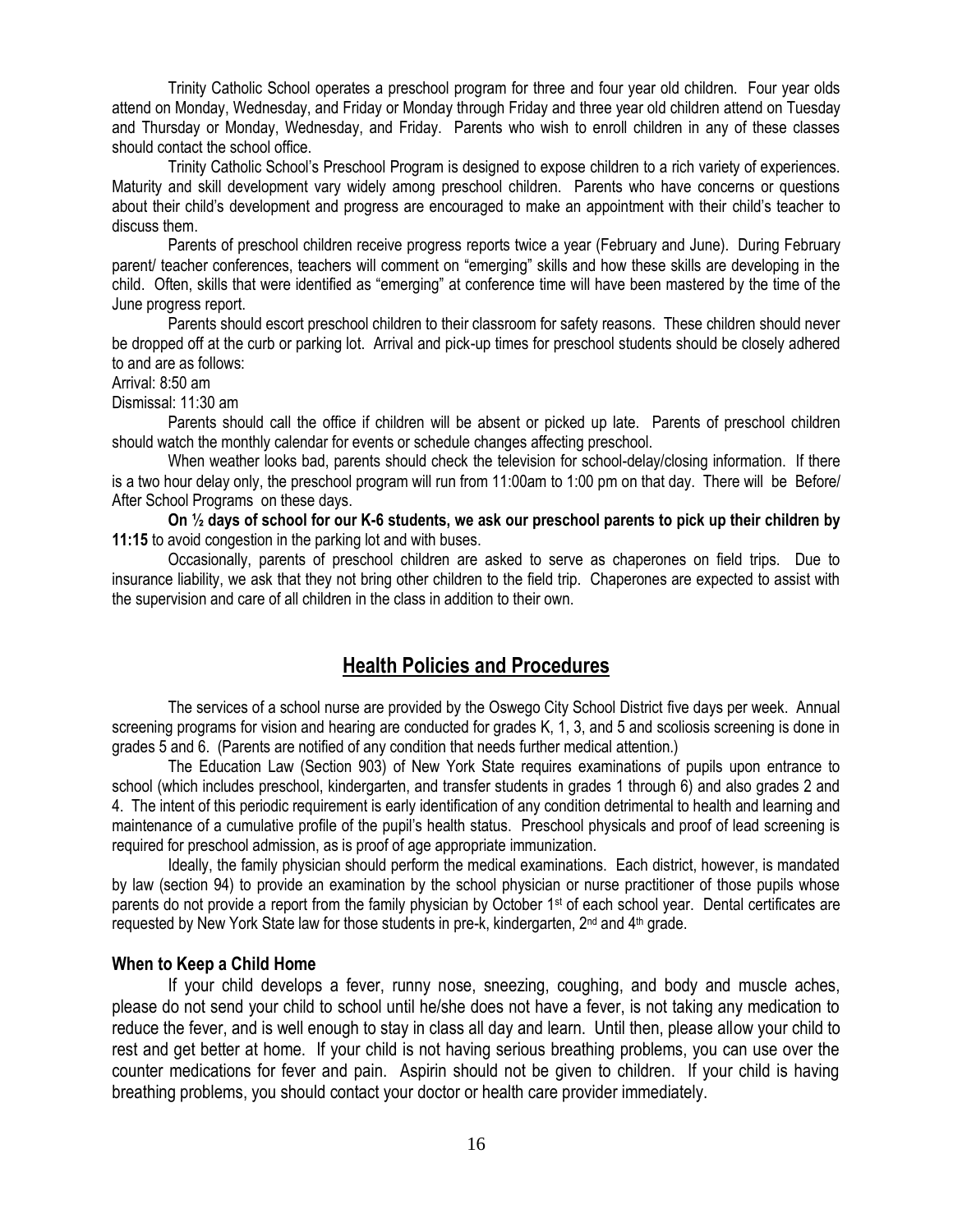## **Illness or Injury at School**

If a child becomes ill during school hours, the parents will be notified and asked to pick up the child. It is requested that parents designate a person to act on their behalf when they cannot be reached in an emergency and list the name and phone number of that person on an updated emergency form in the office.

Children will not be released from school unless parents or guardians come to the school office to sign the children out of the school.

## **Accidents**

Injuries should be reported to the school office and/ or the school nurse if they occur during the school day. Parents will be notified if further action needs to be taken. Family insurance provides primary coverage in cases of accidents. The school carries supplemental Student Accident Insurance for any expenses not covered by your family insurance. Accidents must be reported to the school in order for claims to be considered.

After long illnesses or injuries (requiring a cast or crutches), written statements from physicians are necessary before students can resume participation in gym class.

## **Medication in School**

A program for the administration of medication to children in school must be managed and supervised by school nursing personnel.

Only those medications which are necessary to maintain students in school and must be given during school hours will be administered.

Students who are required to take medication during the regular school day or while participating in schoolsponsored activities should comply with all procedures listed below:

- 1. The nurse must have on file a written request from the family physician indicating the diagnosis, name of medication, frequency, and dosage of the prescribed medicine.
- 2. The nurse must have a written request from the parent to administer the medication, as specified by the family physician.
- 3. The medication MUST be delivered directly to the school nurse by the parent or guardian in the original prescription bottle. **No medication is to be kept in a backpack.**

These procedures must be renewed annually (from September to June) if the student requires medication each school year.

## **Immunization Requirements for School Entrance and Attendance**

The following guidelines are set by the New York State Department of Health, Bureau of Communicable Disease Control. Parents or guardians must submit a certificate of immunization prepared by the physician or other authorized person who administers the immunizing agents and shall specify the products administered and the dates of administration.

In some instances, doctor-verified disease histories (for mumps, measles, or chicken pox) or blood tests which show immunity are acceptable as evidence of immunity.

## **Field Trips**

In the event a pupil is going on a field trip with any kind of condition that could possibly warrant an emergency injection, a parent or other adult designated by the parent must accompany the pupil on the trip to assume responsibility in case an emergency occurs. A staff member may also be trained to administer emergency injectable medications in the event of an emergency.

## **Other Policies and Procedures**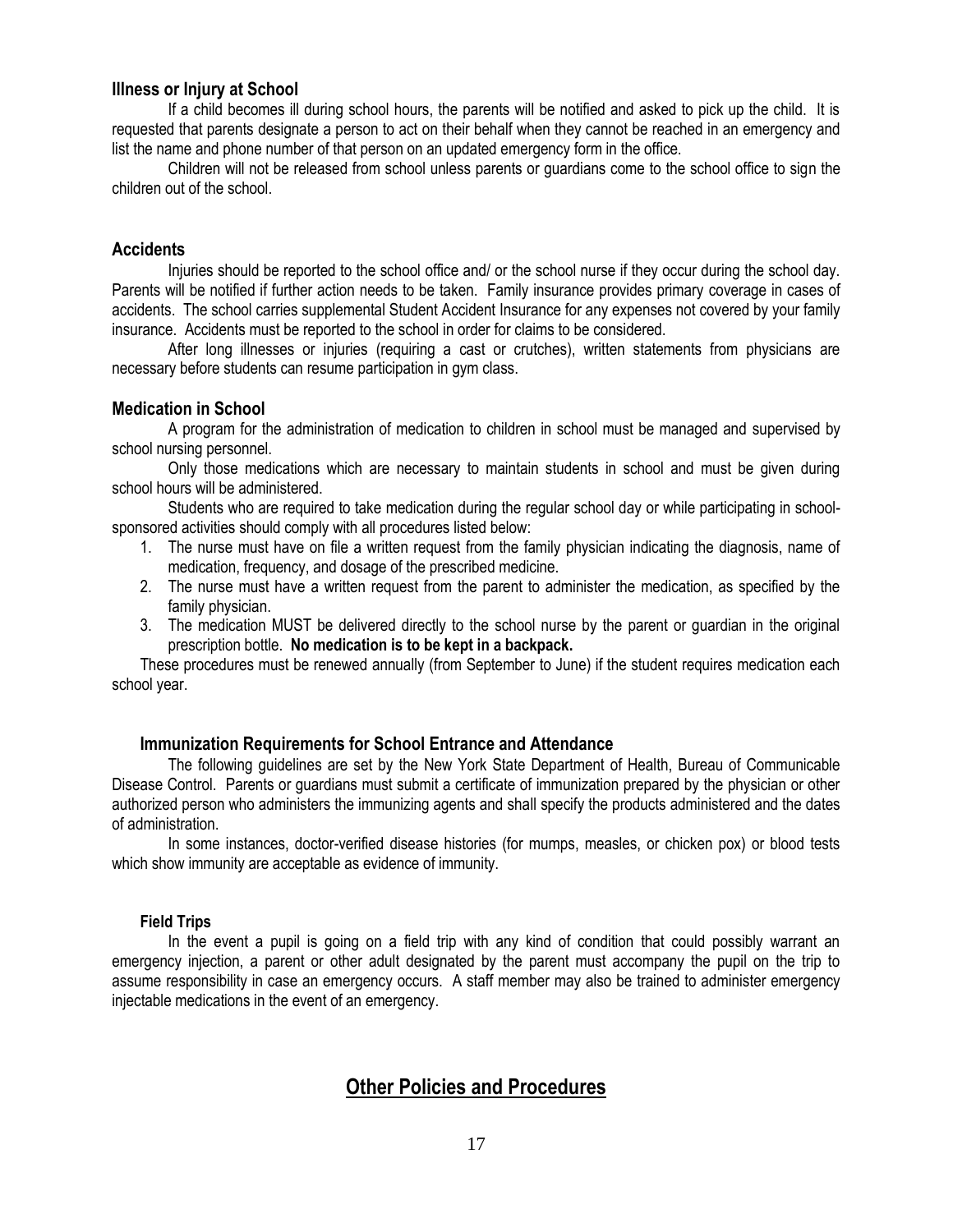## **School Visitor and Security Policy**

The faculty and staff of Trinity Catholic School understand the importance of parent involvement and there are many opportunities for you to visit the school. We welcome your visits and want you to feel as comfortable and safe as your children. Therefore, we are asking that, upon arrival and exit, you sign in with the receptionist/hall monitor. A visitor's pass will be given to a parent who plans to stay in the building for longer than a simple drop off or pickup.

 Visits to classrooms must always be arranged with the teacher and should not interfere with student instruction or a student's ability to interact with classmates.

If you wish to speak to your child's teacher, please schedule an appointment at a mutually agreeable time to make certain the teacher will be in the building as well as to avoid unnecessary interruptions to the children's instructional day.

Once the school day has begun at 9:00 am, all entrances will be locked. Visitors should enter and exit using the main entrance.

Parents and other visitors are held to the same standards of respectful behavior as students on the school grounds, at school related functions, and when interacting with school personnel.

Any unauthorized person on school property will be reported to the school principal. Unauthorized persons will be asked to leave, and the police may be called if the situation warrants.

The authorization of visitors who violate this code to remain on school property or at the school function shall be withdrawn and they shall be directed to leave the premises. If they refuse to leave, they shall be subject to ejection and to criminal and/ or civil penalties as provided by law.

By following these policies, you can help us maintain a safe, secure, and positive learning environment throughout the entire school day for your children.

## **Non-Discrimination Policy**

Trinity Catholic School will operate in accordance with the rules of the Syracuse Diocese, New York State, and Federal laws regarding equal rights of all students registered at this school. As stipulated in these laws, there can be no special treatment or the lack of it, because of sex, race, creed, color, or religion.

The Catholic Schools of the Diocese of Syracuse commit themselves to a continued policy that there will be no age discrimination because of race, color, gender, national origin, an individual's disability, or age.

The Family Educational Rights and Privacy Act (FERPA) gives parents the right to inspect and oversee any distribution of their children's school records. Therefore, it is the policy of Trinity Catholic School to request parent permission in writing before transferring school records to another school or agency. Student records may not be hand-carried by parents, but must be mailed from school to school.

Parents wishing to review their children's records or guidance folders may submit written requests to the principal. Arrangements will be made for the parents to come to school for this purpose. No school records will be released from the building.

## **Communication**

If you wish to speak to a faculty or administrative staff member and they are unavailable when you call the school, please leave the following information with the secretary:

- 1. your name
- 2. a phone number where you can be reached
- 3. a time when you can be reached

Every effort will be made to return your call. If your call is about an emergency, please indicate this to office personnel.

## **Use of Telephone by Students**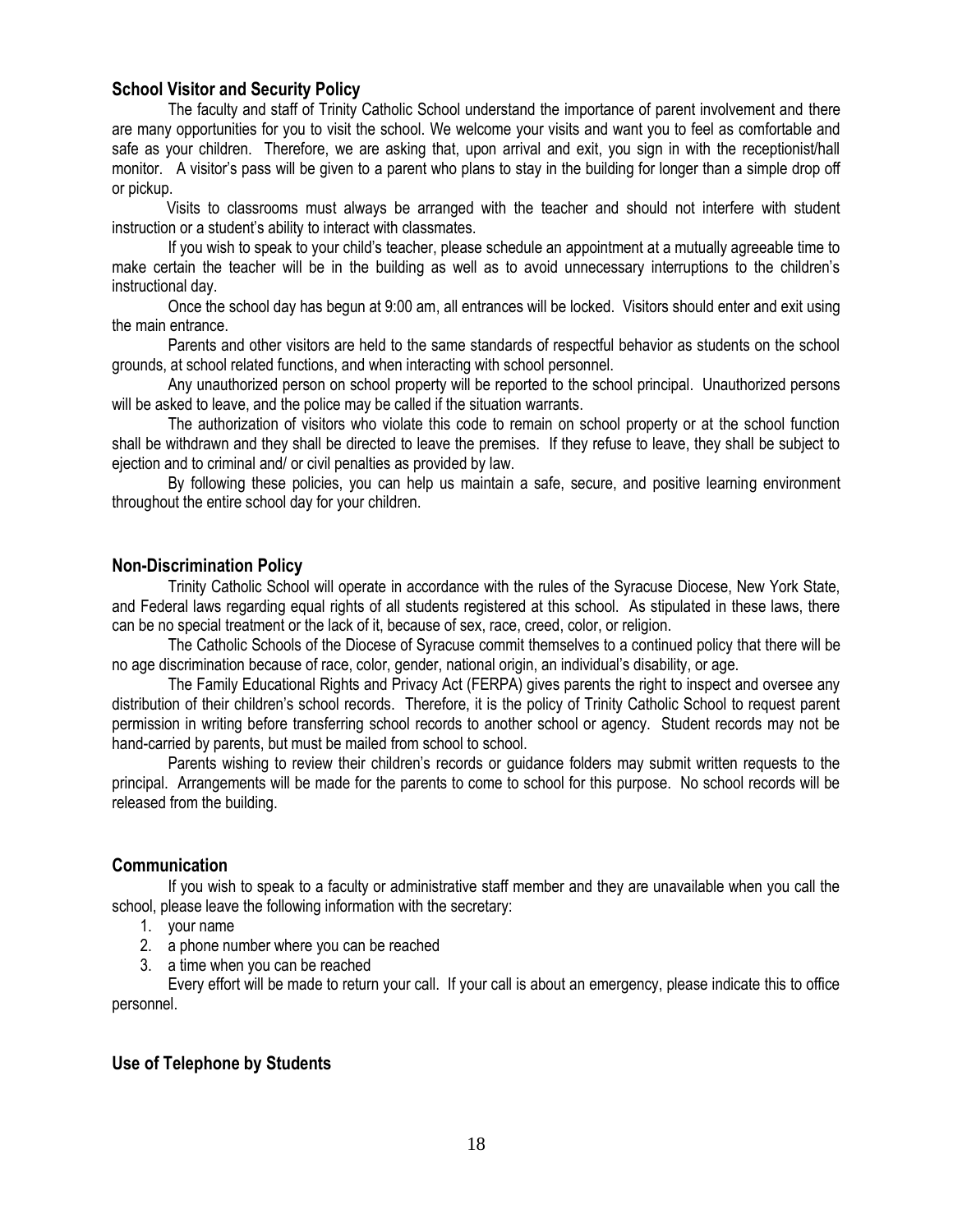Students are not permitted to use the school telephone except in the case of a true emergency. On such occasions, students are to use the phone in the main office only after receiving permission from a teacher or office personnel. Forgotten books, gym clothes, lunch or homework are not considered "emergencies".

## **Cell Phones and Electronic Communication Devices**

**The use of cell phones is prohibited during school hours**. Students may bring a cell phone to school but they must be turned off and remain in the student's backpack until the end of the school day.

If a student is found with a cell phone during the school day, he/she will receive one warning. If the infraction occurs a second time, the phone will be taken away until the end of the school day.

The use of cell phones after the school day must be in a manner that is consistent with the Acceptable Use-Technology Policy.

## **Lunch Program**

A hot lunch program is available to any student attending Trinity Catholic School. The menu is determined by the Oswego City School District. The cost of the lunch is \$2.25; the cost of just milk is \$.60. In an effort to promote healthy eating habits, we encourage parents to avoid fast food and carbonated beverages when planning their child's lunch.

Students may bring in money daily or establish an account with the school cafeteria. You may send in a check payable to the "**Oswego City School Lunch**" to prepay your child(ren)'s lunch for a week, month, etc. Please do not make out a check in excess of \$50.00.

## **Lunch Supervision**

Adult supervision is provided in the cafeteria and during recess by teachers, staff, and parent volunteers. Unnecessary disturbances, rudeness, and disobedience during lunchtime is not acceptable. A warning will be given to students who act in this manner and appropriate disciplinary measures will be carried out. If the behavior continues, notification will be sent to the parents and further steps will be discussed to correct the problem.

## **Items from Home (Toys, Electronic Games, etc.)**

Over the years, the popularity of trading cards, electronic hand held games, and electronic devices such as iPods, iPads, etc. has increased and more students are bringing these items from home to be used during school hours. As a result, we have found that these items are also posing a greater distraction to students' learning. Therefore, due to the increased demand for instructional time required for your student to achieve maximum success, we find it necessary to prohibit students from bringing all trading cards, electronic games, iPods, iPads, etc. and other toys to school unless they are to be used in conjunction with a class project or activity. If these items are brought in for any other reason, the first infraction will result in the child being given a warning, and the second in- fraction will result in the confiscation of this item which will be returned to the parent. The third infraction will result in the confiscation of the item until the end of the school year, at which time it will be returned to the parent.

## **Party Invitations/ Gifts**

Children do not understand when they are not included in a classmate's party plans. Therefore, do not send party invitations to school unless every member of the class is invited or all of the boys, or all of the girls. Never ask a teacher to collect RSVPs to an invitation.

It is never appropriate for children to exchange gifts in school unless there is an organized class gift exchange. Save these activities for out-of-school time.

## **Play Area**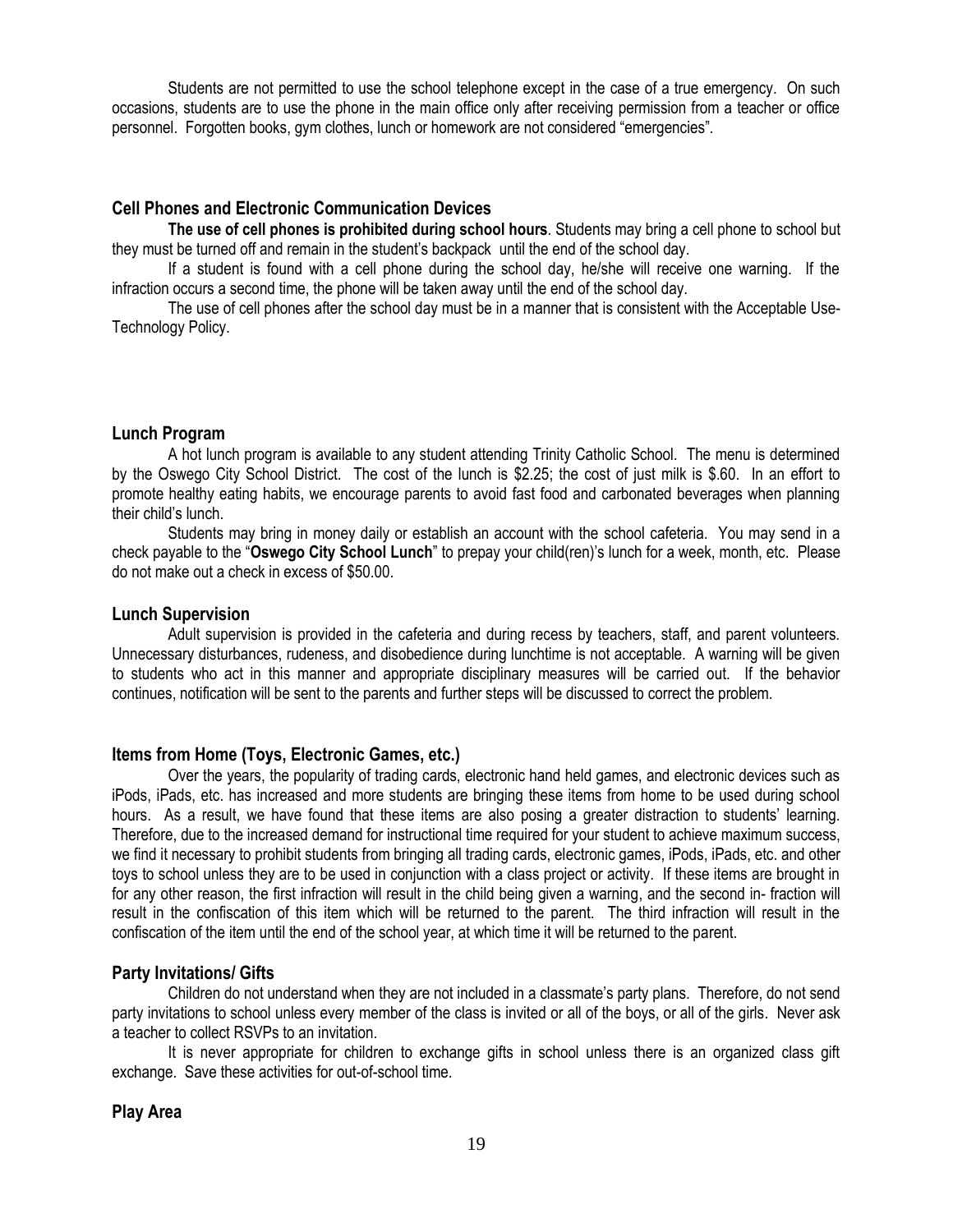The designated play area for grades PreK-6 is the playground at the south end of the building as well as the parking lot (at lunchtime). Students are expected to stay within those areas and not leave them for any reason. Failure to follow these rules is a very serious offense, since students must be supervised at all times. Appropriate action will be taken if students violate these regulations.

## **Property and Materials**

The books, furnishings, and equipment of Trinity Catholic are made available for students to use. They should be use appropriately in order to preserve them for maximum benefit to all present and future students.

## **School Supplies**

School supply lists will be available before school starts at Walmart in Oswego. Lists are also posted on the school's website – [www.oswegotrinitycatholic.org.](http://www.oswegotrinitycatholic.org/) Teachers may notify parents of other items as needed throughout the year.

## **Bus Service**

Children may receive regular bus service from the school district in which they reside if they live within the State-mandated limits of 15 miles from the school. Parents must apply to the Public School District annually by April 1<sup>st</sup> to obtain this service. A form is sent home in February with our re-registration materials for this purpose.

Pupils must conduct themselves properly to continue to enjoy the privilege of riding the school bus. A misconduct report is sent to the parents and to the school if behavior is inappropriate. Persistent misconduct reported by the bus driver will be sufficient reason to terminate bus service for that student.

## **Change in Bus Routine at Parent Request**

**Students who ordinarily ride school buses will be placed on buses at the end of the day unless a note has been received at the school office**. Bus students are accounted for at the end of the day so that no one is left behind. We will remove that child's name from the bus list for that day when a note has been received.

Likewise, if at the last minute, a parent comes into the school to pick up a child who is normally expected to ride the bus, please stop by the office to have the child's name removed from the bus check list.

When children are to go home or elsewhere on a different bus or to get off the bus at a residence other than their own, their parents must send a note.

School personnel will issue bus passes which the children must carry when they board the buses.

## **Car Riders/ End of Day Procedures K-6**

The following procedure will help make the pick-up of children easier and safer for all concerned. Parents coming into the building to pick up children must pull into the parking lot along the playground and park their cars in a designated parking space. If you do pull into a parking spot during dismissal, expect that you not be able to leave until 3:30 due to increased activity at that time.

Parents who wish to wait in their cars for their children should do the following:

- 1. Pull into the parking lot from Sixth Street and form a single file line of cars along the curb.
- 2. The teacher in charge will have children waiting at the side entrance.
- 3. Children will be allowed to get into cars as directed by school staff.
- 4. Proceed out of the parking lot **by turning left** onto Fifth Street. Be aware that many children walking home may be crossing on the sidewalk in front of the exit driveway on Fifth Street. **Never back up in the car line**.
- 5. Give school buses on Fifth Street the right-of-way.
- 6. Do not leave your car unattended in the car line during arrival and dismissal times.
- 7. Adhere to all parking signage and restrictions. Trinity Catholic will not be responsible for parking tickets.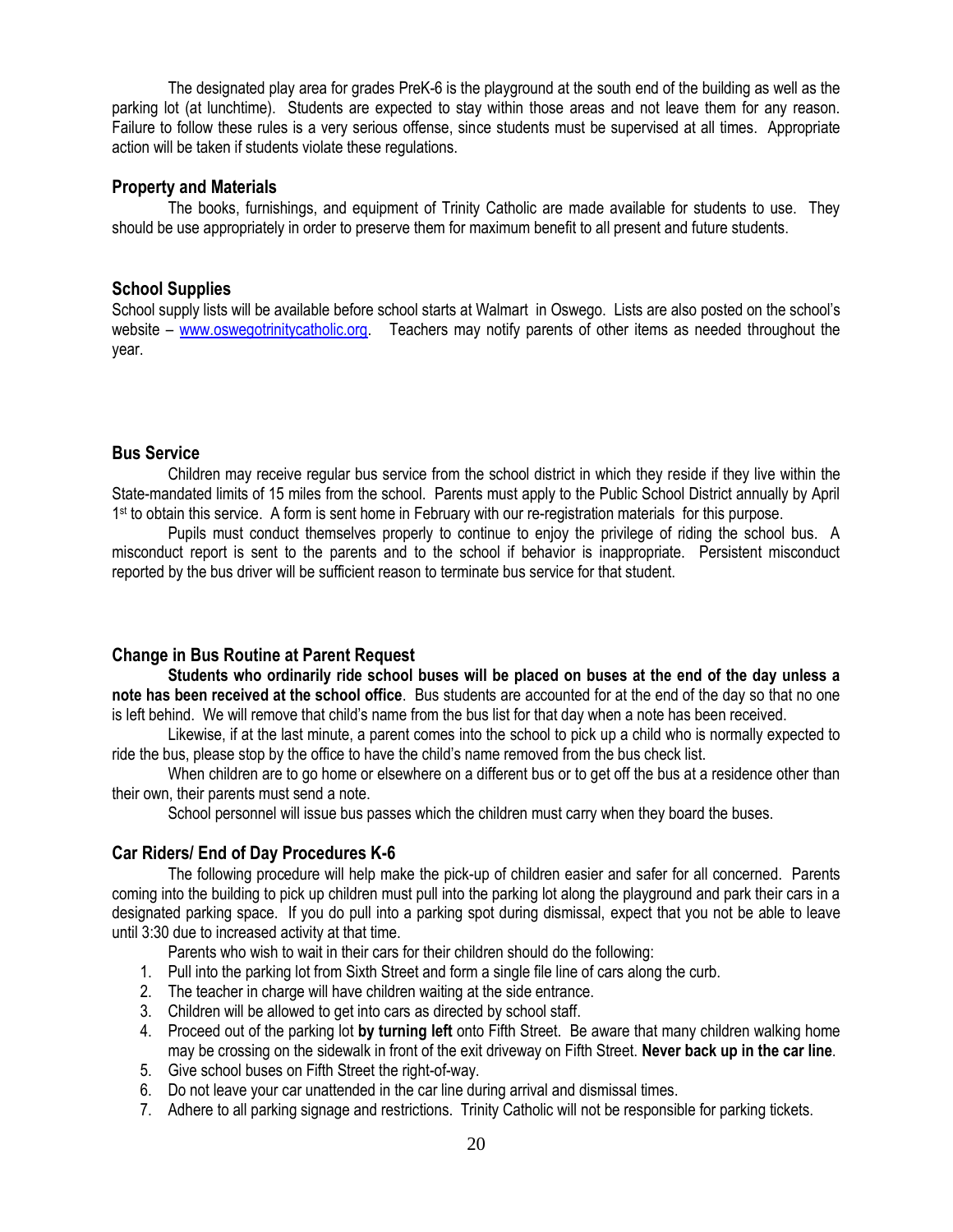8. Parents who pick up their children by car are asked to be in the car line between 3:00 and 3:15 pm. The teacher in charge of students being picked up by cars will wait at the door with the children only until 3:20 pm. After this time, children will be taken to the school office or sent to AfterCare.

## **Handbook Disclaimer**

The policies, procedures, and regulations found in this handbook are not considered inclusive. Trinity Catholic School retains the right to modify any of the above when it is determined necessary, without notice.

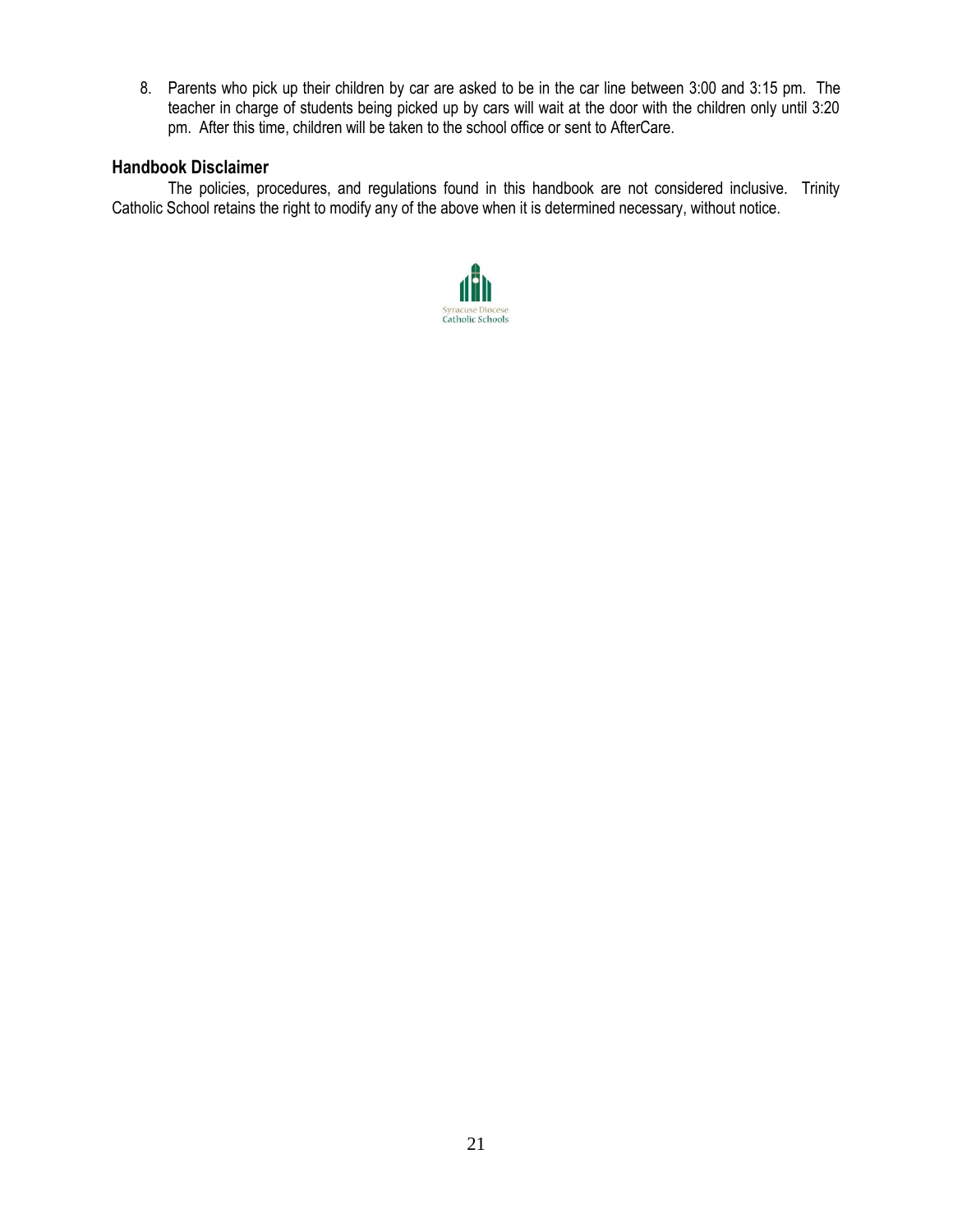## **CODE OF CONDUCT**

## **I. PURPOSE OF THIS CODE**

This Code of Conduct defines Trinity Catholic School's expectations for conduct on property associated with the school and at school functions. It also defines a range of penalties for unacceptable conduct.

Unless otherwise indicated, this Code applies to the conduct of students, employees, parents and visitors committed on property associated with the school, at school functions or that otherwise affects the school's spiritual or educational mission.

## **II. PHILOSOPHY**

Trinity Catholic School exists to create a Catholic educational community where the pursuit of academic excellence is enlightened and enlivened by faith in the Gospel of Jesus Christ. The religious and academic goals of the school challenge the students, employees, parents, and visitors to develop: the spiritual dimension of their life, high moral character, self-worth, self-discipline, respect for the dignity and rights of others, service to others, concern for the community and concern for the common good.

## **III. BILL OF STUDENT'S RIGHTS AND RESPONSIBILITIES**

## *A. Student Rights.*

Regardless of race, sex, color, national origin, all students have the right to:

- 1. A Catholic spiritual atmosphere that supports the faith journey and academic growth of students.
- 2. The guidance of understanding teachers, counselors, and other school staff.
- 3. An education that offers students the opportunity for inquiry and development.
- 4. Constructive discipline for the development of good character, conduct and habits.
- 5. Reasonable efforts to ensure and safeguard personal security while on property associated with the school or at school functions.
- 6. An educational climate where the well being of students is of primary concern.
- 7. An educational staff that provides a positive role model for student development.
- 8. Guidance in choosing a career or college.
- 9. Wholesome extracurricular activities, unless such activities are denied the student as set forth below.
- 10. Appropriate education and/or remediation to serve special needs within the limits of the school's program, consistent with the student's individual education plan.
- 11. Consideration as an individual within the educational environment.
- 12. The opportunity to approach teachers and administrators with reasonable requests and questions concerning education.

## *B. Student Responsibilities.*

All students are accountable for their own behavior on parish or school property and at school functions, and have the responsibility to:

- 1. Take full advantage of the opportunities for spiritual and academic growth provided by the school.
- 2. Treat others with the dignity and respect they deserve as children of God.
- 3. Comply with the provisions of this Code while on school property and at school functions.
- 4. Grow in character and knowledge as they grow in ability.
- 5. Be honest with themselves and others.
- 6. Show respect for fellow students, teachers and all school staff.
- 7. Set a positive example so that others may enjoy and profit from their company.
- 8. Perform all assignments to the best of their ability.
- 9. Consider their education as preparation for the future.
- 10. Obey all school rules and regulations.
- 11. Respect public, private and school property.
- 12. Attend school regularly and punctually.
- 13. Develop high moral standards and the courage to live by them.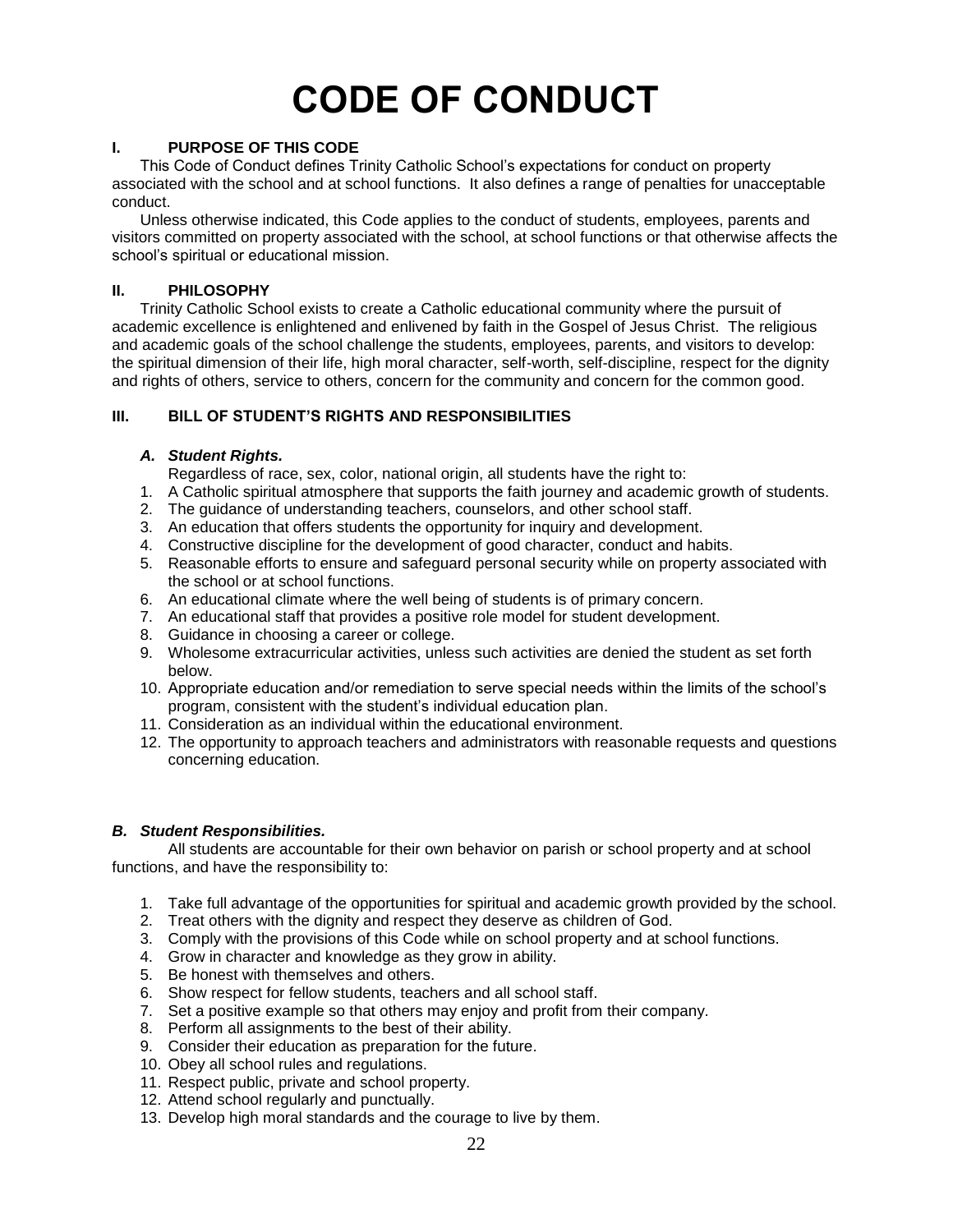- 14. Strive for mutually respectful relationships with teachers and comply with reasonable requests of teachers and administrators.
- 15. Develop opinions and values that will make them an asset to the school community.

## **IV. DEFINITIONS**

- *A. Definitions of Key Words and Terms.*
- For purposes of this Code, the following words and phrases shall have the meanings set forth:
- 1. **Assault:** The physical abuse, or infliction of personal injury, or unlawful detention of any person and the intentional use of physical force, or the threat thereof, that places, or attempts to place, another person in well-founded fear of personal injury.
- 2. **Controlled Substance:** A drug or other substance identified in certain provisions of the Federal Controlled Substances Act specified in both federal and state law and regulations that apply to this Code.
- 3. **School Function:** Any school-sponsored extra-curricular event or activity.
- 4. **School Property:** Any place in or within any building, structure, athletic playing field, playground, parking lot or land contained within the real property boundary lines of the parish or school complex, or other church owned or controlled property, or in or on a school bus operated by a public school district, providing transportation to the school's students.
- 5. **Explosive:** An explosive device of a nature or in a quantity that is sufficient to cause injury to the person of the holder thereof or to the person or property of others, including the School.
- 6. **Illegal Drugs:** A controlled substance except for those legally possessed or used under the supervision of a licensed health-care professional, or those legally possessed or used under any other authority under the controlled Substances Act or any other federal or New York State Law.
- 7. **Illegal Substances:** Alcohol, tobacco and look-alike drugs.
- 8. **In-School Suspension:** The temporary removal of a student from the classroom and the placement of that student in another designated area of the school building where the student will be supervised and will receive substantially equivalent, alternative education. The student may not attend any type of extracurricular activities during the period of the suspension. All conditions for re-entry must be satisfied for the student to be re-admitted to classes.
- 9. **Out-of-School Suspension:** The temporary removal of a student from the classroom and out of the school building. During this time, the student will receive substantially equivalent, alternative education. The student may not attend any type of extracurricular activities during the period of the suspension. All conditions for re-entry must be satisfied for the student to be re-admitted to classes.
- 10. **Parent:** The biological, adoptive or foster parent, guardian or person in parental relation to a student.
- 11. **Suspension:** The disciplinary removal of a student from his or her regular educational program and activities.
- 12. **Expulsion:** The permanent removal of a student from the school program.
- 13. **Violent Student:** a student under the age of 21 who (a) commits an act of violence upon a school employee; or (b) commits, while on school property or at a school function, an act of violence upon another student or any other person lawfully on school property or at a school function; or (c) possesses a weapon while on school property or at a school function; or (d) displays, while on school property or at a school function, what appears to be a weapon; or (e) threatens, while on school property or at a school function, to use a weapon; or (f) knowingly and intentionally damages or destroys the personal property of any school employee or any person lawfully on property or at a school function; or (g) knowingly and intentionally damages or destroys school property.
- 14. **Visitor:** Anyone on school property or at a school function who is not a school employee or a student of the school building in which the individual is physically present.
- 15. **Weapon:** A firearm as defined in 18 USC section 921 for purposes of the Gun Free Schools Act, and any device, instrument, material or substance, animate or inanimate, that is used for, or is readily capable of causing death or serious bodily injury, and any other gun, pistol, revolver, shotgun, rifle, machine gun, disguised gun, BB gun, starter gun, pellet gun, dagger, dirk, razor, stiletto, switchblade knife, gravity knife, pocket knife, brass knuckles, sling shot, metal knuckle knife, box cutters, cane sword, electronic dart gun, Kung Fu star, electronic stun gun, pepper spray or other noxious spray, explosive or incendiary bomb, or other device, instrument, material or substance that can cause serious physical injury or death when used as a weapon.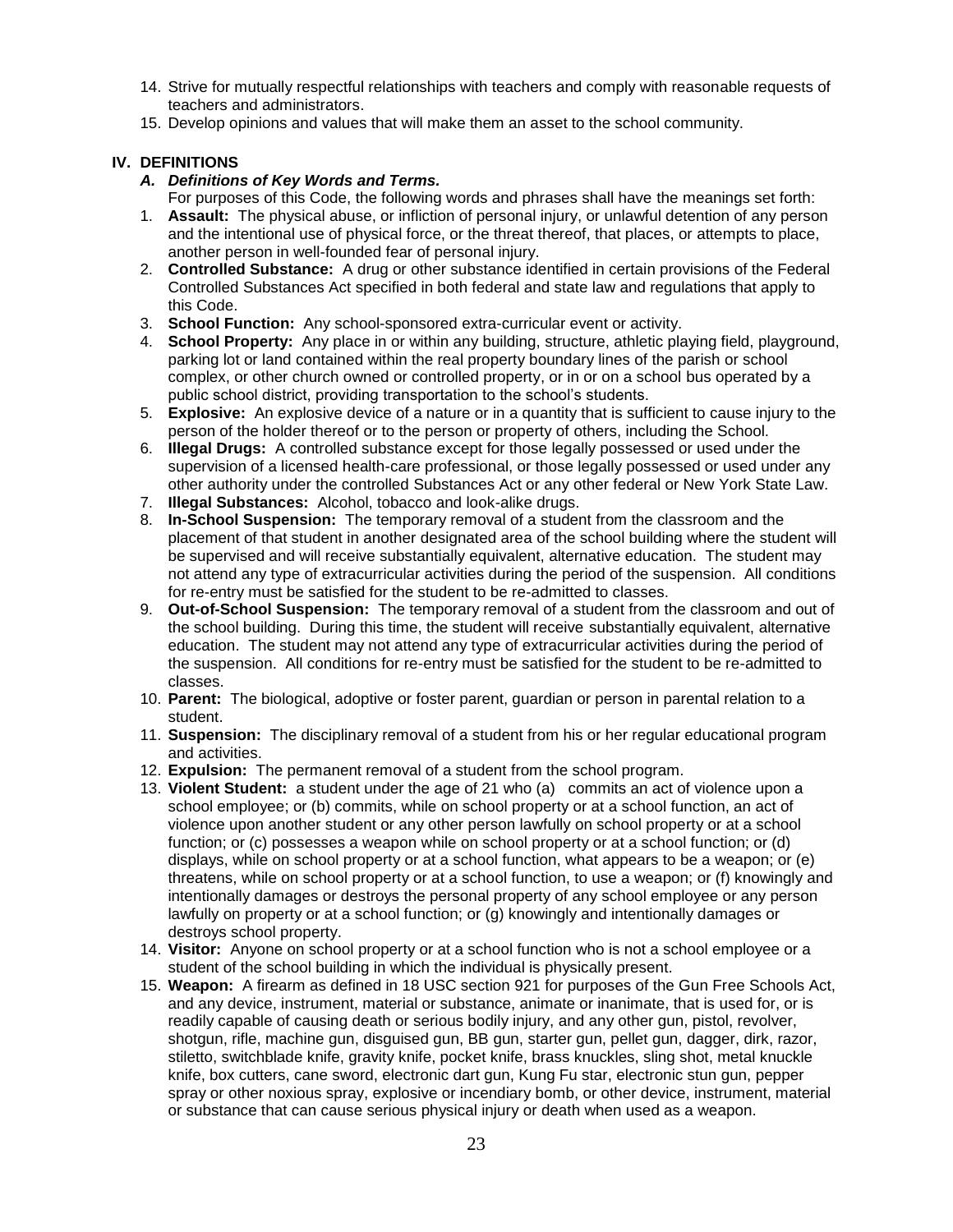## **V. THE ROLES OF OTHERS IN THE SCHOOL COMMUNITY**

## *A. Teachers and Other Professional Staff.*

- The role of the teaching and other professional staff employed by the school is to:
- 1. Demonstrate, by word and action, respect for the Catholic Identity of the school, law and order and self-discipline.
- 2. Keep students and parents informed regarding student progress.
- 3. Express concern and enthusiasm for teaching and learning.
- 4. Treat students as individuals, with concern and respect.
- 5. Provide direction and guidance so students can learn to think, reason, and be responsible for their actions.
- 6. Become knowledgeable of school rules and regulations regarding student conduct, and require that there be observance of the same.
- 7. Be consistent, fair and firm in dealing with students both in and out of the classroom.
- 8. Reinforce positive student behavior.
- 9. Seek appropriate resources to effect positive change in student behavior.
- 10. Before seeking assistance from the administration for discipline problems, use available resources to bring about positive behavioral changes in the classroom.

## *B. The Administrative Staff*

The role of a School Administrator is to:

- 1. Maintain an environment that is reflective of the religious and academic goals of Catholic Schools in the Diocese of Syracuse.
- 2. Responsibly exercise the authority assigned by the Bishop, the Pastor, the Superintendent of Schools and Assistant Superintendent.
- 3. Develop effective schedules and teaching assignments for students and staff.
- 4. Be consistent, fair, and firm in decisions affecting students, staff and parents.
- 5. Demonstrate, by word and example, respect for the Catholic Identity of the school, law and order, self-discipline, and sincere concern for all persons under their authority.
- 6. Participate in the development of rules and regulations and make them known and understood by students, staff and parents.
- 7. Initiate and maintain open lines of communication with students, staff, parents, parish officials and diocesan representatives.
- 8. Become involved with students by attending school activities and visiting classrooms.
- 9. Work with students, teachers, counselors, and parents to establish cooperative techniques for bringing about an effective educational program.

## *C. Parents of Students.*

The role of the parent of a student is to:

- 1. Encourage the child to take advantage of the spiritual, academic, and social opportunities provided by the school.
- 2. Ensure the child attends school punctually and regularly as required by law.
- 3. To notify the School that the child will not attend school on a particular day no later than the start of school each morning.
- 4. Know and understand the rules and regulations their child is required to observe at school.
- 5. Strive to keep their child in good health.
- 6. Require their child to be clean and dressed consistent with acceptable standards, the school's dress code, and the requirements of this Code.
- 7. Encourage their child to learn and respect the rights of others.
- 8. Teach their child, by word and example, respect for the Catholic Identity of the school and for law and authority.
- 9. Provide guidance for their child to develop socially and morally acceptable standards of conduct and behavior.
- 10. Become involved in their child's school, with its teachers, programs and activities, and to attend conferences and school functions.
- 11. Encourage and support their child in completing homework assignments.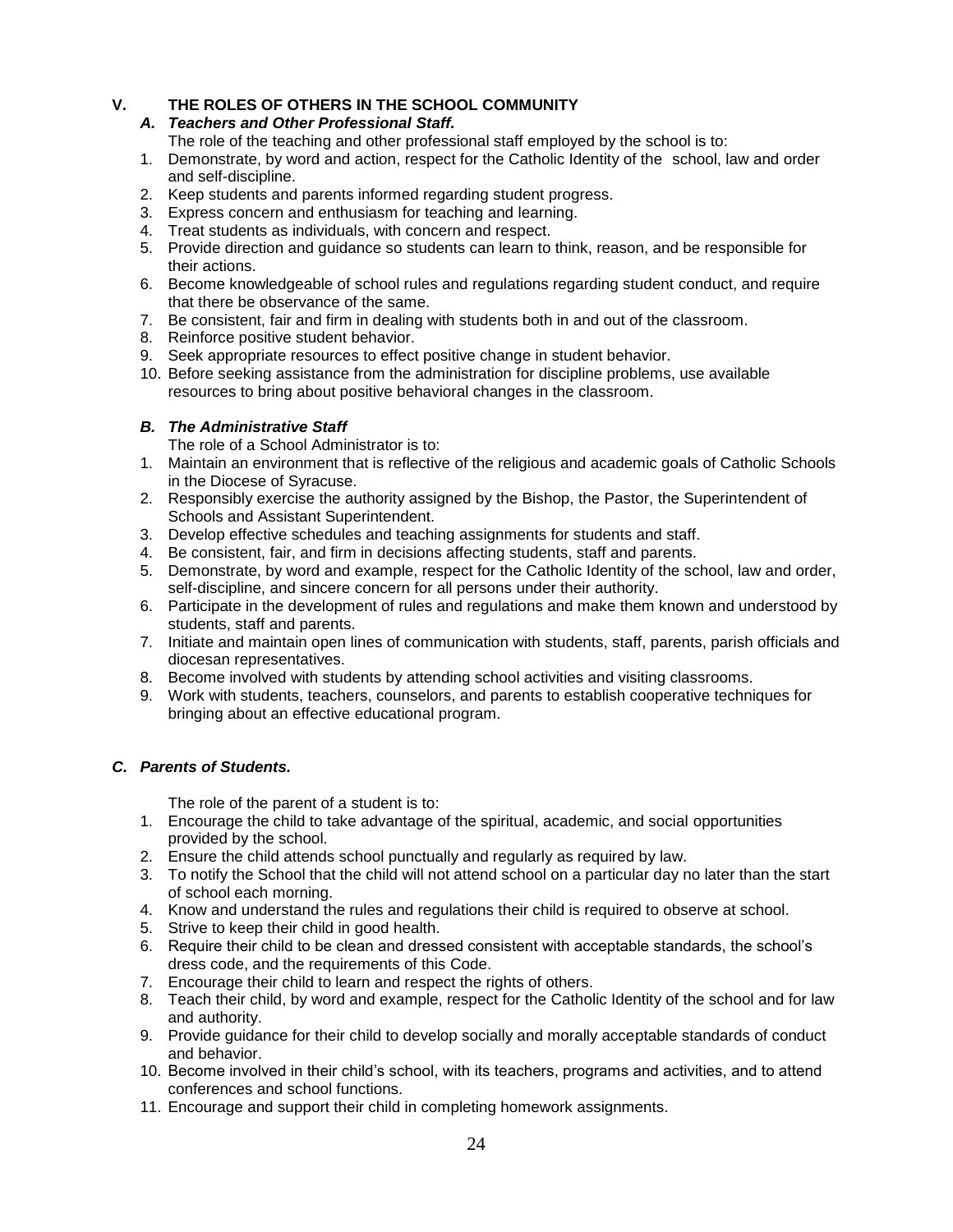- 12. Recognize that primary responsibility for their child's welfare and development rests with the parent.
- 13. Satisfy financial obligations to the school.

## **VI. VIOLATIONS OF THE CODE OF CONDUCT**

## *A. Acts of Misconduct Defined.*

The School expects the members of the school community to conduct themselves in an appropriate and civil manner, with proper regard for the rights and welfare of students, employees and other members of the school community, and for the care of school facilities and equipment.

The commission of any of the following acts (as they are defined below) is prohibited on school property and at a school function. Such conduct is punishable by the penalties set forth in section VII of this code after compliance with the procedures set forth in Section VIII hereof.

- 1. **Act of Violence:** To strike, hit, kick, punch, scratch or otherwise physically assault another person; to damage or destroy the personal property of a student, teacher, administrator, other school employee or any person lawfully on school property; or to intentionally damage or destroy school property; or to commit any act that is included within the definition of a violent pupil, as defined herein. Acts of violence include Arson, Assault, Bomb Threats, Fighting, and Possession of an Explosive or a Weapon.
- 2. **Arson:** The intentional destruction or other damage by fire, explosion or smoke to real property or personal property of the school, to personal property of school students or staff, or to personal property of third parties.
- 3. **Assault:** The physical abuse, or infliction of personal injury, or unlawful detention of any person and the intentional use of physical force, or the threat thereof, that places, or attempts to place, another person in well-founded fear of personal injury.
- 4. **Bias Harassment:** The act of threatening bodily harm or by repeatedly tormenting another person based on the victim's race, ethnic origin, religion, cultural difference, or disability. Bias harassment may take the form of comments, jokes, name-calling, innuendoes, offensive conversations, perpetuating rumors or gossip, offensive gestures, noises, blocking a victim's path, assault, or any other behavior that is designed to show disrespect to an individual based on cultural, racial, or religious differences or based on a disability.
- 5. **Bomb Threat:** The intentional false claim that an explosive device is located on school property or at a school function.
- 6. **Cheating:** The act of giving or receiving (or conspiring to give or receive) answers to class assignment (includes copying computer material) or test answers from another source.
- 7. **Chronic Violation of School Rules:** The accumulation of any combination of detentions and suspensions that equals 10 or more in a semester.
- 8. **Destruction of Property:** The destruction, defacing or other impairment of school property or property belonging to other persons.
- 9. **Disorderly Conduct:** Conduct that obstructs or disrupts a teaching, research, administrative or disciplinary procedure or any other authorized school activity. Disorderly Conduct includes, but is not limited to, running in hallways; making unreasonable noise; using language or gestures that are profane, lewd, vulgar or abusive; the willful interference with the free flow of vehicular or pedestrian traffic; or engaging in any willful act that disrupts the normal operation of the school community.
- 10. **Disruptive Conduct:** Conduct by a student under the age of 21 that is substantially disruptive of the educational process or substantially interferes with the teacher's authority in the classroom or other educational setting. Disruptive Conduct includes, but is not limited to, the failure to comply with the lawful directions of teachers, school administrators or other school employees, and speech or gesture which, by virtue of its content and/or circumstances, is likely to disrupt the conduct or classes of other school activities or to undermine the maintenance of discipline within the school setting. Disruptive Conduct also includes being late for school or class; being unprepared for class; and committing other conduct that detracts from the delivery of the school's education program.
- 11. **Dress Code Violations:** The appearance of a student at school in clothing other than that specified in the school's dress code without permission.
- 12. **Drug or Alcohol Violation:** The possession, use or sale of an Illegal Drug or Illegal Substance, or the act of being under the influence of drugs without appropriate authorization (includes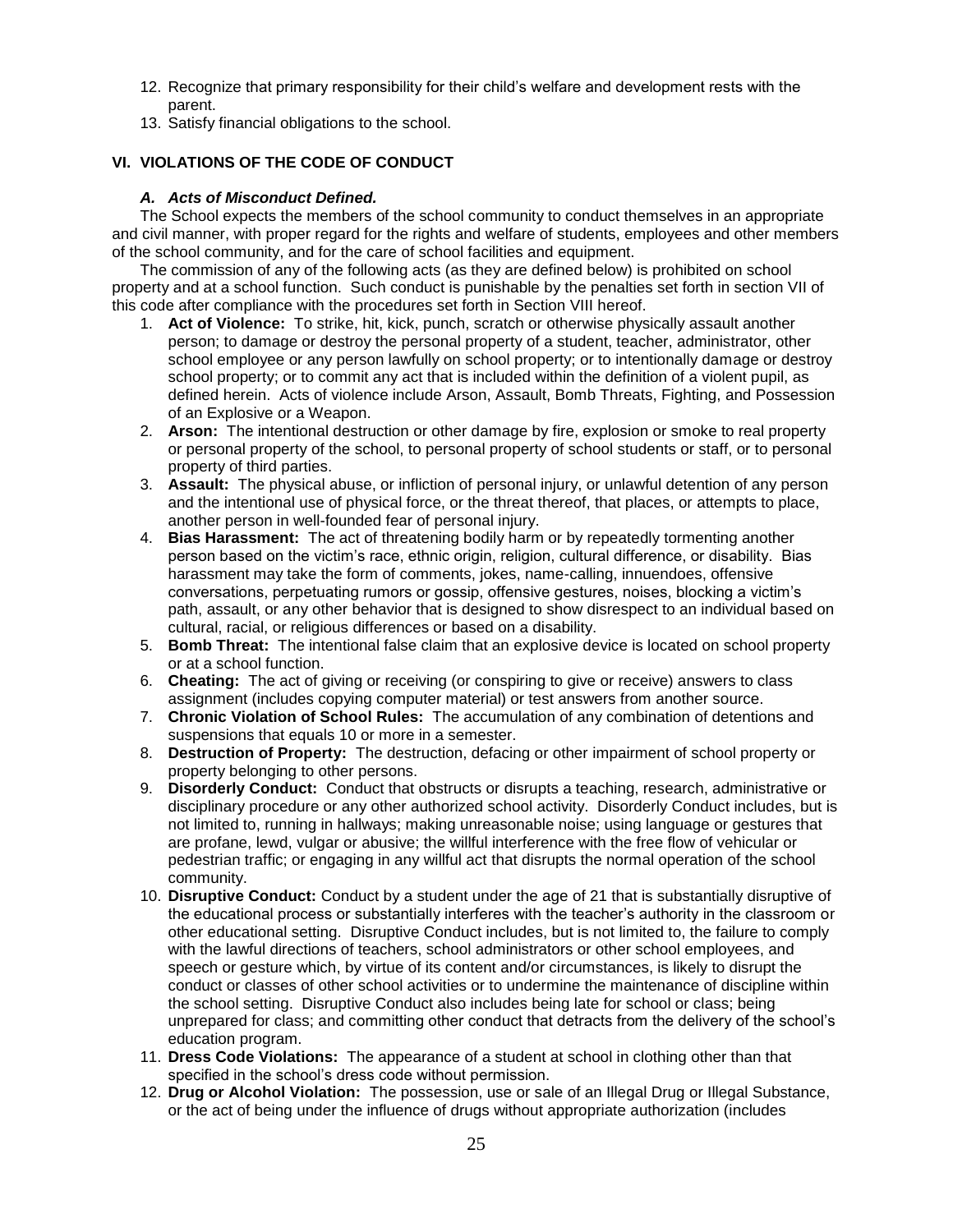substances controlled by law, marijuana, medication or other drugs or substances which stimulate or are purported by the student to be any of the above). Insubordination while under investigation for a drug violation will also be considered a drug violation.

- 13. **Extortion:** Any intentional action which reasonably instills fear in another individual that the actor or another person will cause injury to the persons or property of that individual or another person for the purpose of obtaining money or property from that individual.
- 14. **False Alarm:** The intentional or grossly negligent activation of a fire alarm when no threat of fire exists, or the initiation, instigation or communication to the school, or any of its employees of any other claim of fire or threat thereof when none exists.
- 15. **Fighting:** Combative physical contact or other violent encounters between two or more persons.
- 16. **Forgery:** The involvement in the imitation or fabrication of another's signature or written work.
- 17. **Harassment:** The act of threatening bodily harm, verbally harassing, or repeatedly tormenting another person and any other behavior that is intended to or has the reasonable effect of annoying, intimidating or causing fear in another. Harassment may remarks, take the form of comments, name-calling, jokes, stalking, perpetuating rumors or gossip, offensive gestures, offensive physical abuse, or any other behavior that is designed to annoy, intimidate, or cause fear.
- 18. **Insubordination:** The refusal or failure to comply with any school rule, regulation or policy (including those relating to attendance), or the failure to comply with a reasonable request from school personnel or representatives authorized to make such a request. Insubordination, as it relates to students, includes, but is to limited to, the failure to comply with the lawful directives of teachers, school administrators or other school employees in charge of students or otherwise demonstrating disrespect toward such individual; lateness for, missing or leaving school without permission; and skipping detention. Insubordination, as it relates to non-students, includes, but is not limited to, the violation of regulations governing the use of school property, and the failure to comply with the lawful directions of school employees or law enforcement officers acting in performance of their duties.
- 19. **Littering:** The general distribution or dissemination of printed, written, recorded or other materials without the prior approval of the building principal. The granting of approval or the refusal to grant the same shall be determined pursuant to administrative guidelines for the distribution and dissemination of materials on school property.
- 20. **Loitering:** Remaining in an area after the bell when assigned to a particular classroom at that time. Loitering also includes congregating in the halls to impede traffic, or standing next to the building.
- 21. **Other Misconduct:** The act of soliciting, commanding, aiding or otherwise abetting any person to commit any act or conduct that is proscribed by this Code, and the commission or omission of any act which is in violation of any Federal or State law or any school rule or regulation, including the School's Safety Plans.
- 22. **Parking Violations:** The act of parking a student-operated vehicle on school property without a parking permit, or parking in unauthorized areas. The school assumes no liability for vandalism/theft of the vehicle while on school property. In addition, student vehicles are subject to search with reasonable suspicion.
- 23. **Plagiarism:** The unauthorized use of another's material that is represented as one's own work.
- 24. **Possession of an Explosive:** The use, actual or constructive possession, or the sale of an Explosive.
- 25. **Possession of a Weapon:** The use, actual or constructive possession, or the sale of a Weapon.
- 26. **Reckless Endangerment:** the commission of any act that has the likely potential to cause bodily harm to another individual or oneself.
- 27. **Repeatedly Disruptive Conduct:** Misconduct that results in the student being sent from the classroom by teacher(s) on five or more occasions during a semester.
- 28. **Sexual Harassment:** Any act or conduct that involves or effects the harassment of another based upon that person's gender, including, but not limited to, inappropriate comments, jokes, name calling, innuendoes, sexually offensive conversations, perpetuating or performing the unwelcome touching of another person's clothes or person, whistling or other noises understood to be an unwelcome comment regarding another person's gender, blocking a victim's path, assault, or any other behavior that is intended to or has the reasonable effect of being offensive based on a person's gender.
- 29. **Tardy:** Students are tardy when they are not in their seats when the bell rings. Tardy to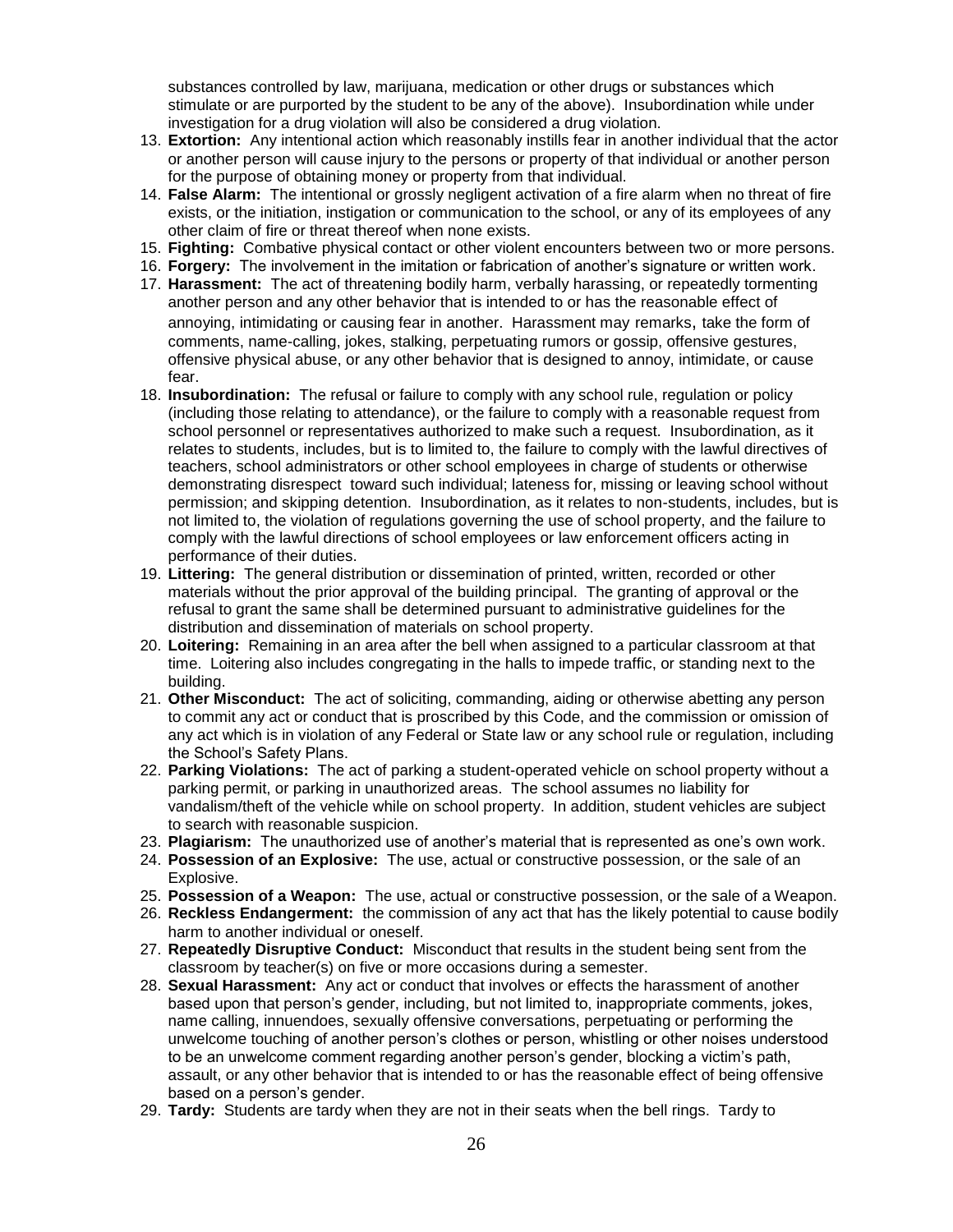homeroom means arriving to homeroom after the bell, but before the attendance has been sent to the main office.

- 30. **Theft:** The unlawful use, taking possession of, or control over, property belonging to the school or another.
- 31. **Threatening the Well Being of Another Person:** The act of making a threat of any kind that has at its end the harm to another person.
- 32. **Tobacco Violations:** The act of possessing, smoking or chewing tobacco or tobacco products anywhere on school grounds. The use of tobacco is not allowed any where on school grounds by law.
- 33. **Traffic Violations:** The operation of a motor vehicle on school property at a speed in excess of fifteen (15) miles per hour, or the operation of snowmobiles, motorbikes, go-carts, motor scooters, and other similar vehicles propelled by gasoline, diesel oil, fossil fuel or electric powered engines on school property. The only motor vehicles allowed to be operated on school property are those automobiles, buses and trucks that are (a) licensed by the Department of Motor Vehicles, (b) insured in compliance with the mandatory provisions of the Vehicle & Traffic Law, and (c) lawfully operated on the school's driveways, parking fields or other portions performing services for the school.
- 34. **Trespassing:** The entry upon or use of school property without proper authorization in situations where said property is restricted in entry or use.
- 35. **Truancy:** the act of being illegally absent from school without the knowledge and consent of a parent/guardian, or failing to attend school when expected to be in school, or leaving school without the permission of the administration or failing to attend classes in consecutive periods.
- 36. **Violation of the Technology Policy:** The act of using computer technology in a manner that is not consistent with the Technology Policy that is included in this handbook.
- 37. **Vandalism:** The willful destruction of the real or personal property of the school or another person. (In addition to suspension, restitution in the form of money or work will be expected).

## *B. The School's Dress Code.*

The school employees and students shall be appropriately groomed and dressed while on school property and at school functions. Teachers and all other school employees should exemplify and reinforce acceptable student dress and help students develop an understanding of appropriate appearance in the school setting. Also, visitors are to be appropriately attired while on school property and at school functions.

Each building principal shall inform all students and their parents of the student dress code at the beginning of the school year, and of any revisions to the dress code made during the school year. Specific information pertaining to Trinity Catholic School's Uniform and Dress Code are located on page 35 of the Handbook.

## *C. Conduct on School Buses.*

When riding on a school bus maintained by a public school district, the student is responsible to comply with all of the rules and regulations established by the public school district providing such transportation. In addition, the school may impose a penalty on a student after receiving a report of misbehavior from a representative of the public school district's transportation department.

When riding vehicles owned or rented by the school all of the provisions of the school's discipline policy and code of conduct shall apply.

## *D. Visitors.*

The School encourages parents to visit the school and classrooms. However, since schools are a place of work and learning, certain limits must be set for such visits. For these reasons, the following rules apply to visitors to the schools:

- 1. The building principal has authority over all persons in the building and on the school grounds.
- 2. All visitors to the school must report to the principal's office upon arrival at the school to sign the visitors register and be issued a visitors identification badge. The identification badge must be worn at all times while in the school or on school grounds, and returned to the principal's office before leaving the building. Visitors attending school functions that are open to the public, such as parent-teacher organization meetings or public gatherings, are not required to register.
- 3. Parents who wish to observe a classroom while school is in session are required to arrange such visits in advance with the school's administrator and classroom teacher(s), so that class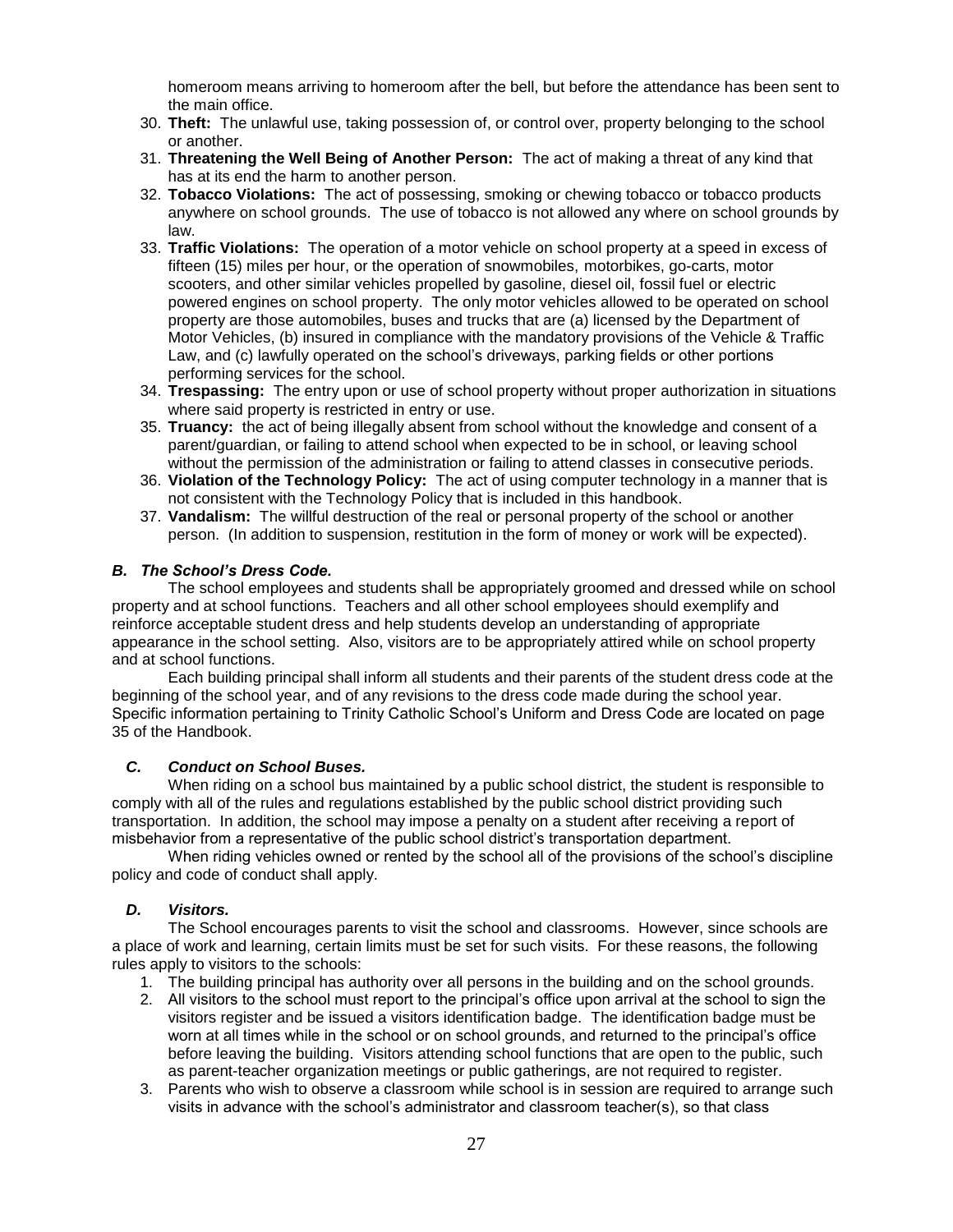disruption is kept to a minimum.

- 4. Teachers should not be expected to take class time to discuss individual matters with visitors.
- 5. All visitors are required to abide by the rules for conduct on school property contained in this Code.

## *E. Misconduct Committed Off School Property.*

Students, staff and visitors may be disciplined for misconduct that is not committed on school property or at a school function if such misconduct in the professional opinion and sole discretion of the school administration (1) is a violation of civil or criminal law involving moral turpitude; (2) would reflect or discredit the reputation of Trinity Catholic School; (3) threatens the health, safety or welfare of a student, teacher or other member of the school staff; (4) is contrary to the moral, religious, or orthodox principles of the Roman Catholic Church or the philosophy, policies, goals, and commitments of Trinity Catholic School; or (5) is likely to interfere with a positive educational environment.

At its sole discretion the administration may impose any penalty within the range of penalties outlined by the violator's respective group including expulsion, termination and ejection.

#### *F. Misconduct Not Specifically Defined.*

The definitions of misconduct set forth in Section VI. of this Code are not meant to be allinclusive. Thus, any conduct not defined in this Code that violates any federal or New York State statute, or any rule, regulation or established practice of the school, shall be punishable by penalty to be imposed at the discretion of the appropriate school personnel.

#### *G. School Building Rules.*

The principal of each school building has the authority to establish standards of conduct and rules for local matters, school building activities and the granting or withholding of student privileges. These standards and rules may include procedures for homeroom; student assemblies; emergency drills; study halls; use of the cafeteria; conduct in the building hallways; use of student lockers; student ID's and student passes; school parking privileges; book bags and backpacks in the building; bicycles, skateboards, roller blades and similar means of transportation; the use of electronic devices and laser pointers; and other local matters related to discipline and order in the building.

## **VII. PENALTIES FOR VIOLATIONS OF THE CODE OF CONDUCT**

Students, employees and visitors who violate this Code will be subject to disciplinary action as the facts may warrant, including any of the penalties listed below:

## *A. Range of Potential Responses*

#### **1. Scope**

The penalties described in this section are the range of penalties that may be imposed upon any student who is determined to have committed any act of misconduct specified in Section VI of this Code.

## **2. Corrective Actions.**

School authorities may use a range of possible responses to misconduct committed by a student. In some circumstances, a primary response may be to discuss the student's conduct with the parents in an attempt to correct such inappropriate behaviors or it may require the implementation of any or all of the following corrective actions:

(a) **Parent Conference:** The student's parent or guardian will be

contacted for a conference. The conference will include the student,

his/her parent or guardian, school personnel and others whose participation is deemed appropriate by the School.

(b) **Disciplinary Problems:** School authorities will place students on

probation in addition to imposing a penalty for the misconduct. If the student complies with the specific terms of the probation no additional disciplinary action will be imposed. The probation agreement will further provide that, if the terms of the probation are violated, additional disciplinary action will be taken.

(c) **Special Disciplinary Probation:** The student and school authorities may agree that the student will be placed on special disciplinary probation with no other penalty imposed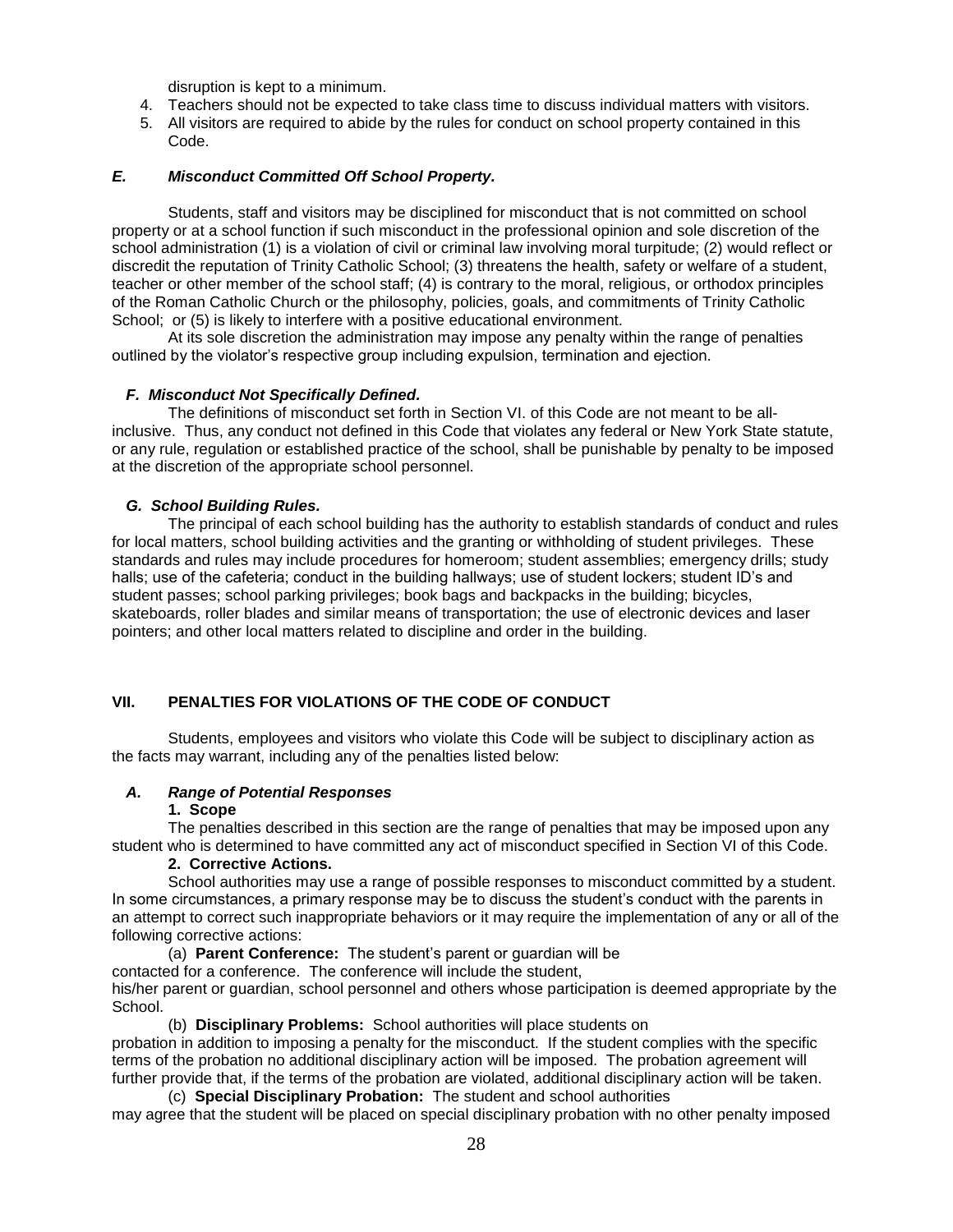for the misconduct, provided that the student complies with the specific terms of the probation. The probation agreement may further provide that, if the terms of the probation are violated, the student may be disciplined for the original act of misconduct after an informal conference with parents.

(d) **Counseling:** Students may be referred for counseling in appropriate

cases.

(e) **Court Intervention:** Court assistance in the form of a PINS (Person In Need of Supervision) petition.

## **3. Range of Penalties**

Students who violate this student discipline code will be subject to appropriate disciplinary action including, but not limited to, one or more of the following:

- a) Verbal Warning
- b) Parent Notification
- c) Written Warning Signed by Parents
- d) Parent/Teacher/Administrator Conference
- e) Counseling
- f) Special Probation
- g) Special Disciplinary Probation
- h) Detention
- i) Suspension from athletic, social, or extracurricular activities
- j) In-school Suspension: The principal may suspend a student from attendance at class. The parent or guardian will be notified of such suspension by telephone and/or letter. The student may not attend school activities during the period of the suspension.
- k) Expulsion: The school removes the student from enrollment in the school. The academic records of the student will be sent to the student's respective public school district unless the school is advised in writing to send them to another education institution.

In addition, the principal may invoke the following when in his or her discretion they are warranted: **Principal's Hearing:**

A disciplinary conference may be scheduled before the principal, or his or her designee at the discretion of the principal. At this time the student and his or her parents will have an opportunity to discuss the alleged infractions and respond. In addition, at the Disciplinary Conference the student and his or her parent will have the opportunity to provide the Principal with any other information they feel will help the Principal evaluate the allegations or the student's behavior. At the conclusion of such hearing, the Principal may take whatever action is deemed appropriate, including, but not limited to, indefinite suspension from school or expulsion. Attorneys shall not be present at this conference.

## **4. Academic Sanctions**

In addition to other penalties provided herein, the principal may deny credit for work done and may also deny the right to make-up an assignment or test for Cheating, Leaving a Final Examination Without Permission, Plagiarism and other misconduct that is related to academic performance.

## **5. Progressive Discipline**

Depending upon the nature of the violation, student discipline is progressive i.e., except in cases of very serious violations, a student's first violation will generally merit a lighter penalty than subsequent violations. The individual determining the penalty should take into account all other relevant factors in arriving at an appropriate penalty. In the event of a minor infraction every effort will be made to impose progressive discipline. In the event of a serious infraction the penalties listed below will be imposed by the administration upon a finding that the student has committed the conduct specified herein.

However, the school expressly reserves the right to impose any penalty within the range set forth above for the violation of any school rule when, under the particular circumstances involved, a different penalty is justified in the judgment of the school administration.

Depending upon the nature of the violation, the possible penalties listed in Section VII below may be imposed either alone or in combination.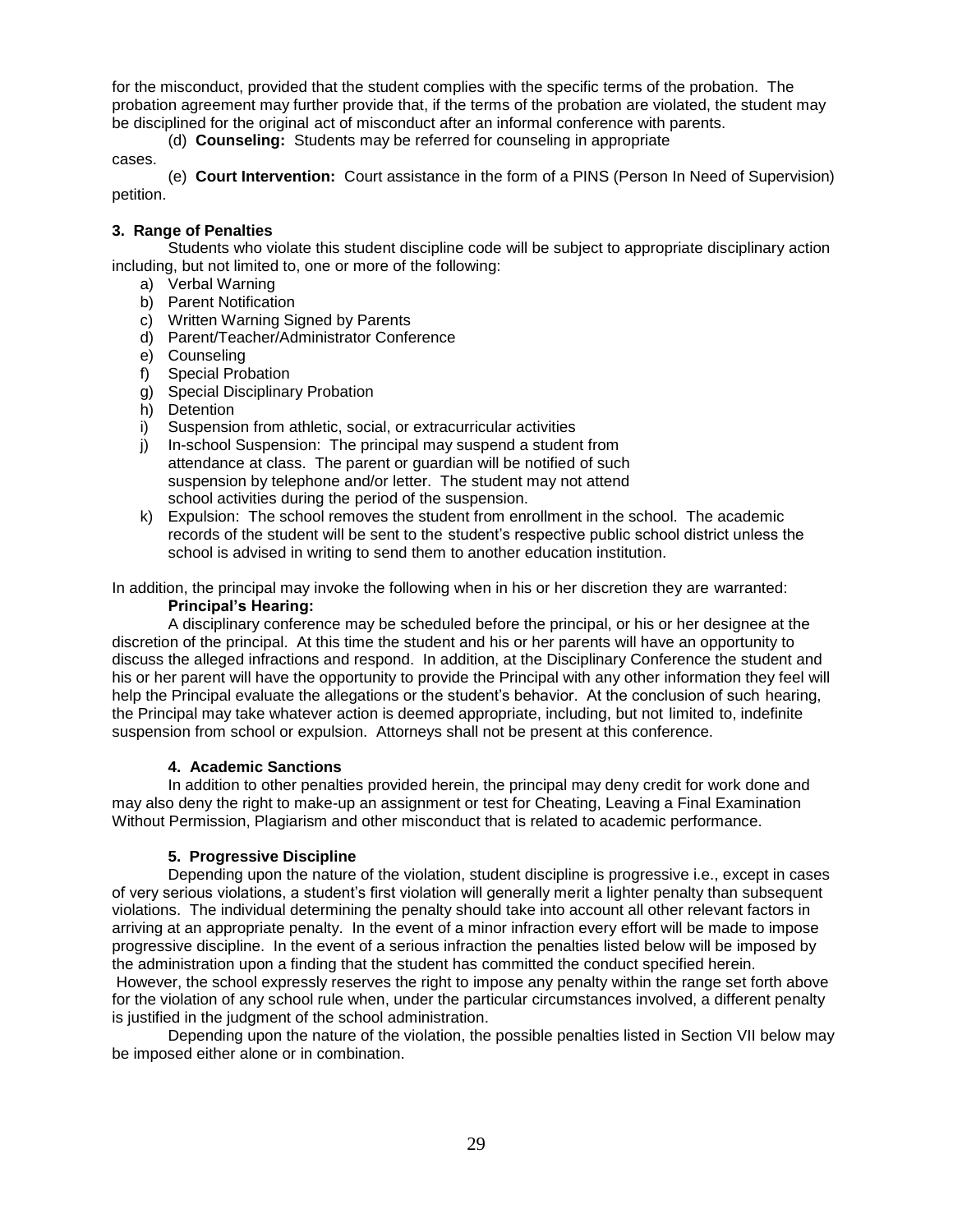#### *B. Penalties for Specific Violations.*

School authorities upon a finding that a student has committed the specific conduct specified herein may impose the following range of penalties:

| <b>Conduct</b>                              | <b>Penalty Range</b> | <b>First Occurrence</b>                                | <b>Repeated Occurrence</b>           |  |
|---------------------------------------------|----------------------|--------------------------------------------------------|--------------------------------------|--|
| Act of Violence                             | Minimum              | Verbal Reprimand                                       | Suspension                           |  |
|                                             | Maximum              | Expulsion                                              | Expulsion                            |  |
| Arson                                       | Minimum              | Suspension                                             | Suspension                           |  |
|                                             | Maximum              | Expulsion                                              | Expulsion                            |  |
| Assault                                     | Minimum              | <b>Parent Notification</b>                             | Suspension                           |  |
|                                             | Maximum              | Expulsion                                              | Expulsion                            |  |
| <b>Bias Harassment</b>                      | Minimum              | <b>Parent Notification</b>                             | <b>Parent Conference</b>             |  |
|                                             | Maximum              | Suspension                                             | Expulsion                            |  |
| <b>Bomb Threat</b>                          | Minimum              | Suspension                                             | Suspension                           |  |
|                                             | Maximum              | Expulsion                                              | Expulsion                            |  |
| Cheating                                    | Minimum              | <b>Detention</b>                                       | Suspension with parent conference    |  |
|                                             | Maximum              | Suspension                                             | Expulsion                            |  |
| Chronic Violation of<br><b>School Rules</b> | Minimum              | Administrator<br>Conference                            | Suspension                           |  |
|                                             | Maximum              | Expulsion                                              | Expulsion                            |  |
| Destruction                                 | Minimum              | Detention and liability                                | Suspension and liability for damages |  |
| of Property                                 | Maximum              | for damages<br>Suspension and liability<br>for damages | Expulsion and liability for damages  |  |
| <b>Disorderly Conduct</b>                   | Minimum              | Verbal warning                                         | Detention                            |  |
|                                             | Maximum              | Suspension                                             | Expulsion                            |  |
| <b>Disruptive Conduct</b>                   | Minimum              | Verbal warning                                         | Detention                            |  |
|                                             | Maximum              | Suspension                                             | Expulsion                            |  |
| Dress Code Violations                       | Minimum              | Verbal Warning                                         | <b>Parent Notification</b>           |  |
|                                             | Maximum              | <b>Detention</b>                                       | Suspension                           |  |
| Drug or Alcohol Violations                  | Minimum<br>Maximum   | Suspension<br>Expulsion                                | Expulsion                            |  |
| Extortion                                   | Minimum<br>Maximum   | Suspension<br>Expulsion                                | Expulsion                            |  |
| False Alarm                                 | Minimum<br>Maximum   | Suspension<br>Expulsion                                | Expulsion                            |  |
| Fighting                                    | Minimum<br>Maximum   | Detention<br>Expulsion                                 | Expulsion                            |  |
| Forgery                                     | Minimum              | Detention - Parents Notified                           | Suspension                           |  |
|                                             | Maximum              | Suspension                                             | Expulsion                            |  |
| Harassment                                  | Minimum              | Verbal Warning                                         | Written Warning Signed by Parents    |  |
|                                             | Maximum              | Suspension                                             | Expulsion                            |  |
| Insubordination                             | Minimum              | Verbal Warning                                         | Detention                            |  |
|                                             | Maximum              | Suspension                                             | Expulsion                            |  |
| Littering                                   | Minimum              | Verbal Warning                                         | Detention                            |  |
|                                             | Maximum              | <b>Detention</b>                                       | Suspension                           |  |
| Loitering                                   | Minimum              | Verbal Warning                                         | Detention                            |  |
|                                             | Maximum              | Detention                                              | Suspension                           |  |
| <b>Other Misconduct</b>                     | Minimum              | Verbal Warning                                         | Detention                            |  |
|                                             | Maximum              | Suspension                                             | Expulsion                            |  |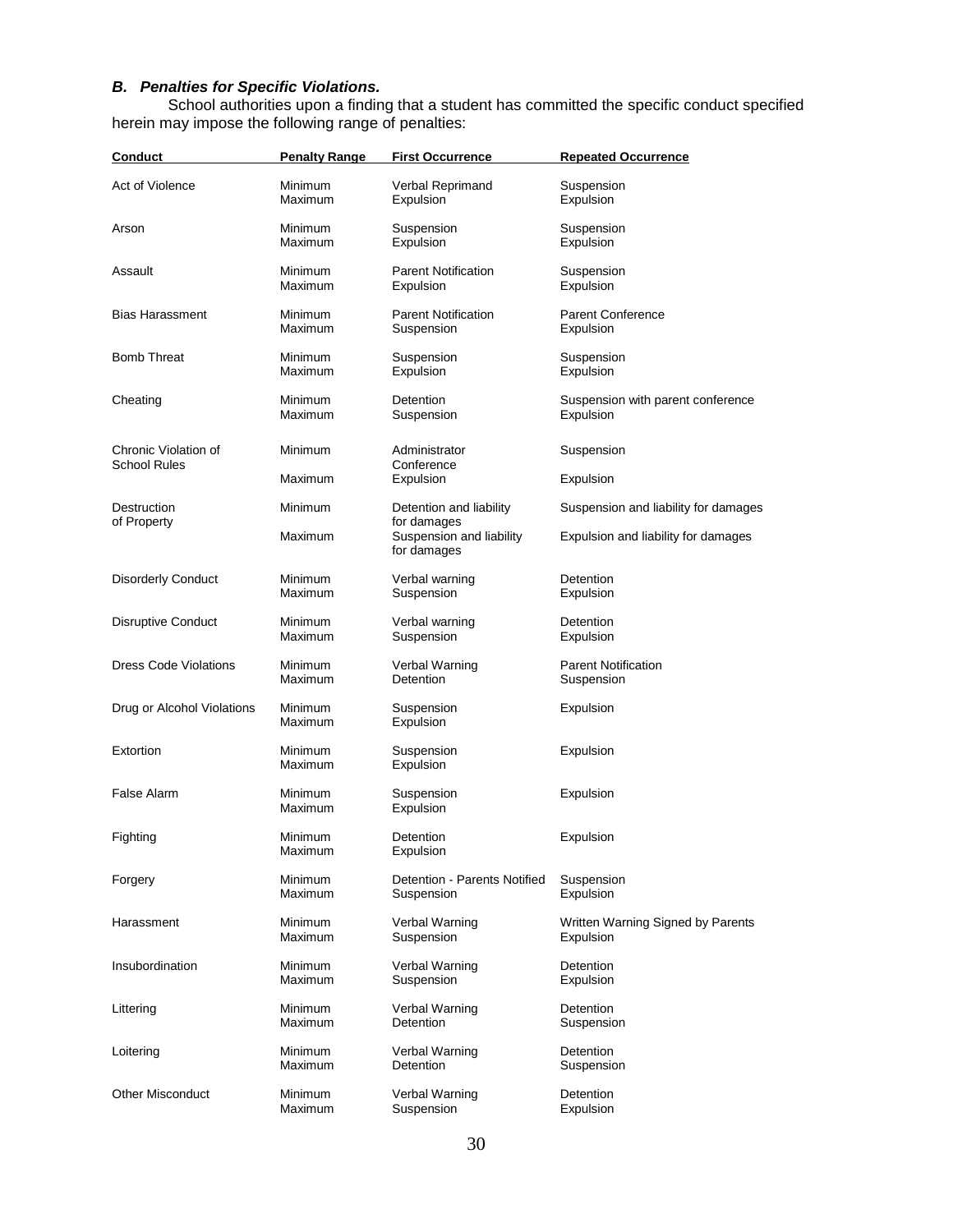| Parking Violation          | Minimum            | <b>Parent Notification</b>     | Detention                         |  |
|----------------------------|--------------------|--------------------------------|-----------------------------------|--|
|                            | Maximum            | Suspension                     | Expulsion                         |  |
| Plagiarism                 | Minimum            | <b>Parent Notification</b>     | <b>Parent Conference</b>          |  |
|                            | Maximum            | Suspension                     | Expulsion                         |  |
| Possession of an Explosive | Minimum<br>Maximum | Suspension<br>Expulsion        | Expulsion                         |  |
| Possession of a Weapon     | Minimum<br>Maximum | Suspension<br>Expulsion        | Expulsion                         |  |
| Reckless Endangerment      | Minimum<br>Maximum | Suspension<br>Expulsion        | Expulsion                         |  |
| Repeatedly                 | Minimum            | Suspension                     | <b>Parent Notification</b>        |  |
| <b>Disruptive Conduct</b>  | Maximum            | Expulsion                      | Expulsion                         |  |
| Sexual Harassment          | Minimum            | Verbal Warning                 | Suspension                        |  |
|                            | Maximum            | Expulsion                      | Expulsion                         |  |
| Tardy                      | Minimum            | Verbal Warning                 | <b>Parent Notification</b>        |  |
|                            | Maximum            | Detention                      | Suspension                        |  |
| Threat to Well Being       | Minimum            | Suspension with Evaluation     | Suspension with Evaluation        |  |
|                            | Maximum            | Expulsion                      | Expulsion                         |  |
| Theft                      | Minimum            | <b>Parent Conference</b>       | Suspension                        |  |
|                            | Maximum            | Suspension                     | Expulsion                         |  |
| <b>Tobacco Violation</b>   | Minimum            | Detention                      | Suspension                        |  |
|                            | Maximum            | Suspension                     | Expulsion                         |  |
| <b>Traffic Violation</b>   | Minimum            | <b>Parent Notification</b>     | Written Warning Signed by Parents |  |
|                            | Maximum            | Suspension                     | Expulsion                         |  |
| Trespassing                | Minimum            | <b>Parent Notification</b>     | <b>Parent Conference</b>          |  |
|                            | Maximum            | Suspension                     | Expulsion                         |  |
| Truancy                    | Minimum            | Written Warning Signed         | Suspension                        |  |
|                            | Maximum            | by Parents<br>Suspension       | Expulsion                         |  |
| Vandalism                  | Minimum            | Detention - Liability for Loss | Suspension - Liability for Loss   |  |
|                            | Maximum            | Expulsion                      | Expulsion                         |  |
| Violation of Technology    | Minimum            | Verbal Reprimand               |                                   |  |
| Policy                     | Maximum            | Expulsion                      |                                   |  |

#### Notations:

1. The school may notify police.

2. Stipulations of the Diocesan Drug and Alcohol Policy will be followed in addition to discipline procedure.

3. In addition loss of driving privileges may result.

4. The student will be suspended until he or she is evaluated by a mental health professional to determine that he student is not a threat to himself or herself or to anyone else. The parents will be required to sign a release of information permitting school officials to speak to the evaluator before and after he or she has evaluated the student.

## *C. Minimum Penalties for Students.*

#### **1. Students who Bring a Weapon to School**

The minimum period of suspension from school for any student found guilty of bringing a weapon onto School property will be at least five days. A Discipline Conference with the Diocesan Superintendent or a delegate will be required using the procedure set forth above.

#### **2. Students Who Commit Other Violent Acts**

The minimum period of suspension from school for any student who is found to have committed a violent act, other than bringing a weapon on to school property or to a school event shall be two days.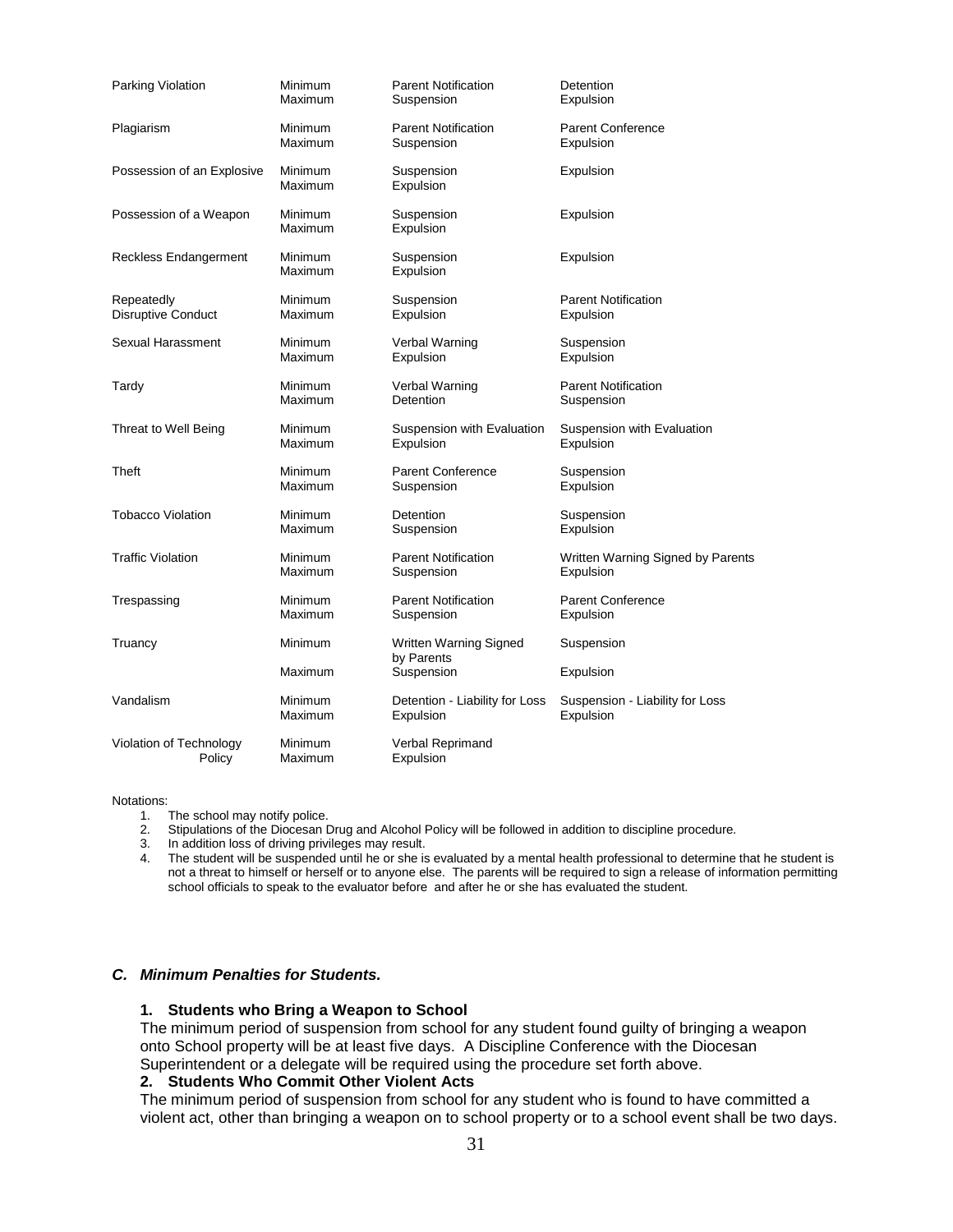## 3. **Students who are Repeatedly Disruptive**

The minimum period of suspension from school for any student who engages in conduct that results in the student being sent out of the classroom on five or more occasions during a semester, shall be one day.

## **Reports by Teachers**

All staff members must immediately report and refer a violent student to the principal or the Superintendent for a violation of this Code. All recommendations and referrals shall be made in writing, unless the conditions underlying the recommendation or referral warrant immediate attention. In such cases, a written report is to be prepared as soon as possible by the staff member making the referral.

## *D. For Misconduct at a School*

The Principal shall be responsible for enforcing the conduct required by this Code at school functions, and may designate other school employees or agents to take action consistent with this Code.

When an individual is committing prohibited conduct that, in the judgment of the Principal or his or her designee, does not pose any immediate threat of injury to persons or property, the individual shall be informed that the conduct is prohibited and asked to stop such conduct. The school official shall also warn the individual of the consequences for failing to stop. If the person refuses to stop engaging in the prohibited conduct, or is the person's conduct poses an immediate threat of injury to persons or property, the individual shall be immediately removed from school property or the school function. Students and staff who violate this Code while at a school function shall be subject to immediate ejection from the school function.

If necessary, local law enforcement authorities will be contacted to assist in removing the person. The school may initiate disciplinary action against any student or staff member, as appropriate. The school may also pursue civil and/or criminal sanctions against any person violating this Code.

## *H. For School Employees*

Any person who, while on school property or at a school function, wrongfully refuses a valid request or command to desist in any conduct prohibited by this Code shall be ejected from the premises. Persons other than students found in violation of this Code of Conduct shall be subject to criminal and/or civil penalties as provided by law. In addition, teachers are also subject to the stipulations of their contract and Personnel Policies Handbook. Support Staff are subject to the stipulations of their Personnel Policies Handbook as well.

## *I. For Visitors*

Any unauthorized person on school property will be reported to the school principal.

Unauthorized persons will be asked to leave, and the police may be called if the situation warrants. The authorization of visitors who violate this Code, to remain on school property or at the School Function, shall be withdrawn and they shall be directed to leave the premises. If they refuse to leave, they shall be subject to ejection and to criminal and/or civil penalties as provided by law.

## **VIII. DISCIPLINE PROCEDURES**

## *A. For Students.*

The amount of due process a student is to be afforded before a penalty may be imposed depends on the severity of the penalty. In all cases, the school employee authorized to impose the penalty must inform the student of the misconduct that he or she is alleged to have committed, and must conduct an informal investigation of the facts surrounding the alleged misconduct. All students must be given an opportunity to present their version of the facts to the school personnel imposing the penalty. Additional process shall be afforded as follows:

## **1. Detentions**

Teachers and the principal may use after school detention or lunch detention as a penalty for student misconduct.

## **2. Suspensions from Athletics or Extra-curricular Activities**

A student subjected to a suspension from athletic participation, extra-curricular activities or other privileges is not entitled to a Disciplinary Conference. However, the student and the student's parent will be provided with a reasonable opportunity for an informal conference with the school official imposing the suspension to discuss the conduct and the penalty involved.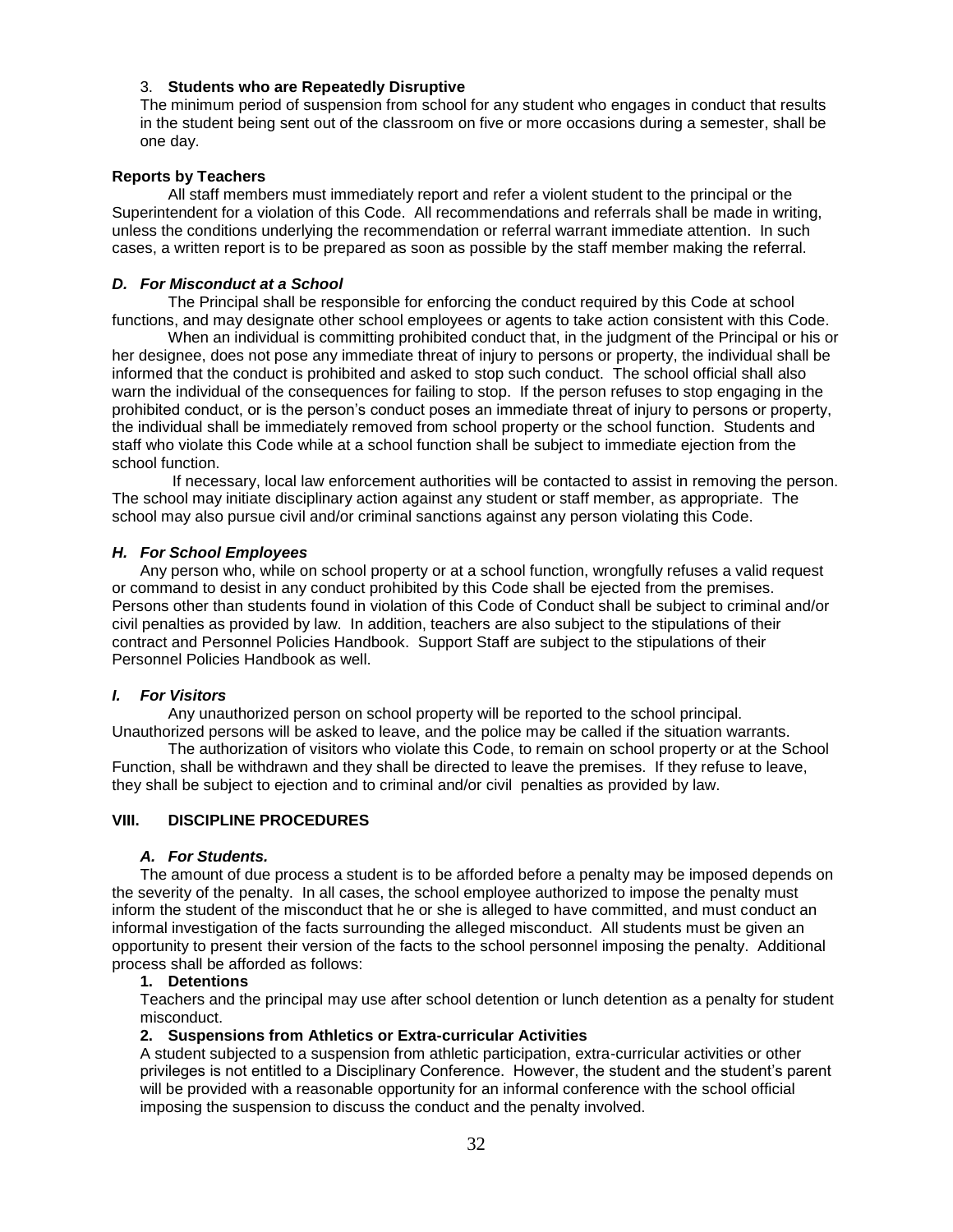## 3. **Short-Term In-School Suspensions and Out of School Suspensions**

School authorities must balance the need of individual students to attend school and the need to maintain order in the classroom to establish an environment for all students that is conducive to learning. As such, principals or the Diocesan Superintendent have the authority to place students who would otherwise be suspended from school as the result of a Code violation in "in-school suspension or out-of-school suspension." A student subjected to a short-term in-school or out of school suspension in not entitled to a Disciplinary Conference. However, the student and the student's parent will be provided with a reasonable opportunity for an informal conference with the school official imposing the in-school suspension to discuss the conduct and the penalty. Any conditions for re-entry to school stipulated in the suspension must be satisfied before the student is readmitted to the school.

## 4. **Long-term Suspensions**

When the Superintendent or building principal determines that a suspension for more than five days may be warranted, he or she shall give reasonable notice to the student and the student's parents of their right to Discipline Conference at which the students and parents will be informed of the charge against the students, as well as a report of the evidence given by those persons and circumstances investigated. The student and his parent will have an opportunity to respond to the charges, the evidence, request that additional witnesses or circumstances be investigated, and provide the school official with any other information the student or parent believes will help him or her understand the behavior to render a decision. Attorneys are not present at this conference.

## **5. Expulsions**

Permanent suspension if reserved for extraordinary circumstances. When the Superintendent, building principal, or delegate determines that an expulsion might be warranted, he or she shall give reasonable notice to the student and the student's parents of the Discipline Conference at which the students and parents will be informed of the charge against the students, as well as a report of the evidence given by those persons and circumstances investigated. at that time, the student and his or her parent will have an opportunity to respond to the charges, the evidence, request that additional witnesses be interviewed or circumstances be investigated and provide the school official with any other information the student or parent believes will help him or her understand the behavior to render a decision. Attorneys are not present at this conference.

## *B. Waivers of Disciplinary Conference*

A student and parent may voluntarily and knowingly waive his or her right to a Disciplinary Conference. In this regard, the parents of the student will be required to sign a form documenting a request for a waiver.

## *C. School Employees*

Administrators, teachers and support staff members are subject to the provisions of the Code as well as the provisions of their respective *Personnel Policies Handbook* and contracts and *Faculty Handbook,* if any.

Any school employee, whose conduct on school property or at a school function disrupts academic or other school activities while on school property, at school functions or at any other times violates or threatens the welfare of the person or property of others or acts in a manner contrary to the Catholic Identity of the school shall be subject to suspension and to further disciplinary action, including termination, as the facts may warrant in accordance with any legal rights to which they may be entitled.

## *D. For Visitors*

The following procedures shall apply procedurally to violations of this Code by non-students:

- 1. The Principal has the authority to enforce these rules and regulations. The Principal may designate such person, or persons, as he or she deems necessary, for the enforcement of these rules and regulations.
- 2. The Principal may initiate and/or receive charges of any alleged violation of these rules and regulations and cause all investigations to be made.
- 3. The Principal may request all lawful assistance to secure, remove, eject or otherwise prevent persons from adversely affecting public order or from materially disrupting normal school processes.
- 4. Enforcement of these rules and regulations against persons other than the students shall be as provided by law.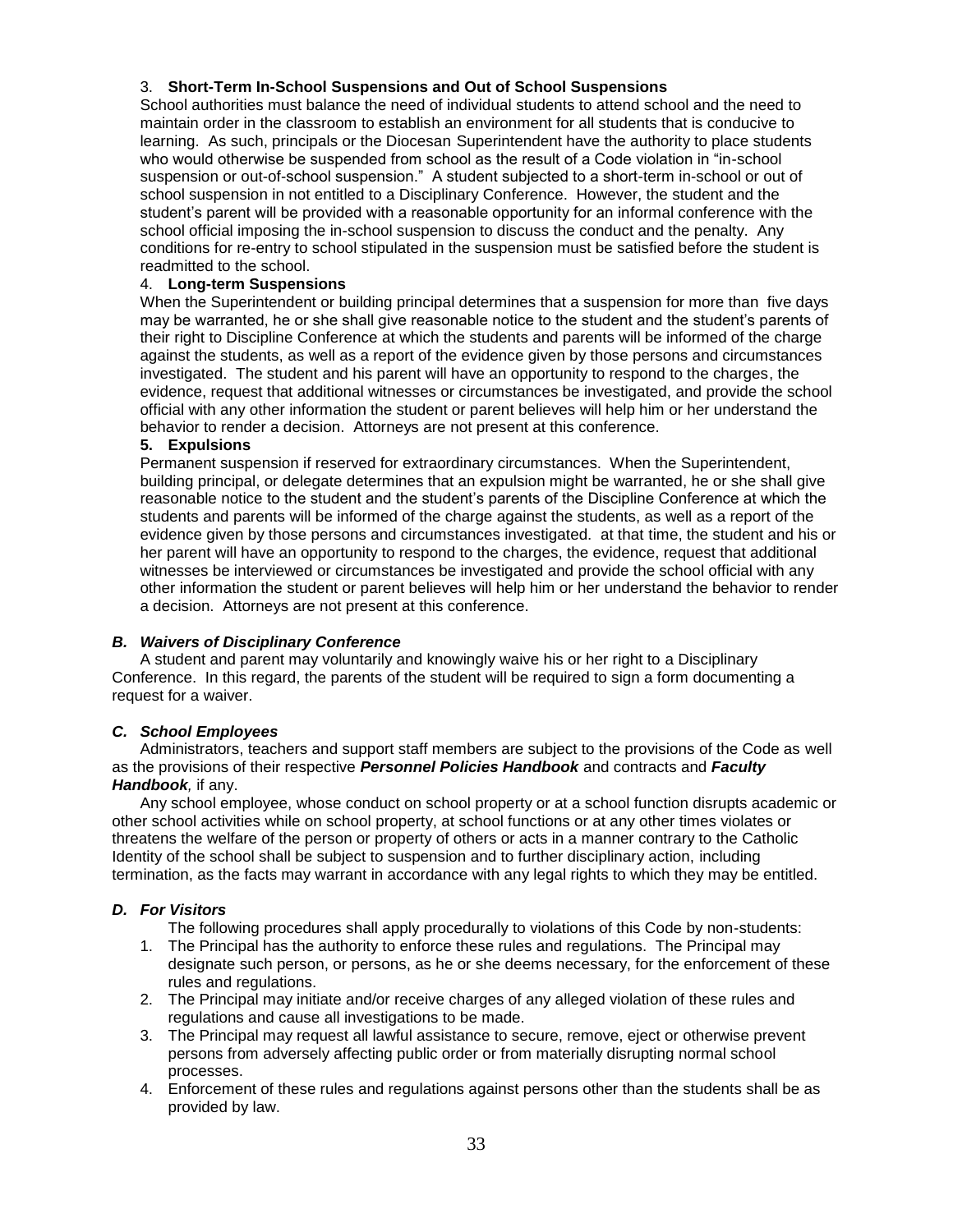## **IX. APPEALS FROM IMPOSITION OF DISCIPLINE FOR STUDENTS**

#### *A. Appeals to the Assistant Superintendent for the Region of the Diocese.*

Appeals from all decisions of the Principal relative to this Code shall be taken to the Assistant Superintendent of Catholic Schools for the respective Region of the Diocese. All appeals shall be made in writing and shall set forth the decision appealed from and the grounds for the appeal. The written appeal shall arrive made no later than ten (10) business days from the date of the decision that is the subject of said appeal, unless they can show extraordinary circumstances precluding them from doing so. The Assistant Superintendent for the Region or a delegate will review the case and render a written decision.

#### *B. Appeals to the Superintendent of Schools*

Final decisions of the Assistant Superintendent for that Region of the diocese may be appealed by parents to the Diocesan Superintendent of Schools within 10 days of the decision, unless they can show extraordinary circumstances precluding them from doing so. The Diocesan Superintendent will review the case and render a written decision. This decision is binding.

#### **X. REFERRAL TO AUTHORITIES**

#### *A. To Law Enforcement*

The building principal must immediately notify the Diocesan Superintendent of those Code violations that constitute a crime and substantially affect the order or security of a school. The Superintendent or delegate is to inform the appropriate local law enforcement agency as soon as practical, but in no event later than the close of business on the day the Diocesan Superintendent or delegate learns of the violation. The notification may be made by telephone, followed by a letter mailed on the same day. The notification must identify the student(s) and explain the conduct that violated the Code and constituted a crime.

The school will immediately confiscate any weapons, alcohol or illegal substances possessed by a student and will notify the parent of the student involved of the incident. Appropriate disciplinary action will be taken, up to and including expulsion and referral for criminal prosecution.

#### *B. To Juvenile Justice Agencies*

The Diocesan Superintendent shall refer any student who is determined to have brought a weapon to school who is under the age of 16, or who is 14 or 15 years old and does not qualify for juvenile offender status under the criminal Procedure Law to the County Attorney for a juvenile delinquency proceeding before the Family Court.

The Diocesan Superintendent shall refer a student over the age of 16 and any student 14 or 15 years old who qualifies for juvenile offender status to the appropriate law enforcement authorities for prosecution. Students 14 or 15 years old who qualify for juvenile offender status under section 1.20 of the Criminal Procedure Law include those who possess a concealed firearm, machine-gun or loaded firearm on school grounds. The Superintendent may consult the diocesan counsel if he or she has any question as to whether the student in question does qualify for juvenile offender status.

#### *C. To Human Services Agencies*

The Superintendent, principal, or delegate may make a referral of a student discipline case to an appropriate human service agency whenever, in his or her judgment, the same is warranted. The Superintendent or delegate may receive and consider the recommendations of the student's principal, teachers, counselor, school psychologist and other pupil services personnel familiar with the student in deciding whether to make such a referral and, if so, to which agency. The parent of the student shall be informed of the referral.

## **XI. ALTERNATIVE EDUCATION PROGRAMS**

The following educational programs shall be utilized as appropriate to meet the individual needs of students:

#### *A. For Suspended Students*

When a student of any age is suspended for violation of this code, the school will take immediate steps to provide the student with adequate alternative instruction.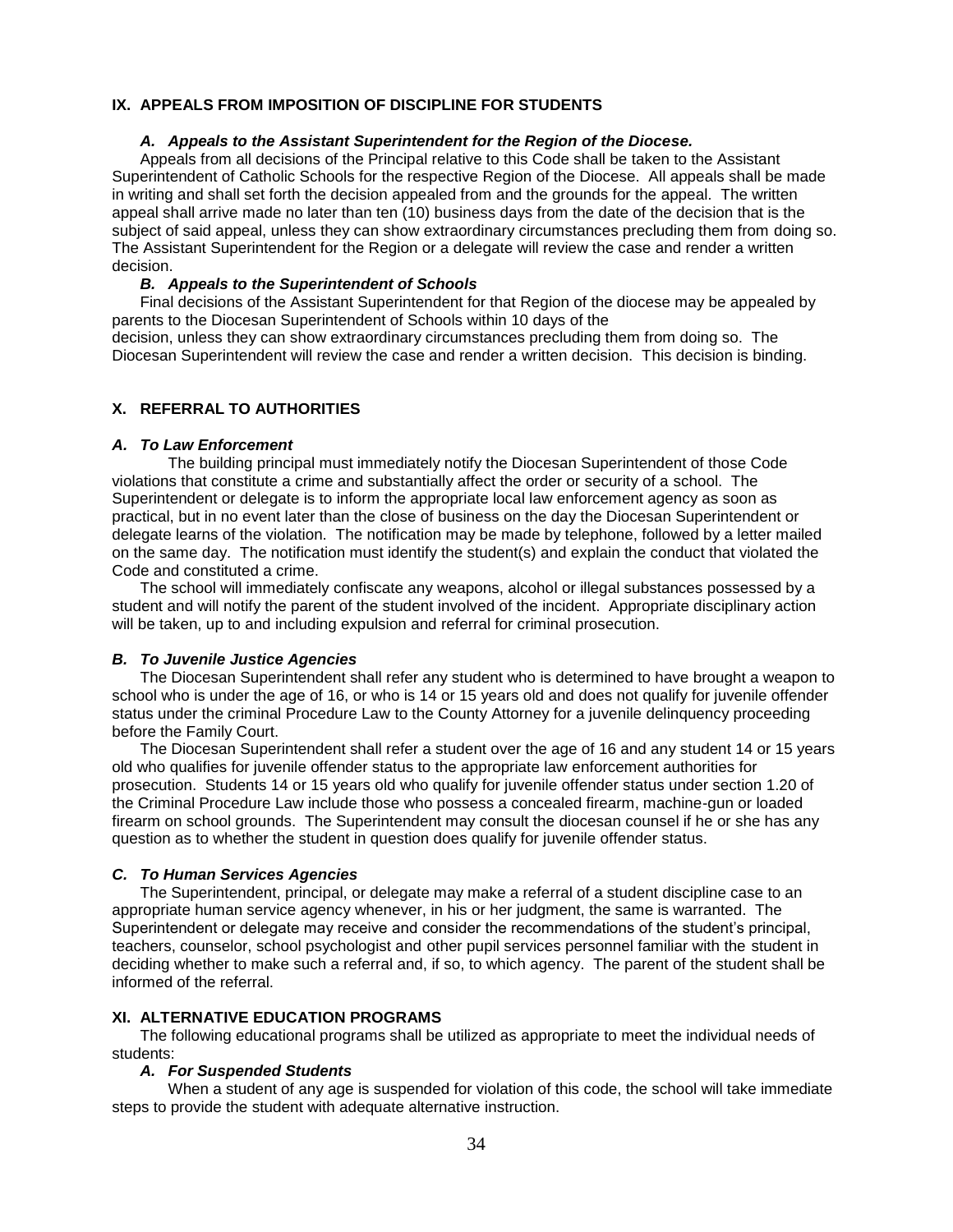## **XII. IN-SERVICE EDUCATIONAL PROGRAM**

## *A. Suggested Programs*

The School will provide in-service education programs for all school staff members to ensure the effective implementation of this Code. The Principal may solicit the recommendations of the school staff, particularly teachers and administrators, regarding in-service programs pertaining to the management and discipline of students.

The following are suggested programs that may be utilized for in-service education for all staff members to ensure effective implementation of this Code:

1. School Oriented Programs developed at the building level

- 2. Superintendent's Workshop days
- 3. Building faculty meetings
- 4. Assertive Discipline Programs and films presented at the building

## **XIII. INTERPRETATION**

## *A. Calculating Time Limits*

When any period of time for an act to be done under this Code ends on a Saturday, Sunday or a public holiday, such act may be done on the next succeeding business day and, if the period ends at a specified hour, such act may be done at or before the same hour of such next succeeding business day.

## *B. Time Out Techniques*

Nothing in this Code abridges the customary right and responsibility of a teacher to manage student behavior in the classroom. Short-term, time-honored classroom management techniques such as "time-out" in an elementary classroom or in an administrator's office are not considered removals from class. This, however, should not become a substitute for good classroom management.

## *C. Authority to Suspend*

Nothing in this Code abridges the customary right or responsibility of a principal to suspend a student when, in the judgment of the principal, the student's conduct warrants the same.

## *D. Inconsistent Provisions*

To the extent that any provision of this Code regarding student behavior conflicts with any school rule, regulation or policy, the provisions of this Code shall be controlling.

To the extent that any provision of this Code regarding professional staff behavior conflicts with any school rule, regulation or policy, the provisions of this the individual's respective *Personnel Policies Handbook, Faculty Handbook* and contract shall be controlling.

To the extent that any provision of this Code regarding support staff behavior conflicts with any school rule, regulation or policy, the provisions of this the individual's respective *Personnel Policies Handbook* shall be controlling.

## *E. Not Exclusive*

These rules and regulations and the penalties imposed hereunder shall not be deemed exclusive, nor as a limitation, waiver, or extinguishment of the school's right to utilize other available legal remedies against persons who violate this Code. The school may take additional or other legal action, as it deems appropriate or necessary to maintain public order.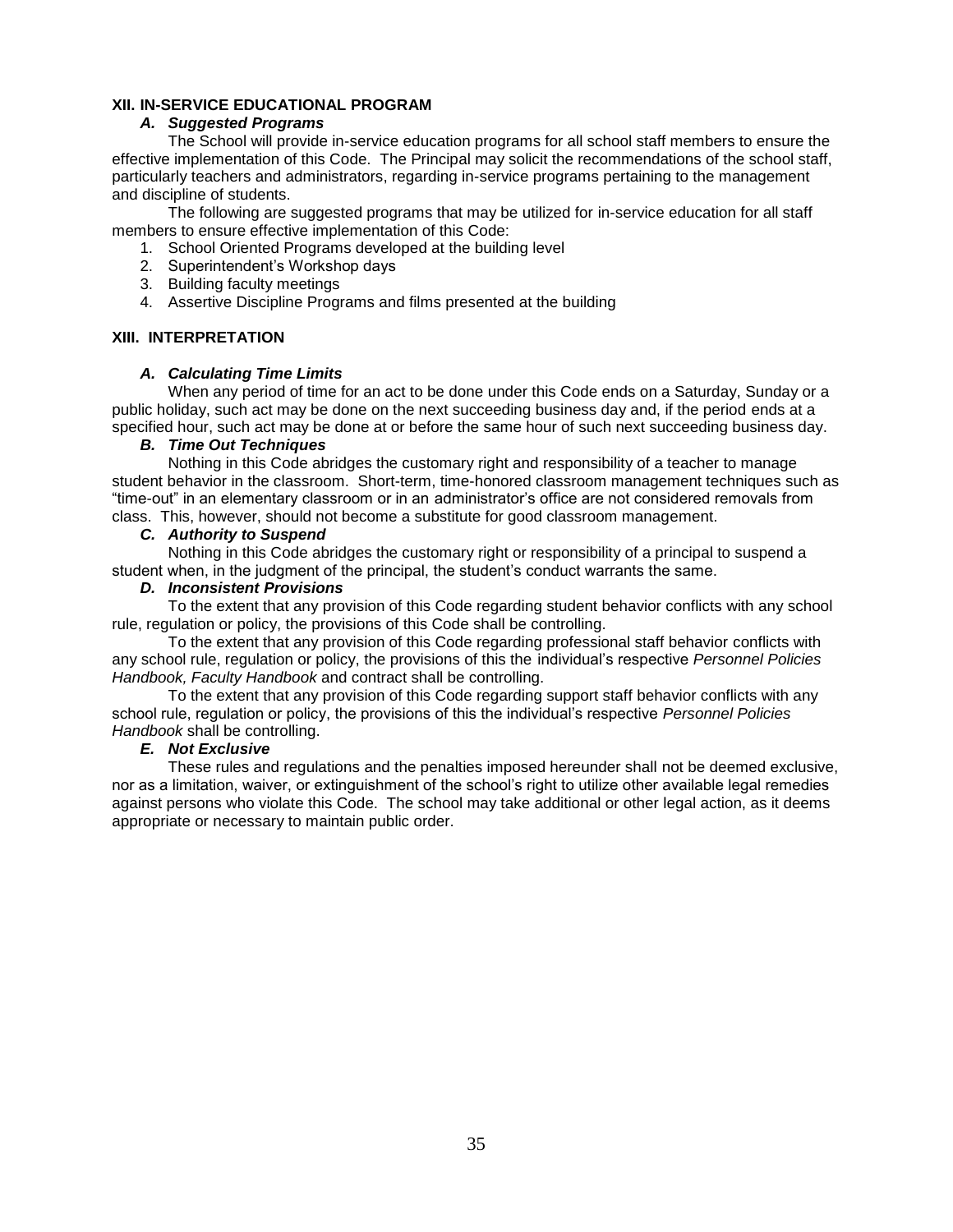## **THE DIOCESE OF SYRACUSE CATHOLIC SCHOOLS**

## *ACCEPTABLE USE POLICY REGARDING STUDENT USE OF COMPUTERS, INTERNET ACCESS, AND RELATED EQUPMENT/SERVICES*

## **INTRODUCTION**

The Catholic Church views emerging technologies, such as computers, the worldwide internet, and related items, as gifts of the Spirit that challenge God's faithful people to make creative use of such new discoveries and technologies to better the human condition in a manner that is consistent with the Church's teachings. (*See* Aetatis Novae, #2). The Catholic Schools of the Diocese of Syracuse recognize that as such new technologies change the ways in which information may be accessed and used, they may also change the methods of instruction and learning. The Catholic Schools support the use of such technologies and tools in the educational process, to the extent such use assists the learning process, is safe for all concerned, and is consistent with the Church's teachings.

Such tools and methods must be used by Catholic educators and students in a manner that is educationally appropriate, and which is consistent with the Church's teachings, and applicable laws. Therefore, the Diocese of Syracuse Catholic School Office and the schools associated with the Diocese ("local schools") hereby adopt this Acceptable Use Policy for Students. It shall govern all student use of computers equipment, the internet, and related equipment and services occurring in the student's performance of his or her duties, on school property or in regard to any school event, and its violation may constitute a basis for student discipline.

## **DEFINED TERMS**

As used in this policy, the following terms shall have the following meanings.

- 1. The term "Acceptable Use Policy" or "AUP" shall mean this policy, which conditions and controls the use of internet services and/or computers, as those terms are defined here, on school premises and at or during any school event.
- 2. The "Catholic School Office" or "CSO" shall mean the Catholic School Office of the Diocese of Syracuse, New York.
- 3. The term "Code of Conduct" shall mean the code by that name adopted by each local school and published, among other places, in each local school's Student Handbook.
- 4. The term "computer equipment" shall mean any device, equipment or instrument that is utilized for the electronic creation, receipt, storage, transmission or manipulation of data. The term shall include personal computers and laptop computers, any network of interconnected computers, intranet, personal digital assistants, cell phones, portable media players (*e.g.*, iPod) and any similar or related device.
- 5. The term "Diocese" shall mean the Roman Catholic Diocese of Syracuse, New York.
- 6. The term "Diocesan Property" shall mean a real or personal property belonging to the Diocese or any of the schools associated with the Diocese, "local schools", including any computer, computer network, intranet, internet service, email service or accounts, data storage accounts or any other similar or related equipment, service or thing.
- 7. The term "educational purpose" shall mean the intended use of any form of media, computer, computer network, and/or the internet in a manner and for a purpose that is plainly related and readily applicable to a local school's curriculum, sponsored extra-curricular events, and/or administration.
- 8. The term "e-mail" shall mean any form of electronic communication that involves the transmission of communication, information, or data by a publicly accessible network of interconnected computers or computer networks. It shall include all forms of such communication, including electronic mail, online chat, file transfer, and the interlinked web pages and other documents of the Worldwide Web.
- 9. The term "internet" shall mean the World Wide internet, as that term is commonly defined, as well as any intranet, computer network, electronic mail, text messaging, electronic chat devices and any other computer usage that involves the electronic receipt, transmission or storage of data, information or communication, whether facilitated through an internet service provider or otherwise.
- 10. The term "local school" shall mean any of the Catholic Schools affiliated with the Diocese.
- 11. The term "policy" shall mean, in the case of the CSO, any policy, directive or guidance provided by the CSO to the various local schools. In the case of a local school, the term shall mean any policy, directive, or rule of a local school, including its Code of Conduct.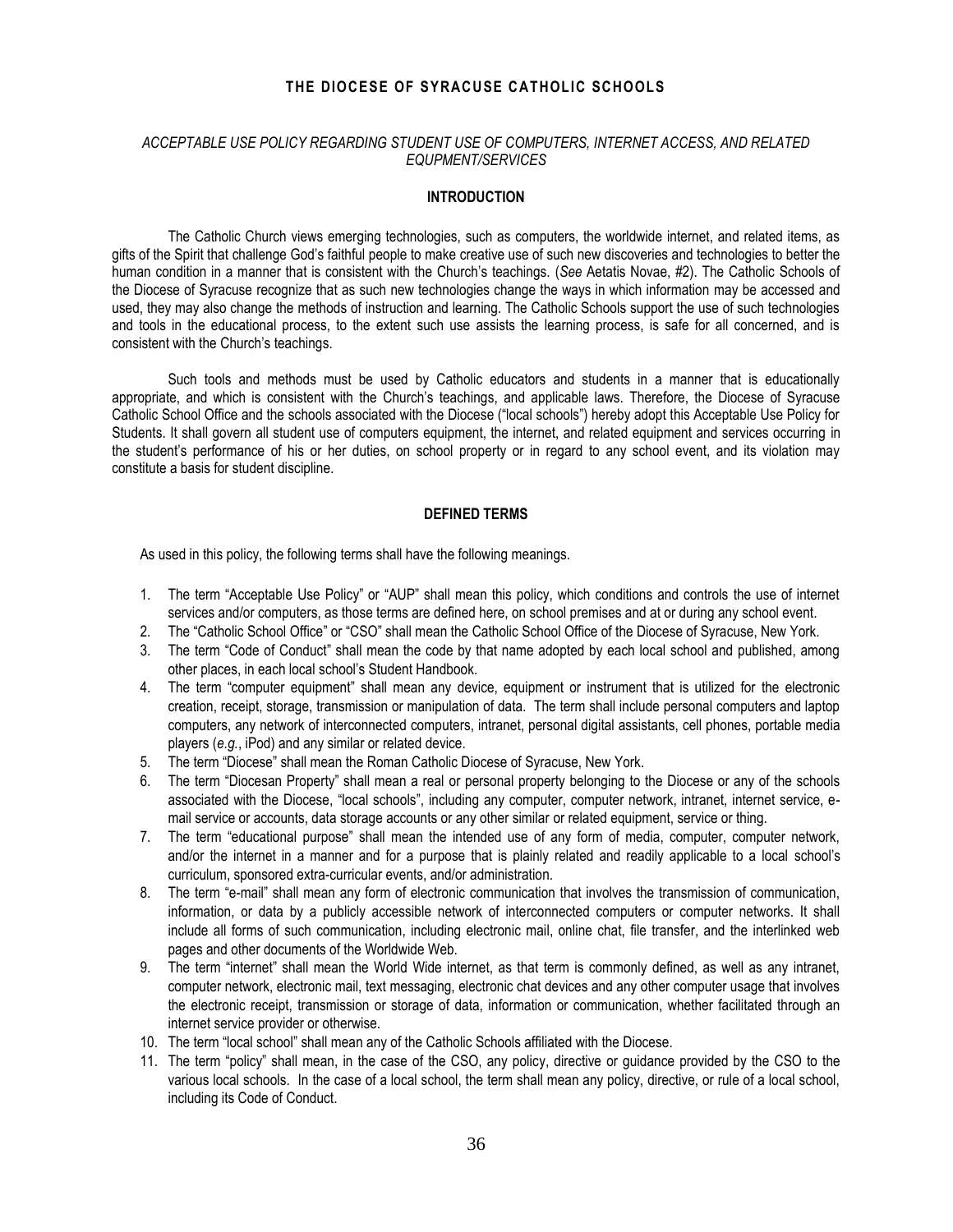- 12. The term "school event" shall mean any event occurring during the school day, including any curricular, extracurricular, or other school sponsored or endorsed event, regardless of whether said event occurs on school property or is directly supervised or controlled by school officers or employees.
- 13. The term "school property" shall mean shall mean an real or personal property belonging to the Diocese, including any computer, computer network, intranet, internet service, e-mail service or accounts, data storage accounts or any other similar or related equipment, service or thing.
- 14. The term "sexual harassment" shall mean the preparation and dissemination of any verbal or written materials, photographic, video or audio material, conduct, physical contact, or other actions that are offensive to a reasonable person and which have a sexual connotation or which otherwise create a sexually hostile working or learning or environment, as described with more particularity in the Sexual Harassment Policy of the Diocese of Syracuse Catholic Schools Office, which is, by reference, incorporated here.
- 15. The term "student" shall mean any student enrolled in any Diocesan school.

## **ACCEPTABLE USE POLICY TERMS**

It is hereby the policy of the Catholic School Office and the Catholic Schools affiliated with the Diocese that student use of school provided computer equipment, internet access or service, e-mail accounts or service, and any similar thing shall be subject to and conditioned upon adherence to this AUP. In addition, use of any such thing on school property or at any school sponsored event shall be conditioned upon and subject to this AUP. This AUP shall supplement each local school's Code of Conduct, and its violation shall be a basis for discipline.

## **Specific Terms**

- 1. The student's use of any computer equipment, internet access or service, e-mail or any similar thing shall be governed by consistent with this AUP, and all state, federal and local laws, including those governing use and dissemination of copyrighted, trademarked or otherwise protected intellectual property.
- 2. The student is individually and personally responsible for any use of computer equipment, internet access or service, or e-mail accounts provided to the student, and shall safeguard his or her passwords or other access control mediums accordingly.
- 3. The student shall only use school provided computer equipment, internet access and/or e-mail accounts for educational purposes or the discharge of his or her assigned duties.
- 4. The student shall use computer equipment, internet service or access, e-mail or any similar thing on school property or in relation to any school event solely for educational purposes, irrespective of who owns or has provided such things.
- 5. The student has no right to the use of computer equipment, internet access or service, e-mail or any similar thing in regard to instruction or any school function or event; such use and access is a privilege, which the local school may revoke at any time and without the provision of any form of process, within the sole discretion and judgment of the local school's principal.
- 6. The student is prohibited from using any other party's password or access control to access any computer equipment, internet access or service, e-mail or any similar thing, except as specifically authorized.
- 7. The student shall not change, alter or modify any provided password or other form of access control without express permission to do so.
- 8. The student is prohibited from accessing or using personally owned or obtained computer equipment, internet access or service, e-mail e.g., aol, yahoo or hotmail or any similar thing during the school day, on school property, or in regard to at any school event or function, except as specifically authorized in writing by the local school principal.
- 9. The student is prohibited from using any computer equipment, internet access or service, e-mail or any similar thing for any purpose that is inconsistent with the Church's teachings or the policies of the CSO or local school, including, but not limited to the following:
	- a. Accessing, viewing, transmitting or storing sexually or otherwise offensive messages, pictures, or unlawful information on the Internet;
	- b. The use of impolite, abusive, or otherwise reasonably objectionable language in either public or private;
	- c. Harassing, insulting or attacking others;
	- d. Improperly accessing, using or damaging computers, computer networks or systems, intranets, servers, internet accounts or web sites belonging to any other person or party;
	- e. Intentionally wasting limited and/or valuable resources; and/or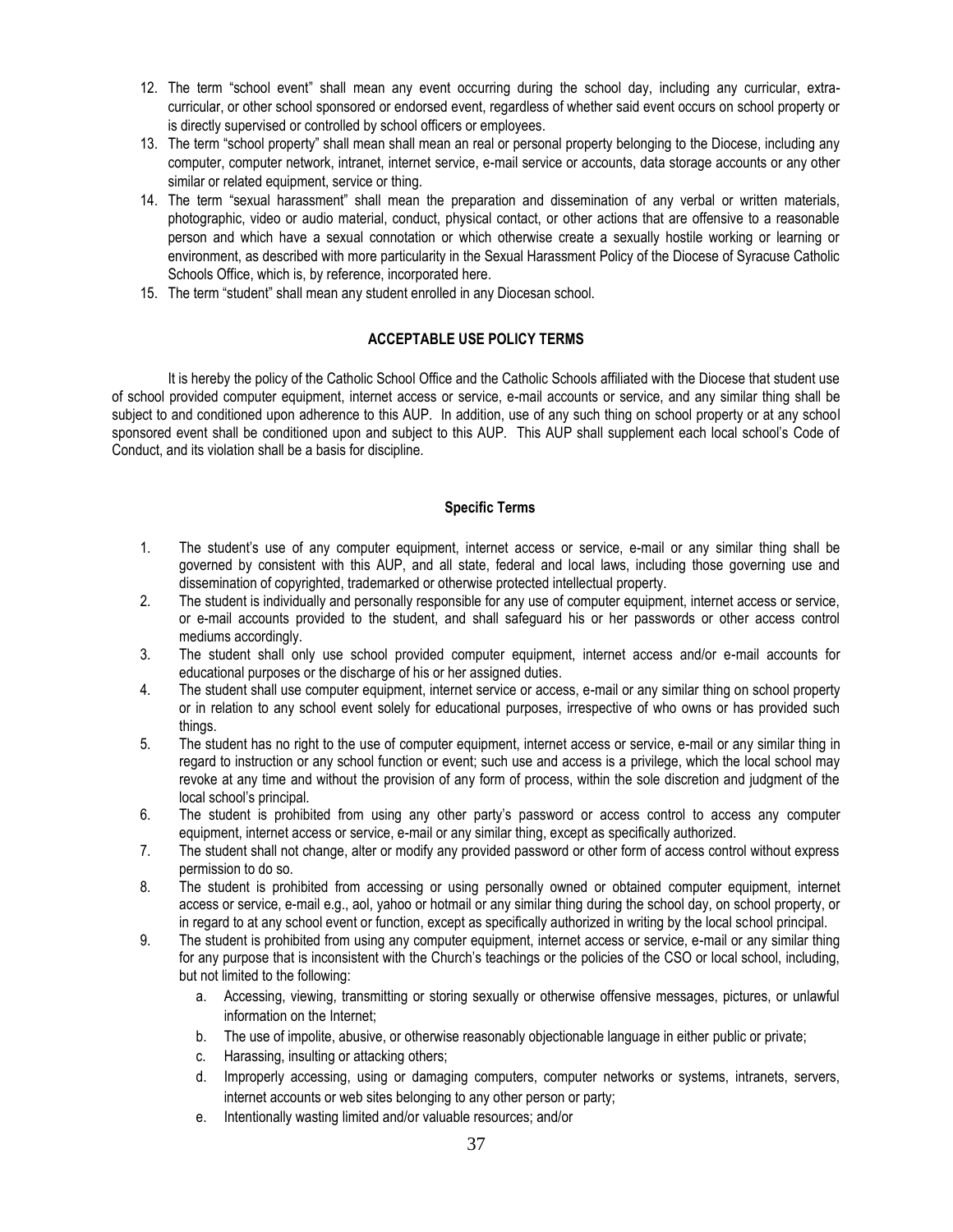- f. For any commercial purpose or political purpose, other than the student's duties, or in any manner that violates federal, state, or local laws or statutes.
- 10. All provided computer equipment, internet access or service, e-mail or any similar thing is the property of the local school and/or Diocese, and the student has no right to use of or access to any such thing in the performance of his or her duties.
- 11. The Diocese, CSO or local school and/or the student, agent or representative of any of them, may access, monitor, review, download, print, copy, delete, any material located on, transmitted by, or received by any computer equipment, internet access or service, e-mail account or any similar thing. In addition, and as appropriate, the Diocese, CSO, and/or local school may provide such material to any law enforcement agency or other governmental agency. The decision to undertake any of these actions is reserved to the exclusive discretion and judgment of the Diocese, CSO or local school, and shall not require the existence of any justification, cause or suspicion.
- 12. By signing this Student Handbook receipt, parents hereby stipulate and agree that the student has no right to privacy, exclusive possession or access in regard to any computer equipment, internet access or service, e-mail or any similar thing. The student and his or her parents waive, relinquish and shall be precluded from asserting any such right in any judicial, administrative, governmental, or quasi-governmental proceeding.
- 13. Upon notice that his or her possession, use, or access to any computer equipment, internet access or service, e-mail or any similar thing is suspended or terminated, the student shall promptly return any school provided equipment and/or passwords or other forms of access control.
- 14. Upon request, the student shall immediately provide his or her local school with access to any school provided c computer equipment, internet access or service, e-mail or any similar thing, used in conjunction with the student's duties and/or provided by the Diocese or a local school.

## **CONSEQUENCES AND PENALITIES FOR VIOLATION OF AUP**

Consequences of inappropriate computer use shall be determined in the sole discretion and judgment of the principal of the local school, consistent with this AUP and its Code of Conduct. Examples of such consequences are listed below. This list is not intended and shall not be construed as an exhaustive list or to require any particular process or particular penalty. The assessment of any penalty shall not operate to the exclusion of any other penalty; and a local school may apply one or more penalties as its principal deems appropriate.

- 1. Parental notification and a parental conference with the principal or his/her designee.
- 2. Any penalty listed for the Violation of the Technology Policy in the local school's Code of Conduct, including a loss of privileges, detention, suspension and/or expulsion.
- 3. The requirement that the student reimburse or compensate the local school or any third party for damage caused to a computer other property, or property rights as a result of a violation of this AUP, which shall be a condition precedent to the student's continued or renewed enrollment at the local school or any other Catholic school in the Diocese of Syracuse.
- 4. The institution of a civil action to recover money damages caused to the local school and/or Diocese through any violation of this AUP.
- 5. Loss of computer, computer network, intranet, internet, e-mail, or data storage access and/or use privileges. Any student who loses such privileges and later has them reinstated shall be supervised at all times in his or her use of any such equipment, service or access.
- 6. Whenever the local school believes or suspects that a criminal law has been violated, the local school shall notify the appropriate state or local agency, in consultation with and as guided by the Catholic School Office, and may ask any such agency to investigate or prosecute any such conduct.